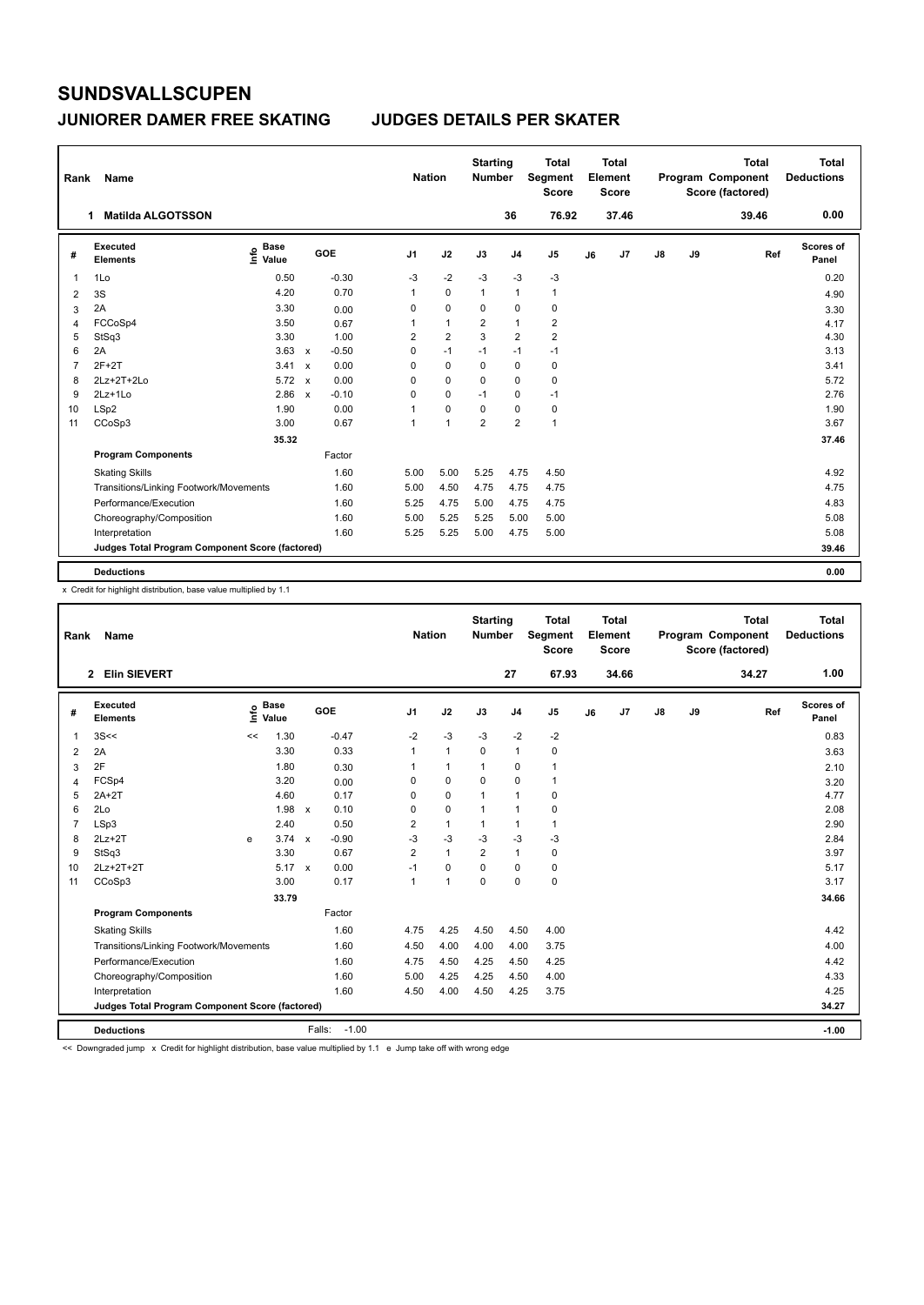#### **JUNIORER DAMER FREE SKATING JUDGES DETAILS PER SKATER**

| Rank           | Name                                            |                              |              |         | <b>Nation</b>  |                | <b>Starting</b><br><b>Number</b> |                | <b>Total</b><br>Segment<br><b>Score</b> |    | <b>Total</b><br>Element<br><b>Score</b> |               |    | <b>Total</b><br>Program Component<br>Score (factored) | <b>Total</b><br><b>Deductions</b> |
|----------------|-------------------------------------------------|------------------------------|--------------|---------|----------------|----------------|----------------------------------|----------------|-----------------------------------------|----|-----------------------------------------|---------------|----|-------------------------------------------------------|-----------------------------------|
|                | Natasja REMSTEDT<br>3                           |                              |              |         |                |                |                                  | 30             | 65.60                                   |    | 29.47                                   |               |    | 36.13                                                 | 0.00                              |
| #              | Executed<br><b>Elements</b>                     | <b>Base</b><br>١nfo<br>Value |              | GOE     | J <sub>1</sub> | J2             | J3                               | J <sub>4</sub> | J <sub>5</sub>                          | J6 | J7                                      | $\mathsf{J}8$ | J9 | Ref                                                   | <b>Scores of</b><br>Panel         |
| 1              | 1A                                              | 1.10                         |              | 0.20    | $\overline{2}$ | $\mathbf{1}$   | $\mathbf{1}$                     | $\pmb{0}$      | $\mathbf{1}$                            |    |                                         |               |    |                                                       | 1.30                              |
| 2              | $3T+2T$                                         | 5.40                         |              | 0.00    | 0              | $\mathbf 0$    | 0                                | $\overline{1}$ | 0                                       |    |                                         |               |    |                                                       | 5.40                              |
| 3              | 3S                                              | 4.20                         |              | $-0.47$ | $-1$           | $-1$           | 0                                | $\mathbf 0$    | $-2$                                    |    |                                         |               |    |                                                       | 3.73                              |
| 4              | FCCoSp2                                         | 2.50                         |              | 0.00    | 0              | 0              | $-1$                             | 0              | 0                                       |    |                                         |               |    |                                                       | 2.50                              |
| 5              | 2Lo                                             | 1.80                         |              | 0.00    | 0              | 0              | 0                                | $\overline{1}$ | $\pmb{0}$                               |    |                                         |               |    |                                                       | 1.80                              |
| 6              | 3Lo<                                            | 3.96<br>$\hat{\phantom{a}}$  | $\mathbf{x}$ | $-1.40$ | $-2$           | $-3$           | $-2$                             | $\pmb{0}$      | $-2$                                    |    |                                         |               |    |                                                       | 2.56                              |
| $\overline{7}$ | StSq3                                           | 3.30                         |              | 0.50    | 1              | $\mathbf{1}$   | $\mathbf{1}$                     | 0              | $\mathbf{1}$                            |    |                                         |               |    |                                                       | 3.80                              |
| 8              | 1Lz                                             | 0.66                         | $\mathbf{x}$ | $-0.30$ | $-3$           | $-2$           | $-3$                             | $-3$           | $-3$                                    |    |                                         |               |    |                                                       | 0.36                              |
| 9              | CSSp4                                           | 3.00                         |              | 0.50    | 1              | $\mathbf{1}$   | $\mathbf{1}$                     | 0              | $\mathbf{1}$                            |    |                                         |               |    |                                                       | 3.50                              |
| 10             | 1F                                              | 0.55                         | $\mathsf{x}$ | $-0.03$ | 0              | $\mathbf 0$    | $\mathbf 0$                      | $-3$           | $-1$                                    |    |                                         |               |    |                                                       | 0.52                              |
| 11             | CCoSp4                                          | 3.50                         |              | 0.50    | 1              | $\overline{1}$ | $\overline{1}$                   | $\overline{1}$ | $\mathbf{1}$                            |    |                                         |               |    |                                                       | 4.00                              |
|                |                                                 | 29.97                        |              |         |                |                |                                  |                |                                         |    |                                         |               |    |                                                       | 29.47                             |
|                | <b>Program Components</b>                       |                              |              | Factor  |                |                |                                  |                |                                         |    |                                         |               |    |                                                       |                                   |
|                | <b>Skating Skills</b>                           |                              |              | 1.60    | 4.75           | 5.00           | 4.75                             | 4.25           | 4.25                                    |    |                                         |               |    |                                                       | 4.58                              |
|                | Transitions/Linking Footwork/Movements          |                              |              | 1.60    | 4.75           | 4.50           | 4.50                             | 4.25           | 4.00                                    |    |                                         |               |    |                                                       | 4.42                              |
|                | Performance/Execution                           |                              |              | 1.60    | 5.00           | 4.50           | 4.50                             | 4.50           | 3.75                                    |    |                                         |               |    |                                                       | 4.50                              |
|                | Choreography/Composition                        |                              |              | 1.60    | 5.25           | 4.50           | 5.00                             | 4.25           | 4.25                                    |    |                                         |               |    |                                                       | 4.58                              |
|                | Interpretation                                  |                              |              | 1.60    | 5.25           | 4.25           | 4.75                             | 4.50           | 4.00                                    |    |                                         |               |    |                                                       | 4.50                              |
|                | Judges Total Program Component Score (factored) |                              |              |         |                |                |                                  |                |                                         |    |                                         |               |    |                                                       | 36.13                             |
|                | <b>Deductions</b>                               |                              |              |         |                |                |                                  |                |                                         |    |                                         |               |    |                                                       | 0.00                              |

< Under-rotated jump x Credit for highlight distribution, base value multiplied by 1.1

| Rank           | Name                                            |         |                      |            | <b>Nation</b> |              | <b>Starting</b><br><b>Number</b> |                          | Total<br>Segment<br><b>Score</b> |    | <b>Total</b><br>Element<br><b>Score</b> |    |    | <b>Total</b><br>Program Component<br>Score (factored) | <b>Total</b><br><b>Deductions</b> |
|----------------|-------------------------------------------------|---------|----------------------|------------|---------------|--------------|----------------------------------|--------------------------|----------------------------------|----|-----------------------------------------|----|----|-------------------------------------------------------|-----------------------------------|
|                | 4 Gabriella JOSEFSSON                           |         |                      |            |               |              |                                  | 31                       | 65.09                            |    | 29.09                                   |    |    | 36.00                                                 | 0.00                              |
| #              | Executed<br><b>Elements</b>                     | ١m      | <b>Base</b><br>Value | <b>GOE</b> | J1            | J2           | J3                               | J <sub>4</sub>           | J <sub>5</sub>                   | J6 | J <sub>7</sub>                          | J8 | J9 | Ref                                                   | Scores of<br>Panel                |
| 1              | 2A                                              |         | 3.30                 | 0.00       | 0             | $\mathbf 0$  | 0                                | 0                        | 0                                |    |                                         |    |    |                                                       | 3.30                              |
| 2              | $3T < +2T$                                      | $\prec$ | 4.20                 | $-1.87$    | $-2$          | $-3$         | $-3$                             | $-2$                     | $-3$                             |    |                                         |    |    |                                                       | 2.33                              |
| 3              | S                                               |         | 0.00                 | 0.00       |               | $\sim$       |                                  | $\overline{\phantom{a}}$ |                                  |    |                                         |    |    |                                                       | 0.00                              |
| $\overline{4}$ | CCoSp3                                          |         | 3.00                 | 0.50       | 1             | $\mathbf 0$  | 1                                | $\mathbf{1}$             | 1                                |    |                                         |    |    |                                                       | 3.50                              |
| 5              | StSq3                                           |         | 3.30                 | 0.83       | 2             | $\mathbf{1}$ | 2                                | $\overline{\mathbf{c}}$  | $\mathbf{1}$                     |    |                                         |    |    |                                                       | 4.13                              |
| 6              | 2A                                              |         | $3.63 \times$        | $-1.00$    | $-2$          | $-2$         | $-2$                             | $-1$                     | $-2$                             |    |                                         |    |    |                                                       | 2.63                              |
| $\overline{7}$ | 2Lz                                             |         | 2.31 x               | 0.30       | 1             | $\Omega$     | 1                                | $\mathbf{1}$             | 1                                |    |                                         |    |    |                                                       | 2.61                              |
| 8              | FCSSp3                                          |         | 2.60                 | 0.50       |               | 0            | 2                                | $\mathbf{1}$             | $\mathbf{1}$                     |    |                                         |    |    |                                                       | 3.10                              |
| 9              | 2Lo                                             |         | 1.98 x               | 0.00       | $\Omega$      | $\mathbf 0$  | $\mathbf 1$                      | 0                        | 0                                |    |                                         |    |    |                                                       | 1.98                              |
| 10             | $2F+2T$                                         |         | 3.41 x               | $-0.60$    | $-3$          | $-2$         | $-2$                             | $-2$                     | $-2$                             |    |                                         |    |    |                                                       | 2.81                              |
| 11             | FCCoSp3                                         |         | 3.00                 | $-0.30$    | $-1$          | $-1$         | $-1$                             | $-1$                     | 1                                |    |                                         |    |    |                                                       | 2.70                              |
|                |                                                 |         | 30.73                |            |               |              |                                  |                          |                                  |    |                                         |    |    |                                                       | 29.09                             |
|                | <b>Program Components</b>                       |         |                      | Factor     |               |              |                                  |                          |                                  |    |                                         |    |    |                                                       |                                   |
|                | <b>Skating Skills</b>                           |         |                      | 1.60       | 4.75          | 4.50         | 4.50                             | 4.50                     | 4.00                             |    |                                         |    |    |                                                       | 4.50                              |
|                | Transitions/Linking Footwork/Movements          |         |                      | 1.60       | 4.50          | 4.00         | 4.25                             | 4.25                     | 4.00                             |    |                                         |    |    |                                                       | 4.17                              |
|                | Performance/Execution                           |         |                      | 1.60       | 4.75          | 4.50         | 4.50                             | 4.50                     | 4.25                             |    |                                         |    |    |                                                       | 4.50                              |
|                | Choreography/Composition                        |         |                      | 1.60       | 5.00          | 4.75         | 5.00                             | 4.75                     | 4.25                             |    |                                         |    |    |                                                       | 4.83                              |
|                | Interpretation                                  |         |                      | 1.60       | 5.00          | 4.50         | 4.75                             | 4.25                     | 4.25                             |    |                                         |    |    |                                                       | 4.50                              |
|                | Judges Total Program Component Score (factored) |         |                      |            |               |              |                                  |                          |                                  |    |                                         |    |    |                                                       | 36.00                             |
|                | <b>Deductions</b>                               |         |                      |            |               |              |                                  |                          |                                  |    |                                         |    |    |                                                       | 0.00                              |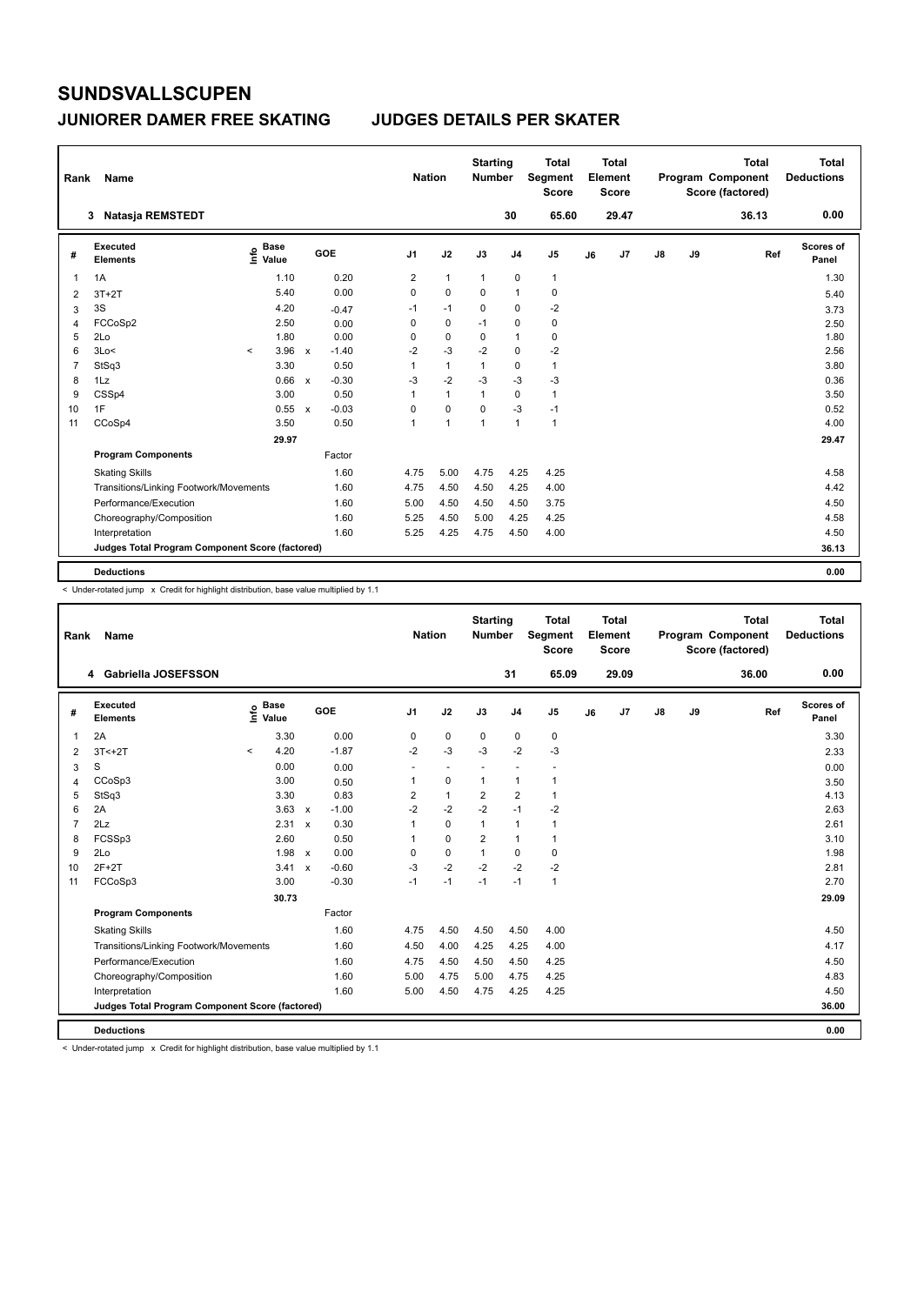#### **JUNIORER DAMER FREE SKATING JUDGES DETAILS PER SKATER**

| Rank           | Name                                            |         |                      |                           |         | <b>Nation</b>  |             | <b>Starting</b><br><b>Number</b> |                | <b>Total</b><br>Segment<br><b>Score</b> |    | <b>Total</b><br>Element<br><b>Score</b> |               |    | <b>Total</b><br>Program Component<br>Score (factored) | <b>Total</b><br><b>Deductions</b> |
|----------------|-------------------------------------------------|---------|----------------------|---------------------------|---------|----------------|-------------|----------------------------------|----------------|-----------------------------------------|----|-----------------------------------------|---------------|----|-------------------------------------------------------|-----------------------------------|
|                | Jennifer KVIST<br>5.                            |         |                      |                           |         |                |             |                                  | 35             | 64.73                                   |    | 32.32                                   |               |    | 32.41                                                 | 0.00                              |
| #              | <b>Executed</b><br><b>Elements</b>              | ١nfo    | <b>Base</b><br>Value |                           | GOE     | J <sub>1</sub> | J2          | J3                               | J <sub>4</sub> | J <sub>5</sub>                          | J6 | J7                                      | $\mathsf{J}8$ | J9 | Ref                                                   | <b>Scores of</b><br>Panel         |
| 1              | $2A+2T$                                         |         | 4.60                 |                           | 0.00    | $\mathbf 0$    | $\mathbf 0$ | $\mathbf 0$                      | $\pmb{0}$      | $\pmb{0}$                               |    |                                         |               |    |                                                       | 4.60                              |
| 2              | 2A                                              |         | 3.30                 |                           | 0.00    | 0              | $\mathbf 0$ | 0                                | 0              | 0                                       |    |                                         |               |    |                                                       | 3.30                              |
| 3              | FSSp4                                           |         | 3.00                 |                           | 0.33    | 0              | $\mathbf 0$ | $\mathbf{1}$                     | $\mathbf{1}$   | $\mathbf{1}$                            |    |                                         |               |    |                                                       | 3.33                              |
| 4              | $2F+2T+2T<$                                     | $\prec$ | 4.00                 |                           | $-0.40$ | $-2$           | $-1$        | $-1$                             | $-1$           | -2                                      |    |                                         |               |    |                                                       | 3.60                              |
| 5              | 2Lo                                             |         | 1.80                 |                           | 0.00    | 0              | $\mathbf 0$ | 0                                | $\mathbf 0$    | $\pmb{0}$                               |    |                                         |               |    |                                                       | 1.80                              |
| 6              | FCSp3                                           |         | 2.80                 |                           | 0.17    | 0              | $\mathbf 0$ | $\mathbf{1}$                     | $\overline{1}$ | $\pmb{0}$                               |    |                                         |               |    |                                                       | 2.97                              |
| $\overline{7}$ | $2F+2T$                                         |         | 3.41                 | $\mathsf{x}$              | 0.00    | 0              | $\mathbf 0$ | 0                                | $\overline{1}$ | 0                                       |    |                                         |               |    |                                                       | 3.41                              |
| 8              | StSq2                                           |         | 2.60                 |                           | 0.00    | 0              | $\mathbf 0$ | 0                                | 0              | 0                                       |    |                                         |               |    |                                                       | 2.60                              |
| 9              | 2F                                              |         | 1.98                 | $\mathsf{x}$              | 0.30    | 1              | 0           | 1                                | $\mathbf{1}$   | $\mathbf{1}$                            |    |                                         |               |    |                                                       | 2.28                              |
| 10             | 2S                                              |         | 1.43                 | $\boldsymbol{\mathsf{x}}$ | 0.00    | 0              | $\mathbf 0$ | 1                                | 0              | $\pmb{0}$                               |    |                                         |               |    |                                                       | 1.43                              |
| 11             | CCoSp3                                          |         | 3.00                 |                           | 0.00    | $-1$           | 0           | $\mathbf 0$                      | $\mathbf 0$    | $\mathbf{1}$                            |    |                                         |               |    |                                                       | 3.00                              |
|                |                                                 |         | 31.92                |                           |         |                |             |                                  |                |                                         |    |                                         |               |    |                                                       | 32.32                             |
|                | <b>Program Components</b>                       |         |                      |                           | Factor  |                |             |                                  |                |                                         |    |                                         |               |    |                                                       |                                   |
|                | <b>Skating Skills</b>                           |         |                      |                           | 1.60    | 4.25           | 4.00        | 4.25                             | 4.25           | 4.00                                    |    |                                         |               |    |                                                       | 4.17                              |
|                | Transitions/Linking Footwork/Movements          |         |                      |                           | 1.60    | 4.25           | 3.50        | 4.25                             | 4.00           | 3.50                                    |    |                                         |               |    |                                                       | 3.92                              |
|                | Performance/Execution                           |         |                      |                           | 1.60    | 4.50           | 4.25        | 4.00                             | 4.25           | 4.00                                    |    |                                         |               |    |                                                       | 4.17                              |
|                | Choreography/Composition                        |         |                      |                           | 1.60    | 4.50           | 4.00        | 4.25                             | 4.25           | 4.00                                    |    |                                         |               |    |                                                       | 4.17                              |
|                | Interpretation                                  |         |                      |                           | 1.60    | 4.50           | 3.75        | 4.00                             | 3.75           | 3.75                                    |    |                                         |               |    |                                                       | 3.83                              |
|                | Judges Total Program Component Score (factored) |         |                      |                           |         |                |             |                                  |                |                                         |    |                                         |               |    |                                                       | 32.41                             |
|                | <b>Deductions</b>                               |         |                      |                           |         |                |             |                                  |                |                                         |    |                                         |               |    |                                                       | 0.00                              |

< Under-rotated jump x Credit for highlight distribution, base value multiplied by 1.1

| Rank           | Name                                            |    |                      |         |                | <b>Nation</b>  |                | <b>Starting</b><br><b>Number</b> |                          | <b>Total</b><br>Segment<br><b>Score</b> |    | <b>Total</b><br>Element<br><b>Score</b> |    |    | <b>Total</b><br>Program Component<br>Score (factored) |     | <b>Total</b><br><b>Deductions</b> |
|----------------|-------------------------------------------------|----|----------------------|---------|----------------|----------------|----------------|----------------------------------|--------------------------|-----------------------------------------|----|-----------------------------------------|----|----|-------------------------------------------------------|-----|-----------------------------------|
|                | <b>Elin HALLBERG</b><br>6                       |    |                      |         |                |                |                |                                  | 34                       | 63.29                                   |    | 26.49                                   |    |    | 36.80                                                 |     | 0.00                              |
| #              | Executed<br><b>Elements</b>                     | ١m | <b>Base</b><br>Value | GOE     | J <sub>1</sub> |                | J2             | J3                               | J <sub>4</sub>           | J5                                      | J6 | J7                                      | J8 | J9 |                                                       | Ref | Scores of<br>Panel                |
| 1              | $2Lz+2T$                                        |    | 3.40                 | 0.20    |                | 2              | $\mathbf 0$    | $\mathbf{1}$                     | 0                        | $\mathbf{1}$                            |    |                                         |    |    |                                                       |     | 3.60                              |
| 2              | 3Lo<<                                           | << | 1.80                 | $-0.90$ |                | $-3$           | $-3$           | $-3$                             | $-3$                     | $-3$                                    |    |                                         |    |    |                                                       |     | 0.90                              |
| 3              | Α                                               |    | 0.00                 | 0.00    |                |                | $\sim$         |                                  | $\overline{\phantom{a}}$ |                                         |    |                                         |    |    |                                                       |     | 0.00                              |
| $\overline{4}$ | 2Lo                                             |    | 1.80                 | 0.20    |                | $\mathbf{1}$   | 0              | 1                                | $\mathbf{1}$             | 0                                       |    |                                         |    |    |                                                       |     | 2.00                              |
| 5              | FCSp3                                           |    | 2.80                 | 0.17    |                | $\Omega$       | $\mathbf 0$    | $\mathbf 1$                      | 0                        | 1                                       |    |                                         |    |    |                                                       |     | 2.97                              |
| 6              | LSp4                                            |    | 2.70                 | 1.00    |                | $\overline{2}$ | $\mathbf{1}$   | $\overline{2}$                   | $\overline{2}$           | $\overline{\mathbf{c}}$                 |    |                                         |    |    |                                                       |     | 3.70                              |
|                | $2F+1T$                                         |    | $2.42 \times$        | $-0.90$ |                | $-3$           | $-3$           | $-3$                             | $-2$                     | $-3$                                    |    |                                         |    |    |                                                       |     | 1.52                              |
| 8              | $2Lz+2T<<$                                      | << | 2.75 x               | $-0.90$ |                | $-3$           | $-3$           | $-3$                             | $-2$                     | $-3$                                    |    |                                         |    |    |                                                       |     | 1.85                              |
| 9              | 2F                                              |    | 1.98 x               | 0.00    |                | $\Omega$       | $\Omega$       | $\Omega$                         | $\Omega$                 | 1                                       |    |                                         |    |    |                                                       |     | 1.98                              |
| 10             | CCoSp4                                          |    | 3.50                 | 0.50    |                |                | $\mathbf{1}$   | $\overline{2}$                   | $\mathbf{1}$             | $\mathbf{1}$                            |    |                                         |    |    |                                                       |     | 4.00                              |
| 11             | StSq3                                           |    | 3.30                 | 0.67    |                | $\overline{2}$ | $\overline{1}$ | $\overline{2}$                   | $\mathbf{1}$             | $\mathbf{1}$                            |    |                                         |    |    |                                                       |     | 3.97                              |
|                |                                                 |    | 26.45                |         |                |                |                |                                  |                          |                                         |    |                                         |    |    |                                                       |     | 26.49                             |
|                | <b>Program Components</b>                       |    |                      | Factor  |                |                |                |                                  |                          |                                         |    |                                         |    |    |                                                       |     |                                   |
|                | <b>Skating Skills</b>                           |    |                      | 1.60    |                | 5.00           | 4.50           | 5.00                             | 4.75                     | 4.50                                    |    |                                         |    |    |                                                       |     | 4.75                              |
|                | Transitions/Linking Footwork/Movements          |    |                      | 1.60    |                | 5.00           | 4.00           | 4.50                             | 4.25                     | 4.50                                    |    |                                         |    |    |                                                       |     | 4.42                              |
|                | Performance/Execution                           |    |                      | 1.60    |                | 5.25           | 4.25           | 5.00                             | 4.50                     | 4.25                                    |    |                                         |    |    |                                                       |     | 4.58                              |
|                | Choreography/Composition                        |    |                      | 1.60    |                | 5.50           | 4.50           | 4.75                             | 4.50                     | 4.75                                    |    |                                         |    |    |                                                       |     | 4.67                              |
|                | Interpretation                                  |    |                      | 1.60    |                | 5.25           | 4.25           | 5.00                             | 4.25                     | 4.50                                    |    |                                         |    |    |                                                       |     | 4.58                              |
|                | Judges Total Program Component Score (factored) |    |                      |         |                |                |                |                                  |                          |                                         |    |                                         |    |    |                                                       |     | 36.80                             |
|                | <b>Deductions</b>                               |    |                      |         |                |                |                |                                  |                          |                                         |    |                                         |    |    |                                                       |     | 0.00                              |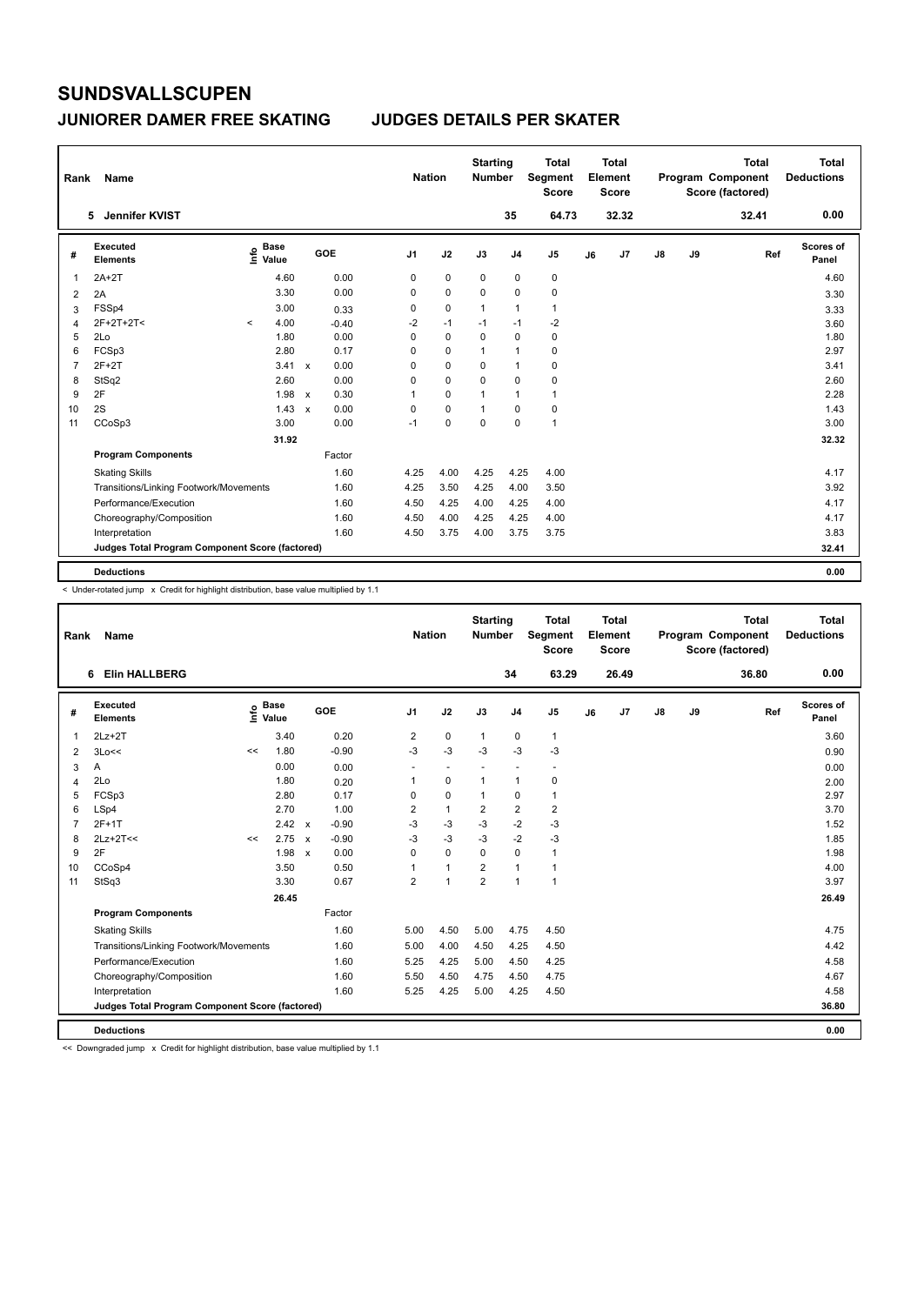#### **JUNIORER DAMER FREE SKATING JUDGES DETAILS PER SKATER**

| Rank           | Name                                            |          |                      |              |         | <b>Nation</b>  |              | <b>Starting</b><br><b>Number</b> |                | <b>Total</b><br>Segment<br><b>Score</b> |    | Total<br>Element<br><b>Score</b> |               |    | <b>Total</b><br>Program Component<br>Score (factored) | Total<br><b>Deductions</b> |
|----------------|-------------------------------------------------|----------|----------------------|--------------|---------|----------------|--------------|----------------------------------|----------------|-----------------------------------------|----|----------------------------------|---------------|----|-------------------------------------------------------|----------------------------|
|                | 7 Lydia BRUHN                                   |          |                      |              |         |                |              |                                  | 32             | 61.88                                   |    | 28.15                            |               |    | 33.73                                                 | 0.00                       |
| #              | Executed<br><b>Elements</b>                     | ١nfo     | <b>Base</b><br>Value |              | GOE     | J <sub>1</sub> | J2           | J3                               | J <sub>4</sub> | J <sub>5</sub>                          | J6 | J7                               | $\mathsf{J}8$ | J9 | Ref                                                   | Scores of<br>Panel         |
| 1              | 2A                                              |          | 3.30                 |              | 0.50    | $\mathbf{1}$   | $\mathbf{1}$ | $\mathbf{1}$                     | $\mathbf{1}$   | $\pmb{0}$                               |    |                                  |               |    |                                                       | 3.80                       |
| 2              | 3S<                                             | $\hat{}$ | 2.90                 |              | $-2.10$ | -3             | $-3$         | -3                               | -3             | $-3$                                    |    |                                  |               |    |                                                       | 0.80                       |
| 3              | FCSSp3                                          |          | 2.60                 |              | 0.67    | 2              | $\mathbf{1}$ | $\overline{1}$                   | $\overline{2}$ | $\mathbf{1}$                            |    |                                  |               |    |                                                       | 3.27                       |
| 4              | 1F                                              |          | 0.50                 |              | $-0.17$ | $-3$           | $-1$         | $-1$                             | $-3$           | $-1$                                    |    |                                  |               |    |                                                       | 0.33                       |
| 5              | $2F+2T$                                         |          | 3.10                 |              | 0.10    | 0              | 0            | 1                                | 0              | $\mathbf{1}$                            |    |                                  |               |    |                                                       | 3.20                       |
| 6              | StSq2                                           |          | 2.60                 |              | 0.33    | 1              | $\mathbf 0$  | $\mathbf{1}$                     | $\mathbf 0$    | $\mathbf{1}$                            |    |                                  |               |    |                                                       | 2.93                       |
| $\overline{7}$ | CCoSp4                                          |          | 3.50                 |              | 0.17    | 0              | $\mathbf 0$  | 1                                | $\mathbf{1}$   | 0                                       |    |                                  |               |    |                                                       | 3.67                       |
| 8              | 2Lo                                             |          | 1.98                 | $\mathbf{x}$ | 0.00    | 0              | $\mathbf 0$  | $\mathbf 0$                      | $\mathbf 0$    | $\pmb{0}$                               |    |                                  |               |    |                                                       | 1.98                       |
| 9              | 2A                                              |          | 3.63                 | $\mathsf{x}$ | 0.33    | 1              | $\mathbf 0$  | 1                                | $\mathbf{1}$   | $\mathbf 0$                             |    |                                  |               |    |                                                       | 3.96                       |
| 10             | $2F+2T$                                         |          | 3.41                 | $\mathbf{x}$ | $-0.70$ | $-3$           | $-2$         | $-3$                             | $-2$           | $-2$                                    |    |                                  |               |    |                                                       | 2.71                       |
| 11             | FCCoSp1                                         |          | 2.00                 |              | $-0.50$ | $-2$           | $-1$         | $-2$                             | $-2$           | $-1$                                    |    |                                  |               |    |                                                       | 1.50                       |
|                |                                                 |          | 29.52                |              |         |                |              |                                  |                |                                         |    |                                  |               |    |                                                       | 28.15                      |
|                | <b>Program Components</b>                       |          |                      |              | Factor  |                |              |                                  |                |                                         |    |                                  |               |    |                                                       |                            |
|                | <b>Skating Skills</b>                           |          |                      |              | 1.60    | 4.50           | 4.25         | 4.50                             | 4.50           | 4.25                                    |    |                                  |               |    |                                                       | 4.42                       |
|                | Transitions/Linking Footwork/Movements          |          |                      |              | 1.60    | 4.50           | 4.00         | 4.25                             | 3.75           | 4.00                                    |    |                                  |               |    |                                                       | 4.08                       |
|                | Performance/Execution                           |          |                      |              | 1.60    | 4.75           | 4.25         | 4.50                             | 4.25           | 4.00                                    |    |                                  |               |    |                                                       | 4.33                       |
|                | Choreography/Composition                        |          |                      |              | 1.60    | 4.75           | 4.25         | 4.00                             | 4.50           | 4.00                                    |    |                                  |               |    |                                                       | 4.25                       |
|                | Interpretation                                  |          |                      |              | 1.60    | 5.25           | 3.75         | 4.25                             | 4.00           | 3.75                                    |    |                                  |               |    |                                                       | 4.00                       |
|                | Judges Total Program Component Score (factored) |          |                      |              |         |                |              |                                  |                |                                         |    |                                  |               |    |                                                       | 33.73                      |
|                | <b>Deductions</b>                               |          |                      |              |         |                |              |                                  |                |                                         |    |                                  |               |    |                                                       | 0.00                       |

< Under-rotated jump x Credit for highlight distribution, base value multiplied by 1.1

| Rank | Name                                            |         |                      |                   | <b>Nation</b>  |              | <b>Starting</b><br><b>Number</b> |                | <b>Total</b><br>Segment<br><b>Score</b> |    | <b>Total</b><br>Element<br><b>Score</b> |    |    | <b>Total</b><br>Program Component<br>Score (factored) | <b>Total</b><br><b>Deductions</b> |
|------|-------------------------------------------------|---------|----------------------|-------------------|----------------|--------------|----------------------------------|----------------|-----------------------------------------|----|-----------------------------------------|----|----|-------------------------------------------------------|-----------------------------------|
|      | <b>Clara CALLNE</b><br>8                        |         |                      |                   |                |              |                                  | 14             | 61.15                                   |    | 31.08                                   |    |    | 31.07                                                 | 1.00                              |
| #    | Executed<br><b>Elements</b>                     | ١m      | <b>Base</b><br>Value | GOE               | J <sub>1</sub> | J2           | J3                               | J <sub>4</sub> | J5                                      | J6 | J7                                      | J8 | J9 | Ref                                                   | Scores of<br>Panel                |
| 1    | $2A+2T$                                         |         | 4.60                 | $-1.00$           | $-2$           | $-2$         | $-2$                             | $-2$           | $-1$                                    |    |                                         |    |    |                                                       | 3.60                              |
| 2    | StSq3                                           |         | 3.30                 | 0.50              | 1              | $\mathbf{1}$ | $\mathbf{1}$                     | $\mathbf{1}$   | 1                                       |    |                                         |    |    |                                                       | 3.80                              |
| 3    | FCCoSp4                                         |         | 3.50                 | 0.00              | $-1$           | 0            | $\Omega$                         | 0              | 0                                       |    |                                         |    |    |                                                       | 3.50                              |
| 4    | 3S<<                                            | <<      | $1.43 \times$        | $-0.60$           | -3             | $-3$         | $-3$                             | $-3$           | $-3$                                    |    |                                         |    |    |                                                       | 0.83                              |
| 5    | 2Lz+2T+2T<                                      | $\prec$ | 4.73 $\times$        | $-0.40$           | $-2$           | $-1$         | $-1$                             | $-1$           | $-2$                                    |    |                                         |    |    |                                                       | 4.33                              |
| 6    | 2A                                              |         | $3.63 \times$        | 0.00              | $\Omega$       | 0            | $\Omega$                         | 0              | 0                                       |    |                                         |    |    |                                                       | 3.63                              |
| 7    | CCoSp2                                          |         | 2.50                 | 0.00              | $\Omega$       | $\mathbf 0$  | $\Omega$                         | 0              | 0                                       |    |                                         |    |    |                                                       | 2.50                              |
| 8    | $2F+2T<$                                        | $\prec$ | 2.97 x               | $-0.60$           | $-3$           | $-2$         | $-2$                             | $-2$           | $-2$                                    |    |                                         |    |    |                                                       | 2.37                              |
| 9    | 2Lz                                             |         | 2.31 x               | 0.00              | $\Omega$       | $\Omega$     | $\Omega$                         | $\Omega$       | 0                                       |    |                                         |    |    |                                                       | 2.31                              |
| 10   | 2Lo                                             |         | $1.98 \times$        | 0.00              | $\Omega$       | $\mathbf 0$  | $\Omega$                         | $\Omega$       | 0                                       |    |                                         |    |    |                                                       | 1.98                              |
| 11   | LSp2                                            |         | 1.90                 | 0.33              | 1              | $\mathbf{1}$ | 1                                | $\Omega$       | 0                                       |    |                                         |    |    |                                                       | 2.23                              |
|      |                                                 |         | 32.85                |                   |                |              |                                  |                |                                         |    |                                         |    |    |                                                       | 31.08                             |
|      | <b>Program Components</b>                       |         |                      | Factor            |                |              |                                  |                |                                         |    |                                         |    |    |                                                       |                                   |
|      | <b>Skating Skills</b>                           |         |                      | 1.60              | 4.00           | 4.00         | 4.00                             | 3.75           | 3.75                                    |    |                                         |    |    |                                                       | 3.92                              |
|      | Transitions/Linking Footwork/Movements          |         |                      | 1.60              | 3.25           | 3.75         | 4.25                             | 4.00           | 3.50                                    |    |                                         |    |    |                                                       | 3.75                              |
|      | Performance/Execution                           |         |                      | 1.60              | 3.75           | 4.00         | 3.75                             | 4.00           | 3.75                                    |    |                                         |    |    |                                                       | 3.83                              |
|      | Choreography/Composition                        |         |                      | 1.60              | 3.50           | 4.25         | 4.50                             | 3.75           | 4.00                                    |    |                                         |    |    |                                                       | 4.00                              |
|      | Interpretation                                  |         |                      | 1.60              | 3.50           | 4.25         | 4.00                             | 3.75           | 4.00                                    |    |                                         |    |    |                                                       | 3.92                              |
|      | Judges Total Program Component Score (factored) |         |                      |                   |                |              |                                  |                |                                         |    |                                         |    |    |                                                       | 31.07                             |
|      | <b>Deductions</b>                               |         |                      | $-1.00$<br>Falls: |                |              |                                  |                |                                         |    |                                         |    |    |                                                       | $-1.00$                           |

< Under-rotated jump << Downgraded jump x Credit for highlight distribution, base value multiplied by 1.1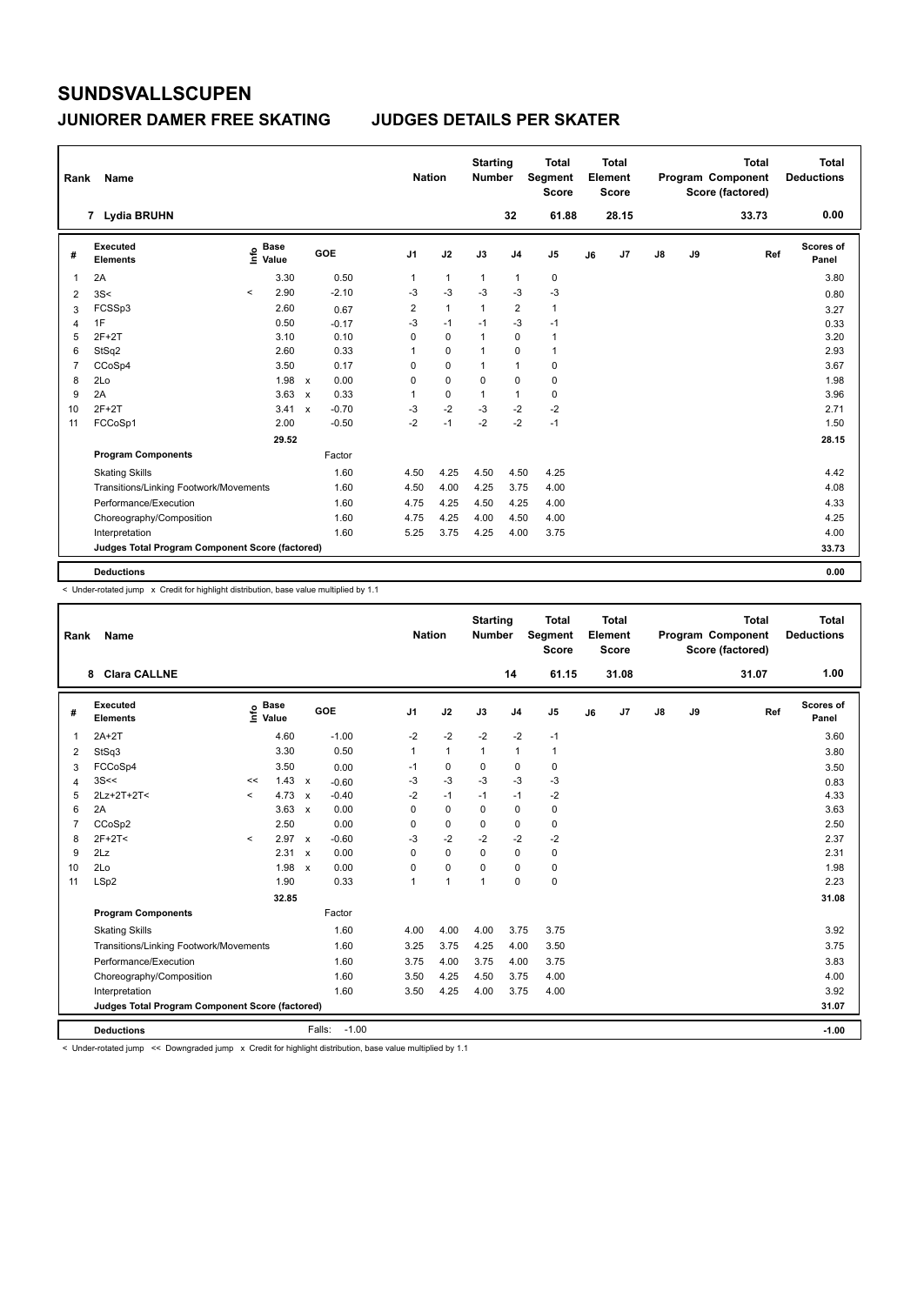#### **JUNIORER DAMER FREE SKATING JUDGES DETAILS PER SKATER**

| Rank | Name                                            |         |                      |             |         | <b>Nation</b>  |              | <b>Starting</b><br><b>Number</b> |                | <b>Total</b><br>Segment<br><b>Score</b> |    | Total<br>Element<br><b>Score</b> |               |    | <b>Total</b><br>Program Component<br>Score (factored) | Total<br><b>Deductions</b> |
|------|-------------------------------------------------|---------|----------------------|-------------|---------|----------------|--------------|----------------------------------|----------------|-----------------------------------------|----|----------------------------------|---------------|----|-------------------------------------------------------|----------------------------|
|      | Linnea BOHWALLI<br>9                            |         |                      |             |         |                |              |                                  | 25             | 60.97                                   |    | 29.96                            |               |    | 32.01                                                 | 1.00                       |
| #    | <b>Executed</b><br><b>Elements</b>              | ١nfo    | <b>Base</b><br>Value |             | GOE     | J <sub>1</sub> | J2           | J3                               | J <sub>4</sub> | J <sub>5</sub>                          | J6 | J7                               | $\mathsf{J}8$ | J9 | Ref                                                   | Scores of<br>Panel         |
| 1    | $2F+2T$                                         |         | 3.10                 |             | 0.40    | 2              | $\mathbf{1}$ | $\mathbf{1}$                     | 2              | $\mathbf{1}$                            |    |                                  |               |    |                                                       | 3.50                       |
| 2    | 2A<                                             | $\prec$ | 2.30                 |             | $-1.50$ | $-3$           | $-3$         | $-3$                             | $-3$           | $-3$                                    |    |                                  |               |    |                                                       | 0.80                       |
| 3    | CCoSp4                                          |         | 3.50                 |             | 0.00    | 0              | $\mathbf 0$  | 1                                | $\mathbf 0$    | $\pmb{0}$                               |    |                                  |               |    |                                                       | 3.50                       |
| 4    | 2Lz                                             |         | 2.10                 |             | 0.30    | 1              | $\mathbf 0$  | 1                                | $\overline{1}$ | $\mathbf{1}$                            |    |                                  |               |    |                                                       | 2.40                       |
| 5    | $2F+2T$                                         |         | 3.10                 |             | 0.00    | 0              | $-1$         | 0                                | $\mathbf 0$    | 0                                       |    |                                  |               |    |                                                       | 3.10                       |
| 6    | 2A                                              |         | $3.63 \times$        |             | 0.00    | 0              | $\mathbf 0$  | 0                                | $\mathbf 0$    | $\pmb{0}$                               |    |                                  |               |    |                                                       | 3.63                       |
| 7    | 2Lo                                             |         | 1.98                 | $\mathbf x$ | 0.30    | 1              | $\Omega$     | $\overline{1}$                   | $\mathbf{1}$   | $\mathbf{1}$                            |    |                                  |               |    |                                                       | 2.28                       |
| 8    | CSp2                                            |         | 1.80                 |             | $-0.20$ | $-1$           | $-1$         | $\Omega$                         | $\mathbf 0$    | $-1$                                    |    |                                  |               |    |                                                       | 1.60                       |
| 9    | StSq2                                           |         | 2.60                 |             | 0.17    | 1              | $\mathbf 0$  | $\overline{1}$                   | $\Omega$       | $\pmb{0}$                               |    |                                  |               |    |                                                       | 2.77                       |
| 10   | 2Lz+2T+1T                                       |         | 4.18 $x$             |             | $-0.30$ | $-1$           | $-1$         | $-1$                             | $-1$           | $-1$                                    |    |                                  |               |    |                                                       | 3.88                       |
| 11   | FSSp3                                           |         | 2.60                 |             | $-0.10$ | $-2$           | $\mathbf 0$  | $-1$                             | $\mathbf 0$    | $\pmb{0}$                               |    |                                  |               |    |                                                       | 2.50                       |
|      |                                                 |         | 30.89                |             |         |                |              |                                  |                |                                         |    |                                  |               |    |                                                       | 29.96                      |
|      | <b>Program Components</b>                       |         |                      |             | Factor  |                |              |                                  |                |                                         |    |                                  |               |    |                                                       |                            |
|      | <b>Skating Skills</b>                           |         |                      |             | 1.60    | 4.25           | 4.00         | 4.25                             | 4.25           | 4.00                                    |    |                                  |               |    |                                                       | 4.17                       |
|      | Transitions/Linking Footwork/Movements          |         |                      |             | 1.60    | 3.75           | 3.50         | 3.50                             | 3.75           | 3.75                                    |    |                                  |               |    |                                                       | 3.67                       |
|      | Performance/Execution                           |         |                      |             | 1.60    | 4.50           | 4.00         | 4.25                             | 4.25           | 4.00                                    |    |                                  |               |    |                                                       | 4.17                       |
|      | Choreography/Composition                        |         |                      |             | 1.60    | 4.00           | 4.00         | 4.00                             | 4.00           | 3.75                                    |    |                                  |               |    |                                                       | 4.00                       |
|      | Interpretation                                  |         |                      |             | 1.60    | 4.25           | 3.75         | 4.25                             | 4.00           | 3.50                                    |    |                                  |               |    |                                                       | 4.00                       |
|      | Judges Total Program Component Score (factored) |         |                      |             |         |                |              |                                  |                |                                         |    |                                  |               |    |                                                       | 32.01                      |
|      | <b>Deductions</b>                               |         |                      | Falls:      | $-1.00$ |                |              |                                  |                |                                         |    |                                  |               |    |                                                       | $-1.00$                    |

< Under-rotated jump x Credit for highlight distribution, base value multiplied by 1.1

| Rank           | <b>Name</b>                                     |         |                      |                           |         | <b>Nation</b>  |              | <b>Starting</b><br><b>Number</b> |                | <b>Total</b><br>Segment<br><b>Score</b> |    | <b>Total</b><br>Element<br><b>Score</b> |               |    | <b>Total</b><br>Program Component<br>Score (factored) | Total<br><b>Deductions</b> |
|----------------|-------------------------------------------------|---------|----------------------|---------------------------|---------|----------------|--------------|----------------------------------|----------------|-----------------------------------------|----|-----------------------------------------|---------------|----|-------------------------------------------------------|----------------------------|
|                | <b>Victoria ENGLUND</b><br>10                   |         |                      |                           |         |                |              |                                  | 29             | 60.07                                   |    | 29.68                                   |               |    | 30.39                                                 | 0.00                       |
| #              | Executed<br><b>Elements</b>                     | ١m      | <b>Base</b><br>Value |                           | GOE     | J <sub>1</sub> | J2           | J3                               | J <sub>4</sub> | J <sub>5</sub>                          | J6 | J <sub>7</sub>                          | $\mathsf{J}8$ | J9 | Ref                                                   | Scores of<br>Panel         |
| $\mathbf{1}$   | 2A                                              |         | 3.30                 |                           | 0.33    | 0              | $\mathbf{1}$ | $\mathbf{1}$                     | 1              | 0                                       |    |                                         |               |    |                                                       | 3.63                       |
| 2              | 2T                                              |         | 1.30                 |                           | 0.07    |                | $\mathbf 0$  | $\mathbf{1}$                     | 0              | $\mathbf 0$                             |    |                                         |               |    |                                                       | 1.37                       |
| 3              | 3S<                                             | $\prec$ | 2.90                 |                           | $-2.10$ | -3             | $-3$         | $-3$                             | $-3$           | $-3$                                    |    |                                         |               |    |                                                       | 0.80                       |
| $\overline{4}$ | FCSSp2                                          |         | 2.30                 |                           | 0.33    | $\mathbf{1}$   | $\mathbf 0$  | $\mathbf{1}$                     | $\mathbf 0$    | $\mathbf{1}$                            |    |                                         |               |    |                                                       | 2.63                       |
| 5              | $2Lz+2T+2Lo$                                    |         | 5.20                 |                           | $-0.30$ | $-1$           | $-1$         | $-1$                             | $-1$           | 0                                       |    |                                         |               |    |                                                       | 4.90                       |
| 6              | $2F+2T$                                         |         | $3.41 \times$        |                           | $-0.60$ | $-2$           | $-3$         | $-1$                             | $-2$           | $-2$                                    |    |                                         |               |    |                                                       | 2.81                       |
| $\overline{7}$ | CCoSp4                                          |         | 3.50                 |                           | $-0.20$ | 0              | $-1$         | $\Omega$                         | $-1$           | $-1$                                    |    |                                         |               |    |                                                       | 3.30                       |
| 8              | 2A                                              |         | $3.63 \times$        |                           | 0.00    | $\Omega$       | $\mathbf 0$  | $\Omega$                         | $\mathbf{1}$   | $\mathbf 0$                             |    |                                         |               |    |                                                       | 3.63                       |
| 9              | 2Lz                                             | e       | 2.31                 | $\boldsymbol{\mathsf{x}}$ | $-0.70$ | $-3$           | $-2$         | $-3$                             | $-2$           | $-2$                                    |    |                                         |               |    |                                                       | 1.61                       |
| 10             | StSq2                                           |         | 2.60                 |                           | 0.00    | $\Omega$       | $\mathbf 0$  | $\mathbf{1}$                     | $\mathbf 0$    | 0                                       |    |                                         |               |    |                                                       | 2.60                       |
| 11             | LSp3                                            |         | 2.40                 |                           | 0.00    | $\overline{1}$ | $\mathbf 0$  | $\mathbf 0$                      | $\mathbf 0$    | $\mathbf 0$                             |    |                                         |               |    |                                                       | 2.40                       |
|                |                                                 |         | 32.85                |                           |         |                |              |                                  |                |                                         |    |                                         |               |    |                                                       | 29.68                      |
|                | <b>Program Components</b>                       |         |                      |                           | Factor  |                |              |                                  |                |                                         |    |                                         |               |    |                                                       |                            |
|                | <b>Skating Skills</b>                           |         |                      |                           | 1.60    | 4.25           | 4.00         | 4.25                             | 4.00           | 4.00                                    |    |                                         |               |    |                                                       | 4.08                       |
|                | Transitions/Linking Footwork/Movements          |         |                      |                           | 1.60    | 3.75           | 3.25         | 4.00                             | 3.50           | 3.50                                    |    |                                         |               |    |                                                       | 3.58                       |
|                | Performance/Execution                           |         |                      |                           | 1.60    | 4.00           | 4.00         | 3.75                             | 3.75           | 3.75                                    |    |                                         |               |    |                                                       | 3.83                       |
|                | Choreography/Composition                        |         |                      |                           | 1.60    | 4.25           | 3.75         | 4.25                             | 4.00           | 3.75                                    |    |                                         |               |    |                                                       | 4.00                       |
|                | Interpretation                                  |         |                      |                           | 1.60    | 3.50           | 3.50         | 4.25                             | 3.50           | 3.25                                    |    |                                         |               |    |                                                       | 3.50                       |
|                | Judges Total Program Component Score (factored) |         |                      |                           |         |                |              |                                  |                |                                         |    |                                         |               |    |                                                       | 30.39                      |
|                | <b>Deductions</b>                               |         |                      |                           |         |                |              |                                  |                |                                         |    |                                         |               |    |                                                       | 0.00                       |

< Under-rotated jump x Credit for highlight distribution, base value multiplied by 1.1 e Jump take off with wrong edge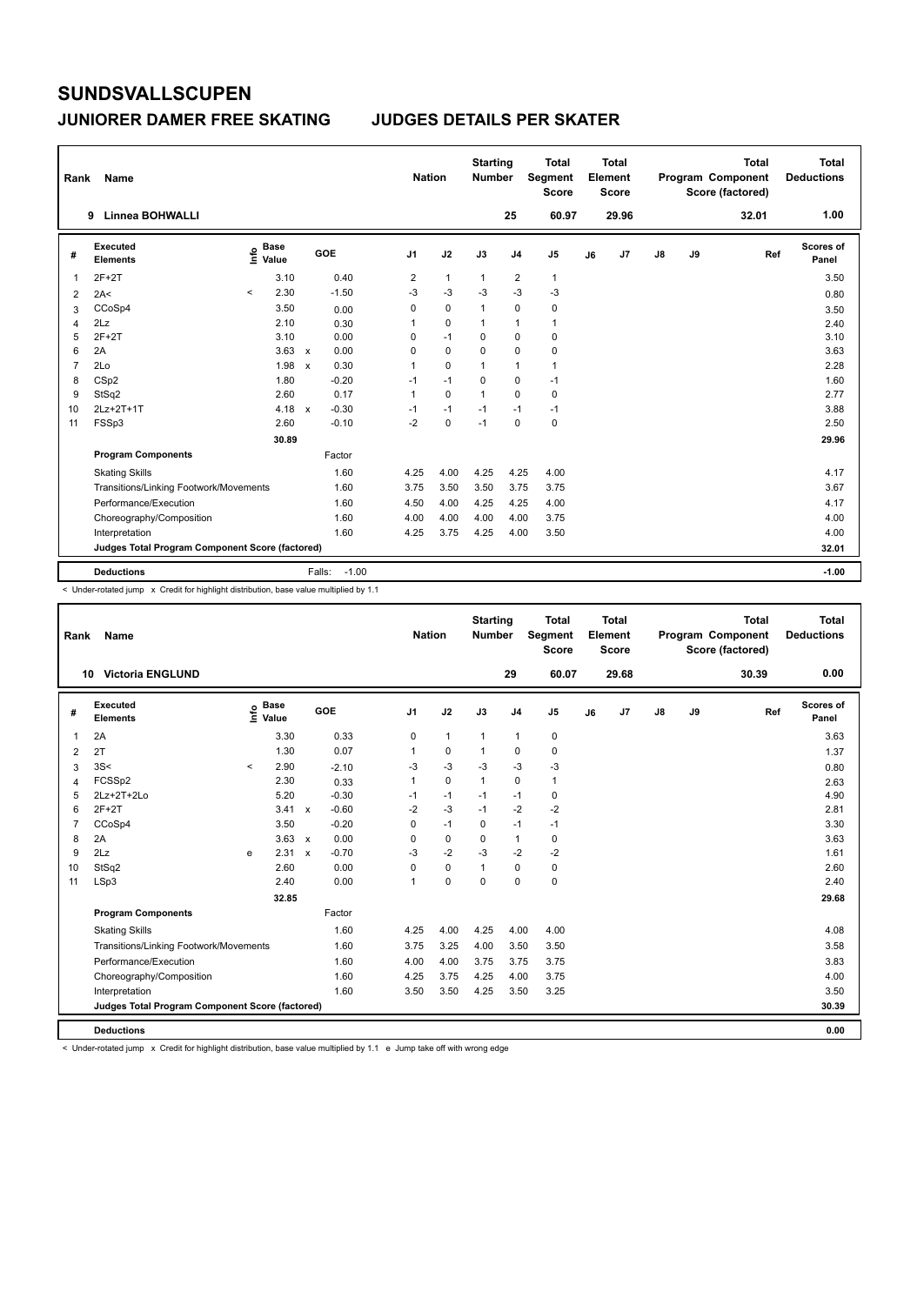#### **JUNIORER DAMER FREE SKATING JUDGES DETAILS PER SKATER**

| Rank | Name                                            |         |                      |              |            | <b>Nation</b>  |                         | <b>Starting</b><br><b>Number</b> |                | <b>Total</b><br>Segment<br><b>Score</b> |    | Total<br>Element<br><b>Score</b> |               |    | <b>Total</b><br><b>Program Component</b><br>Score (factored) | Total<br><b>Deductions</b> |
|------|-------------------------------------------------|---------|----------------------|--------------|------------|----------------|-------------------------|----------------------------------|----------------|-----------------------------------------|----|----------------------------------|---------------|----|--------------------------------------------------------------|----------------------------|
|      | <b>Ida LEPENICA</b><br>11                       |         |                      |              |            |                |                         |                                  | 21             | 59.97                                   |    | 30.77                            |               |    | 29.20                                                        | 0.00                       |
| #    | <b>Executed</b><br><b>Elements</b>              | ۴ô      | <b>Base</b><br>Value |              | <b>GOE</b> | J <sub>1</sub> | J2                      | J3                               | J <sub>4</sub> | J <sub>5</sub>                          | J6 | J7                               | $\mathsf{J}8$ | J9 | Ref                                                          | Scores of<br>Panel         |
| 1    | 2Lz+2T+2T                                       |         | 4.70                 |              | 0.00       | 0              | $\mathbf 0$             | $\mathbf 0$                      | $\mathbf 0$    | $\pmb{0}$                               |    |                                  |               |    |                                                              | 4.70                       |
| 2    | 1A                                              |         | 1.10                 |              | 0.13       | 1              | 0                       | 1                                | 0              | $\mathbf{1}$                            |    |                                  |               |    |                                                              | 1.23                       |
| 3    | 2Lo                                             |         | 1.80                 |              | 0.30       | 1              | $\mathbf 0$             | 1                                | $\overline{1}$ | $\mathbf{1}$                            |    |                                  |               |    |                                                              | 2.10                       |
| 4    | FSSp4                                           |         | 3.00                 |              | 0.33       | 0              | $\mathbf{1}$            | $\overline{1}$                   | $\mathbf{1}$   | 0                                       |    |                                  |               |    |                                                              | 3.33                       |
| 5    | 2Lz                                             |         | 2.10                 |              | 0.00       | 0              | 0                       | 0                                | $-1$           | 0                                       |    |                                  |               |    |                                                              | 2.10                       |
| 6    | $2Lo+2Lo$                                       |         | 3.60                 |              | 0.00       | 0              | $\mathbf 0$             | $\Omega$                         | $\mathbf{1}$   | 0                                       |    |                                  |               |    |                                                              | 3.60                       |
| 7    | CCoSp4                                          |         | 3.50                 |              | 0.17       | 0              | $\mathbf 0$             | 1                                | $\mathbf 0$    | $\mathbf{1}$                            |    |                                  |               |    |                                                              | 3.67                       |
| 8    | 2F<                                             | $\prec$ | 1.43                 | $\mathsf{x}$ | $-0.30$    | $-1$           | $-1$                    | $-1$                             | $-1$           | $-1$                                    |    |                                  |               |    |                                                              | 1.13                       |
| 9    | StSq2                                           |         | 2.60                 |              | 0.00       | $-1$           | $\mathbf 0$             | $\Omega$                         | $\Omega$       | $\pmb{0}$                               |    |                                  |               |    |                                                              | 2.60                       |
| 10   | $2F+2T$                                         |         | 3.41                 | $\mathsf{x}$ | 0.00       | 0              | 0                       | 0                                | 0              | 0                                       |    |                                  |               |    |                                                              | 3.41                       |
| 11   | LSp3                                            |         | 2.40                 |              | 0.50       | 1              | $\overline{\mathbf{c}}$ | $\overline{1}$                   | $\overline{1}$ | $\mathbf{1}$                            |    |                                  |               |    |                                                              | 2.90                       |
|      |                                                 |         | 29.64                |              |            |                |                         |                                  |                |                                         |    |                                  |               |    |                                                              | 30.77                      |
|      | <b>Program Components</b>                       |         |                      |              | Factor     |                |                         |                                  |                |                                         |    |                                  |               |    |                                                              |                            |
|      | <b>Skating Skills</b>                           |         |                      |              | 1.60       | 3.50           | 4.00                    | 4.00                             | 4.25           | 4.00                                    |    |                                  |               |    |                                                              | 4.00                       |
|      | Transitions/Linking Footwork/Movements          |         |                      |              | 1.60       | 3.25           | 3.50                    | 3.00                             | 3.25           | 3.25                                    |    |                                  |               |    |                                                              | 3.25                       |
|      | Performance/Execution                           |         |                      |              | 1.60       | 3.75           | 4.00                    | 3.75                             | 4.25           | 3.75                                    |    |                                  |               |    |                                                              | 3.83                       |
|      | Choreography/Composition                        |         |                      |              | 1.60       | 3.50           | 3.75                    | 3.50                             | 3.75           | 3.75                                    |    |                                  |               |    |                                                              | 3.67                       |
|      | Interpretation                                  |         |                      |              | 1.60       | 3.25           | 3.75                    | 3.25                             | 3.75           | 3.50                                    |    |                                  |               |    |                                                              | 3.50                       |
|      | Judges Total Program Component Score (factored) |         |                      |              |            |                |                         |                                  |                |                                         |    |                                  |               |    |                                                              | 29.20                      |
|      | <b>Deductions</b>                               |         |                      |              |            |                |                         |                                  |                |                                         |    |                                  |               |    |                                                              | 0.00                       |

< Under-rotated jump x Credit for highlight distribution, base value multiplied by 1.1

| Rank           | <b>Name</b>                                     |          |                      |              |                   | <b>Nation</b>  |              | <b>Starting</b><br><b>Number</b> |                | Total<br>Segment<br><b>Score</b> |    | <b>Total</b><br>Element<br><b>Score</b> |               |    | <b>Total</b><br>Program Component<br>Score (factored) | <b>Total</b><br><b>Deductions</b> |
|----------------|-------------------------------------------------|----------|----------------------|--------------|-------------------|----------------|--------------|----------------------------------|----------------|----------------------------------|----|-----------------------------------------|---------------|----|-------------------------------------------------------|-----------------------------------|
|                | <b>Louise JENSEN</b><br>12                      |          |                      |              |                   |                |              |                                  | 17             | 59.15                            |    | 29.55                                   |               |    | 31.60                                                 | 2.00                              |
| #              | Executed<br><b>Elements</b>                     | ١mfo     | <b>Base</b><br>Value |              | <b>GOE</b>        | J <sub>1</sub> | J2           | J3                               | J <sub>4</sub> | J <sub>5</sub>                   | J6 | J7                                      | $\mathsf{J}8$ | J9 | Ref                                                   | Scores of<br>Panel                |
| 1              | $2A+2T$                                         |          | 4.60                 |              | 0.17              | 1              | $\mathbf{1}$ | 0                                | $\mathbf 0$    | 0                                |    |                                         |               |    |                                                       | 4.77                              |
| 2              | $3T+2T$                                         |          | 5.40                 |              | $-1.17$           | $-2$           | $-2$         | $-2$                             | $-1$           | $-1$                             |    |                                         |               |    |                                                       | 4.23                              |
| 3              | 2Lo                                             |          | 1.80                 |              | 0.10              | 0              | $\mathbf 0$  | $\mathbf{1}$                     | $\mathbf{1}$   | 0                                |    |                                         |               |    |                                                       | 1.90                              |
| $\overline{4}$ | CCoSp3                                          |          | 3.00                 |              | $-0.20$           | -2             | $-1$         | 0                                | $\mathbf 0$    | $-1$                             |    |                                         |               |    |                                                       | 2.80                              |
| 5              | 3S<                                             | $\,<\,$  | 2.90                 |              | $-2.10$           | -3             | -3           | $-3$                             | $-3$           | $-3$                             |    |                                         |               |    |                                                       | 0.80                              |
| 6              | 2F+2T+2Lo<                                      | $\hat{}$ | 4.84                 | $\mathsf{x}$ | $-0.60$           | $-2$           | $-2$         | $-2$                             | $-1$           | $-2$                             |    |                                         |               |    |                                                       | 4.24                              |
| $\overline{7}$ | 2A<                                             | $\prec$  | 2.53                 | $\mathsf{x}$ | $-1.50$           | $-3$           | $-3$         | $-3$                             | $-3$           | $-3$                             |    |                                         |               |    |                                                       | 1.03                              |
| 8              | FSSp1                                           |          | 2.00                 |              | 0.00              | $-2$           | 0            | 0                                | $\mathbf 0$    | 0                                |    |                                         |               |    |                                                       | 2.00                              |
| 9              | 2Lz                                             |          | 2.31 x               |              | 0.10              | $\mathbf{1}$   | $\Omega$     | $\mathbf{1}$                     | $\Omega$       | 0                                |    |                                         |               |    |                                                       | 2.41                              |
| 10             | LSp2                                            |          | 1.90                 |              | 0.00              | $-1$           | 0            | $\Omega$                         | $\Omega$       | 0                                |    |                                         |               |    |                                                       | 1.90                              |
| 11             | StSq3                                           |          | 3.30                 |              | 0.17              | $\mathbf 1$    | $\mathbf 0$  | 1                                | $\Omega$       | 0                                |    |                                         |               |    |                                                       | 3.47                              |
|                |                                                 |          | 34.58                |              |                   |                |              |                                  |                |                                  |    |                                         |               |    |                                                       | 29.55                             |
|                | <b>Program Components</b>                       |          |                      |              | Factor            |                |              |                                  |                |                                  |    |                                         |               |    |                                                       |                                   |
|                | <b>Skating Skills</b>                           |          |                      |              | 1.60              | 4.00           | 4.25         | 4.50                             | 4.25           | 4.00                             |    |                                         |               |    |                                                       | 4.17                              |
|                | Transitions/Linking Footwork/Movements          |          |                      |              | 1.60              | 3.50           | 3.75         | 3.75                             | 3.75           | 3.75                             |    |                                         |               |    |                                                       | 3.75                              |
|                | Performance/Execution                           |          |                      |              | 1.60              | 3.75           | 4.25         | 3.50                             | 4.00           | 4.00                             |    |                                         |               |    |                                                       | 3.92                              |
|                | Choreography/Composition                        |          |                      |              | 1.60              | 4.00           | 4.00         | 4.00                             | 4.25           | 4.25                             |    |                                         |               |    |                                                       | 4.08                              |
|                | Interpretation                                  |          |                      |              | 1.60              | 3.75           | 3.75         | 4.00                             | 4.00           | 3.75                             |    |                                         |               |    |                                                       | 3.83                              |
|                | Judges Total Program Component Score (factored) |          |                      |              |                   |                |              |                                  |                |                                  |    |                                         |               |    |                                                       | 31.60                             |
|                | <b>Deductions</b>                               |          |                      |              | $-2.00$<br>Falls: |                |              |                                  |                |                                  |    |                                         |               |    |                                                       | $-2.00$                           |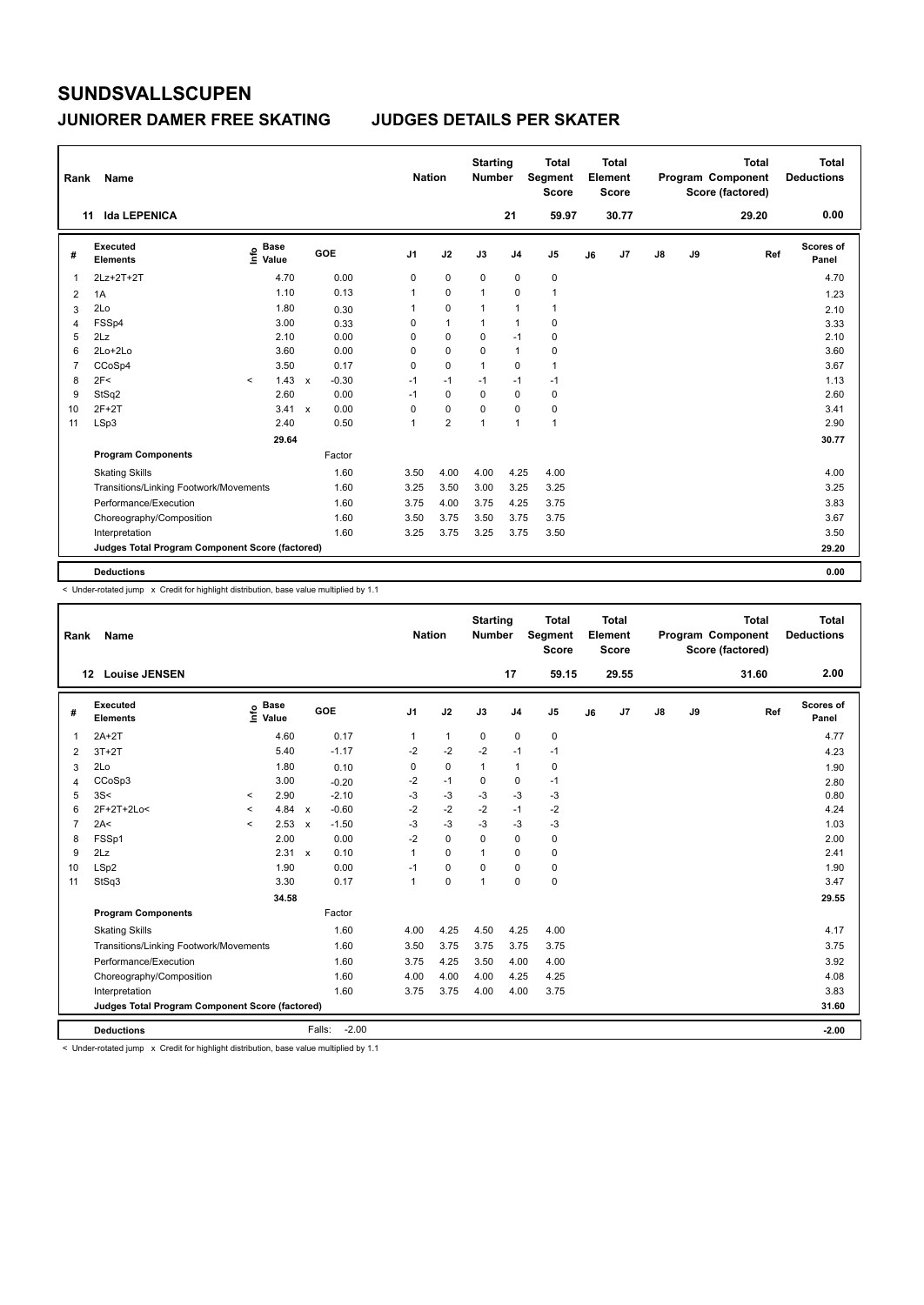#### **JUNIORER DAMER FREE SKATING JUDGES DETAILS PER SKATER**

| Rank | Name                                            |           |                      |                           |                   | <b>Nation</b>  |              | <b>Starting</b><br><b>Number</b> |                | <b>Total</b><br>Segment<br><b>Score</b> |    | <b>Total</b><br>Element<br>Score |               |    | <b>Total</b><br>Program Component<br>Score (factored) | <b>Total</b><br><b>Deductions</b> |
|------|-------------------------------------------------|-----------|----------------------|---------------------------|-------------------|----------------|--------------|----------------------------------|----------------|-----------------------------------------|----|----------------------------------|---------------|----|-------------------------------------------------------|-----------------------------------|
|      | 13 Nora FALK                                    |           |                      |                           |                   |                |              |                                  | 33             | 58.85                                   |    | 25.85                            |               |    | 34.00                                                 | 1.00                              |
| #    | <b>Executed</b><br><b>Elements</b>              | ۴ô        | <b>Base</b><br>Value |                           | <b>GOE</b>        | J <sub>1</sub> | J2           | J3                               | J <sub>4</sub> | J <sub>5</sub>                          | J6 | J7                               | $\mathsf{J}8$ | J9 | Ref                                                   | <b>Scores of</b><br>Panel         |
| 1    | 2A                                              |           | 3.30                 |                           | 0.33              | 1              | $\pmb{0}$    | $\mathbf{1}$                     | $\overline{1}$ | $\pmb{0}$                               |    |                                  |               |    |                                                       | 3.63                              |
| 2    | $3T+1T$                                         |           | 4.50                 |                           | $-0.70$           | $-2$           | $-1$         | $-1$                             | $-1$           | $-1$                                    |    |                                  |               |    |                                                       | 3.80                              |
| 3    | 1A                                              |           | 1.10                 |                           | 0.07              | 0              | $\mathbf 0$  | $\mathbf{1}$                     | 0              | $\mathbf{1}$                            |    |                                  |               |    |                                                       | 1.17                              |
| 4    | 1S                                              |           | 0.40                 |                           | 0.07              | 1              | 0            | $\mathbf{1}$                     | 0              | $-1$                                    |    |                                  |               |    |                                                       | 0.47                              |
| 5    | 3S<<                                            | <<        | 1.30                 |                           | $-0.60$           | -3             | $-3$         | $-3$                             | $-3$           | $-3$                                    |    |                                  |               |    |                                                       | 0.70                              |
| 6    | CCSp3                                           |           | 2.80                 |                           | 0.33              | 0              | $\mathbf 0$  | $\mathbf{1}$                     | $\mathbf{1}$   | $\mathbf{1}$                            |    |                                  |               |    |                                                       | 3.13                              |
| 7    | FSSp2                                           |           | 2.30                 |                           | 0.00              | 0              | $\mathbf 0$  | 0                                | 0              | 0                                       |    |                                  |               |    |                                                       | 2.30                              |
| 8    | $2Lo+1T$                                        |           | 2.42                 | $\mathbf{x}$              | 0.00              | 0              | $\mathbf 0$  | $\Omega$                         | 0              | -1                                      |    |                                  |               |    |                                                       | 2.42                              |
| 9    | CCoSp3                                          |           | 3.00                 |                           | 0.17              | $-1$           | 0            | 1                                | 0              | $\mathbf{1}$                            |    |                                  |               |    |                                                       | 3.17                              |
| 10   | StSq3                                           |           | 3.30                 |                           | 0.67              | 1              | $\mathbf{1}$ | $\overline{2}$                   | $\overline{1}$ | $\overline{2}$                          |    |                                  |               |    |                                                       | 3.97                              |
| 11   | 3T<                                             | $\hat{~}$ | 3.19                 | $\boldsymbol{\mathsf{x}}$ | $-2.10$           | $-3$           | $-3$         | $-3$                             | $-3$           | $-3$                                    |    |                                  |               |    |                                                       | 1.09                              |
|      |                                                 |           | 27.61                |                           |                   |                |              |                                  |                |                                         |    |                                  |               |    |                                                       | 25.85                             |
|      | <b>Program Components</b>                       |           |                      |                           | Factor            |                |              |                                  |                |                                         |    |                                  |               |    |                                                       |                                   |
|      | <b>Skating Skills</b>                           |           |                      |                           | 1.60              | 4.50           | 4.25         | 4.75                             | 4.50           | 4.25                                    |    |                                  |               |    |                                                       | 4.42                              |
|      | Transitions/Linking Footwork/Movements          |           |                      |                           | 1.60              | 4.25           | 3.75         | 4.50                             | 3.75           | 4.25                                    |    |                                  |               |    |                                                       | 4.08                              |
|      | Performance/Execution                           |           |                      |                           | 1.60              | 4.25           | 4.00         | 4.25                             | 4.25           | 4.00                                    |    |                                  |               |    |                                                       | 4.17                              |
|      | Choreography/Composition                        |           |                      |                           | 1.60              | 4.50           | 3.75         | 4.50                             | 4.50           | 4.50                                    |    |                                  |               |    |                                                       | 4.50                              |
|      | Interpretation                                  |           |                      |                           | 1.60              | 4.25           | 3.50         | 4.50                             | 3.75           | 4.25                                    |    |                                  |               |    |                                                       | 4.08                              |
|      | Judges Total Program Component Score (factored) |           |                      |                           |                   |                |              |                                  |                |                                         |    |                                  |               |    |                                                       | 34.00                             |
|      | <b>Deductions</b>                               |           |                      |                           | $-1.00$<br>Falls: |                |              |                                  |                |                                         |    |                                  |               |    |                                                       | $-1.00$                           |

< Under-rotated jump << Downgraded jump x Credit for highlight distribution, base value multiplied by 1.1

| Rank           | Name                                            |         |                      |              |         | <b>Nation</b>  |             | <b>Starting</b><br><b>Number</b> |                | <b>Total</b><br>Segment<br><b>Score</b> |    | <b>Total</b><br>Element<br><b>Score</b> |               |    | <b>Total</b><br>Program Component<br>Score (factored) | <b>Total</b><br><b>Deductions</b> |
|----------------|-------------------------------------------------|---------|----------------------|--------------|---------|----------------|-------------|----------------------------------|----------------|-----------------------------------------|----|-----------------------------------------|---------------|----|-------------------------------------------------------|-----------------------------------|
|                | 14 Pernilla SÖDERHOLM                           |         |                      |              |         |                |             |                                  | 10             | 58.80                                   |    | 31.01                                   |               |    | 28.79                                                 | 1.00                              |
| #              | Executed<br><b>Elements</b>                     | ١m٥     | <b>Base</b><br>Value |              | GOE     | J <sub>1</sub> | J2          | J3                               | J <sub>4</sub> | J <sub>5</sub>                          | J6 | J7                                      | $\mathsf{J}8$ | J9 | Ref                                                   | Scores of<br>Panel                |
| 1              | 3T                                              |         | 4.10                 |              | 0.00    | 0              | $\mathbf 0$ | 0                                | $\mathbf{1}$   | 0                                       |    |                                         |               |    |                                                       | 4.10                              |
| 2              | $2A+2T$                                         |         | 4.60                 |              | $-0.17$ | $-1$           | $-1$        | $\mathbf 0$                      | $\mathbf 0$    | 0                                       |    |                                         |               |    |                                                       | 4.43                              |
| 3              | 2A<                                             | $\,<\,$ | 2.30                 |              | $-1.50$ | -3             | $-3$        | $-3$                             | $-3$           | -3                                      |    |                                         |               |    |                                                       | 0.80                              |
| 4              | FSSp3                                           |         | 2.60                 |              | 0.33    | 1              | $\mathbf 0$ | 1                                | $\mathbf{1}$   | 0                                       |    |                                         |               |    |                                                       | 2.93                              |
| 5              | 2S                                              |         | 1.30                 |              | 0.00    | 0              | $\mathbf 0$ | $\Omega$                         | $\mathbf 0$    | 0                                       |    |                                         |               |    |                                                       | 1.30                              |
| 6              | 2Lz+2T+2Lo                                      |         | 5.20                 |              | 0.00    | 0              | $-1$        | 0                                | $\mathbf 0$    | 0                                       |    |                                         |               |    |                                                       | 5.20                              |
| $\overline{7}$ | CCoSp3                                          |         | 3.00                 |              | 0.00    | $\Omega$       | $\Omega$    | $\Omega$                         | $\Omega$       | $\mathbf{1}$                            |    |                                         |               |    |                                                       | 3.00                              |
| 8              | $2T+1T$                                         |         | 1.87                 | $\mathsf{x}$ | $-0.20$ | $-1$           | $-1$        | $-1$                             | $\mathbf 0$    | $-1$                                    |    |                                         |               |    |                                                       | 1.67                              |
| 9              | StSq3                                           |         | 3.30                 |              | 0.00    | $\Omega$       | $\Omega$    | $\mathbf{1}$                     | $\Omega$       | 0                                       |    |                                         |               |    |                                                       | 3.30                              |
| 10             | 2Lo                                             |         | 1.98                 | $\mathbf{x}$ | 0.00    | 0              | $\mathbf 0$ | 0                                | $\mathbf 0$    | 0                                       |    |                                         |               |    |                                                       | 1.98                              |
| 11             | CSp3                                            |         | 2.30                 |              | 0.00    | $-1$           | $\mathbf 0$ | 1                                | $\Omega$       | $\pmb{0}$                               |    |                                         |               |    |                                                       | 2.30                              |
|                |                                                 |         | 32.55                |              |         |                |             |                                  |                |                                         |    |                                         |               |    |                                                       | 31.01                             |
|                | <b>Program Components</b>                       |         |                      |              | Factor  |                |             |                                  |                |                                         |    |                                         |               |    |                                                       |                                   |
|                | <b>Skating Skills</b>                           |         |                      |              | 1.60    | 3.50           | 3.75        | 4.25                             | 4.25           | 3.75                                    |    |                                         |               |    |                                                       | 3.92                              |
|                | Transitions/Linking Footwork/Movements          |         |                      |              | 1.60    | 3.50           | 3.00        | 3.50                             | 3.50           | 2.75                                    |    |                                         |               |    |                                                       | 3.33                              |
|                | Performance/Execution                           |         |                      |              | 1.60    | 3.75           | 3.75        | 4.00                             | 4.00           | 3.75                                    |    |                                         |               |    |                                                       | 3.83                              |
|                | Choreography/Composition                        |         |                      |              | 1.60    | 3.75           | 3.50        | 4.00                             | 3.50           | 3.25                                    |    |                                         |               |    |                                                       | 3.58                              |
|                | Interpretation                                  |         |                      |              | 1.60    | 3.25           | 3.25        | 4.25                             | 3.50           | 2.75                                    |    |                                         |               |    |                                                       | 3.33                              |
|                | Judges Total Program Component Score (factored) |         |                      |              |         |                |             |                                  |                |                                         |    |                                         |               |    |                                                       | 28.79                             |
|                | <b>Deductions</b>                               |         |                      | Falls:       | $-1.00$ |                |             |                                  |                |                                         |    |                                         |               |    |                                                       | $-1.00$                           |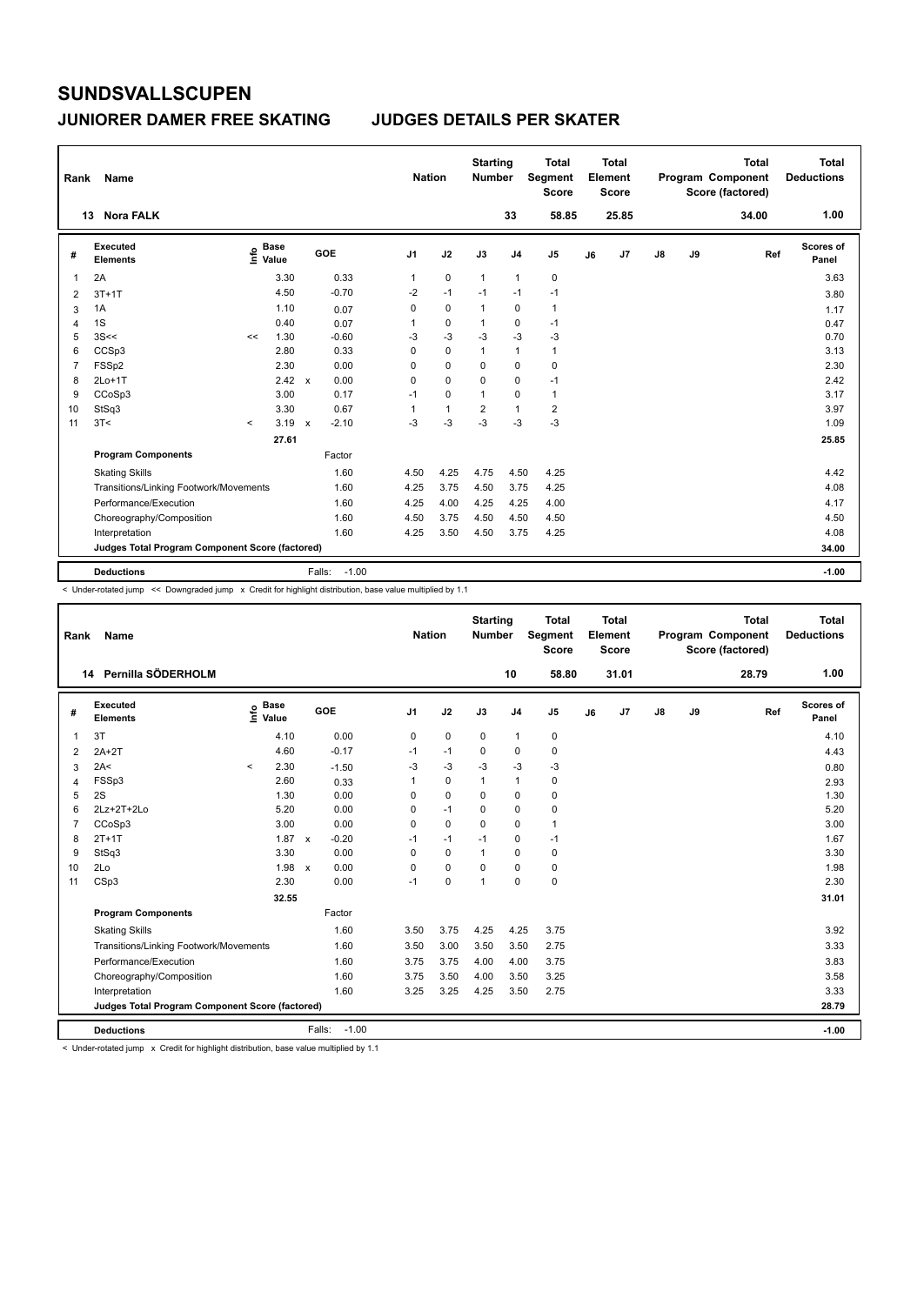#### **JUNIORER DAMER FREE SKATING JUDGES DETAILS PER SKATER**

| Rank           | Name                                            |                              |              |         | <b>Nation</b>  |             | <b>Starting</b><br><b>Number</b> |                | <b>Total</b><br>Segment<br><b>Score</b> |    | <b>Total</b><br>Element<br><b>Score</b> |               |    | <b>Total</b><br>Program Component<br>Score (factored) | <b>Total</b><br><b>Deductions</b> |
|----------------|-------------------------------------------------|------------------------------|--------------|---------|----------------|-------------|----------------------------------|----------------|-----------------------------------------|----|-----------------------------------------|---------------|----|-------------------------------------------------------|-----------------------------------|
|                | Sabina LÖÖF<br>15                               |                              |              |         |                |             |                                  | 24             | 58.49                                   |    | 29.69                                   |               |    | 28.80                                                 | 0.00                              |
| #              | <b>Executed</b><br><b>Elements</b>              | <b>Base</b><br>١nfo<br>Value |              | GOE     | J <sub>1</sub> | J2          | J3                               | J <sub>4</sub> | J <sub>5</sub>                          | J6 | J7                                      | $\mathsf{J}8$ | J9 | Ref                                                   | <b>Scores of</b><br>Panel         |
| 1              | 2A                                              | 3.30                         |              | $-1.33$ | $-3$           | $-2$        | $-3$                             | $-3$           | $-2$                                    |    |                                         |               |    |                                                       | 1.97                              |
| 2              | $2F+2T$                                         | 3.10                         |              | 0.00    | 0              | $\mathbf 0$ | 0                                | 0              | $\pmb{0}$                               |    |                                         |               |    |                                                       | 3.10                              |
| 3              | 2A                                              | 3.30                         |              | $-0.50$ | $-1$           | $-1$        | $-1$                             | $-1$           | $-1$                                    |    |                                         |               |    |                                                       | 2.80                              |
| 4              | FSSp4                                           | 3.00                         |              | 0.00    | 0              | 0           | $-1$                             | 0              | 0                                       |    |                                         |               |    |                                                       | 3.00                              |
| 5              | $2F+2T$                                         | 3.10                         |              | 0.00    | 0              | 0           | 0                                | $\mathbf{1}$   | $\pmb{0}$                               |    |                                         |               |    |                                                       | 3.10                              |
| 6              | 2Lo+1Lo+2S                                      | 3.96                         | $\mathsf{x}$ | $-0.10$ | $-1$           | $\mathbf 0$ | $\Omega$                         | $-2$           | $\pmb{0}$                               |    |                                         |               |    |                                                       | 3.86                              |
| $\overline{7}$ | CSp3                                            | 2.30                         |              | 0.00    | 0              | $\mathbf 0$ | 1                                | 0              | $\pmb{0}$                               |    |                                         |               |    |                                                       | 2.30                              |
| 8              | StSq2                                           | 2.60                         |              | 0.00    | 0              | $\mathbf 0$ | $\Omega$                         | 0              | 0                                       |    |                                         |               |    |                                                       | 2.60                              |
| 9              | 2F                                              | 1.98                         | $\mathsf{x}$ | 0.00    | 0              | 0           | 0                                | 0              | 0                                       |    |                                         |               |    |                                                       | 1.98                              |
| 10             | 2Lo                                             | 1.98                         | $\mathsf{x}$ | 0.00    | 0              | $\mathbf 0$ | 0                                | 0              | $-1$                                    |    |                                         |               |    |                                                       | 1.98                              |
| 11             | CCoSp3                                          | 3.00                         |              | 0.00    | 0              | 0           | $\Omega$                         | $\mathbf 0$    | $\pmb{0}$                               |    |                                         |               |    |                                                       | 3.00                              |
|                |                                                 | 31.62                        |              |         |                |             |                                  |                |                                         |    |                                         |               |    |                                                       | 29.69                             |
|                | <b>Program Components</b>                       |                              |              | Factor  |                |             |                                  |                |                                         |    |                                         |               |    |                                                       |                                   |
|                | <b>Skating Skills</b>                           |                              |              | 1.60    | 3.50           | 3.75        | 3.75                             | 3.75           | 3.75                                    |    |                                         |               |    |                                                       | 3.75                              |
|                | Transitions/Linking Footwork/Movements          |                              |              | 1.60    | 3.25           | 3.50        | 3.00                             | 3.75           | 3.25                                    |    |                                         |               |    |                                                       | 3.33                              |
|                | Performance/Execution                           |                              |              | 1.60    | 3.75           | 4.00        | 3.25                             | 4.00           | 4.00                                    |    |                                         |               |    |                                                       | 3.92                              |
|                | Choreography/Composition                        |                              |              | 1.60    | 3.50           | 3.75        | 3.25                             | 3.75           | 3.75                                    |    |                                         |               |    |                                                       | 3.67                              |
|                | Interpretation                                  |                              |              | 1.60    | 3.25           | 3.25        | 3.00                             | 3.75           | 3.50                                    |    |                                         |               |    |                                                       | 3.33                              |
|                | Judges Total Program Component Score (factored) |                              |              |         |                |             |                                  |                |                                         |    |                                         |               |    |                                                       | 28.80                             |
|                | <b>Deductions</b>                               |                              |              |         |                |             |                                  |                |                                         |    |                                         |               |    |                                                       | 0.00                              |

x Credit for highlight distribution, base value multiplied by 1.1

| Rank | Name                                            |    |                                  |              |         | <b>Nation</b>  |             | <b>Starting</b><br><b>Number</b> |                | <b>Total</b><br>Segment<br><b>Score</b> |    | <b>Total</b><br>Element<br><b>Score</b> |               |    | <b>Total</b><br>Program Component<br>Score (factored) |     | <b>Total</b><br><b>Deductions</b> |
|------|-------------------------------------------------|----|----------------------------------|--------------|---------|----------------|-------------|----------------------------------|----------------|-----------------------------------------|----|-----------------------------------------|---------------|----|-------------------------------------------------------|-----|-----------------------------------|
| 16   | <b>Myrtel SALDEEN</b>                           |    |                                  |              |         |                |             |                                  | 26             | 57.51                                   |    | 26.38                                   |               |    | 32.13                                                 |     | 1.00                              |
| #    | Executed<br><b>Elements</b>                     |    | <b>Base</b><br>e Base<br>E Value | GOE          |         | J <sub>1</sub> | J2          | J3                               | J <sub>4</sub> | J5                                      | J6 | J7                                      | $\mathsf{J}8$ | J9 |                                                       | Ref | Scores of<br>Panel                |
| 1    | 3S                                              |    | 4.20                             |              | $-2.10$ | $-3$           | $-3$        | $-3$                             | $-3$           | $-3$                                    |    |                                         |               |    |                                                       |     | 2.10                              |
| 2    | $2T+2T$                                         |    | 2.60                             |              | 0.00    | $\Omega$       | $\mathbf 0$ | $\Omega$                         | $\Omega$       | 0                                       |    |                                         |               |    |                                                       |     | 2.60                              |
| 3    | 2A                                              |    | 3.30                             |              | $-0.67$ | $-2$           | $-1$        | $-1$                             | $-1$           | $-2$                                    |    |                                         |               |    |                                                       |     | 2.63                              |
| 4    | 2A<<                                            | << | 1.10                             |              | $-0.47$ | $-3$           | $-2$        | $-3$                             | $-2$           | $-2$                                    |    |                                         |               |    |                                                       |     | 0.63                              |
| 5    | CCSp3                                           |    | 2.80                             |              | 0.00    | $\Omega$       | $\mathbf 0$ | $\Omega$                         | 0              | 0                                       |    |                                         |               |    |                                                       |     | 2.80                              |
| 6    | 2Lz+SEQ                                         | e  | 1.85                             | $\mathsf{x}$ | $-0.80$ | -3             | $-2$        | $-3$                             | $-2$           | $-3$                                    |    |                                         |               |    |                                                       |     | 1.05                              |
| 7    | 2Lo                                             |    | 1.98                             | $\mathsf{x}$ | 0.00    | $\Omega$       | $\mathbf 0$ | 0                                | $\Omega$       | 0                                       |    |                                         |               |    |                                                       |     | 1.98                              |
| 8    | CCoSp4                                          |    | 3.50                             |              | 0.17    | $\mathbf{1}$   | 0           | 1                                | 0              | 0                                       |    |                                         |               |    |                                                       |     | 3.67                              |
| 9    | 2F+2T+1T                                        |    | $3.85 \times$                    |              | $-0.30$ | $-1$           | $-1$        | $-1$                             | $-1$           | $-2$                                    |    |                                         |               |    |                                                       |     | 3.55                              |
| 10   | StSq2                                           |    | 2.60                             |              | 0.17    | $\mathbf{1}$   | $\mathbf 0$ | 1                                | 0              | 0                                       |    |                                         |               |    |                                                       |     | 2.77                              |
| 11   | FSSp3                                           |    | 2.60                             |              | 0.00    | $\Omega$       | $\mathbf 0$ | 1                                | $\Omega$       | 0                                       |    |                                         |               |    |                                                       |     | 2.60                              |
|      |                                                 |    | 30.38                            |              |         |                |             |                                  |                |                                         |    |                                         |               |    |                                                       |     | 26.38                             |
|      | <b>Program Components</b>                       |    |                                  |              | Factor  |                |             |                                  |                |                                         |    |                                         |               |    |                                                       |     |                                   |
|      | <b>Skating Skills</b>                           |    |                                  |              | 1.60    | 4.50           | 4.00        | 4.50                             | 3.75           | 4.00                                    |    |                                         |               |    |                                                       |     | 4.17                              |
|      | Transitions/Linking Footwork/Movements          |    |                                  |              | 1.60    | 4.50           | 3.00        | 4.25                             | 3.50           | 3.50                                    |    |                                         |               |    |                                                       |     | 3.75                              |
|      | Performance/Execution                           |    |                                  |              | 1.60    | 4.50           | 4.00        | 4.25                             | 4.00           | 4.00                                    |    |                                         |               |    |                                                       |     | 4.08                              |
|      | Choreography/Composition                        |    |                                  |              | 1.60    | 4.75           | 3.75        | 4.50                             | 3.75           | 4.00                                    |    |                                         |               |    |                                                       |     | 4.08                              |
|      | Interpretation                                  |    |                                  |              | 1.60    | 4.25           | 3.50        | 4.50                             | 4.00           | 3.75                                    |    |                                         |               |    |                                                       |     | 4.00                              |
|      | Judges Total Program Component Score (factored) |    |                                  |              |         |                |             |                                  |                |                                         |    |                                         |               |    |                                                       |     | 32.13                             |
|      | <b>Deductions</b>                               |    |                                  | Falls:       | $-1.00$ |                |             |                                  |                |                                         |    |                                         |               |    |                                                       |     | $-1.00$                           |

<< Downgraded jump x Credit for highlight distribution, base value multiplied by 1.1 e Jump take off with wrong edge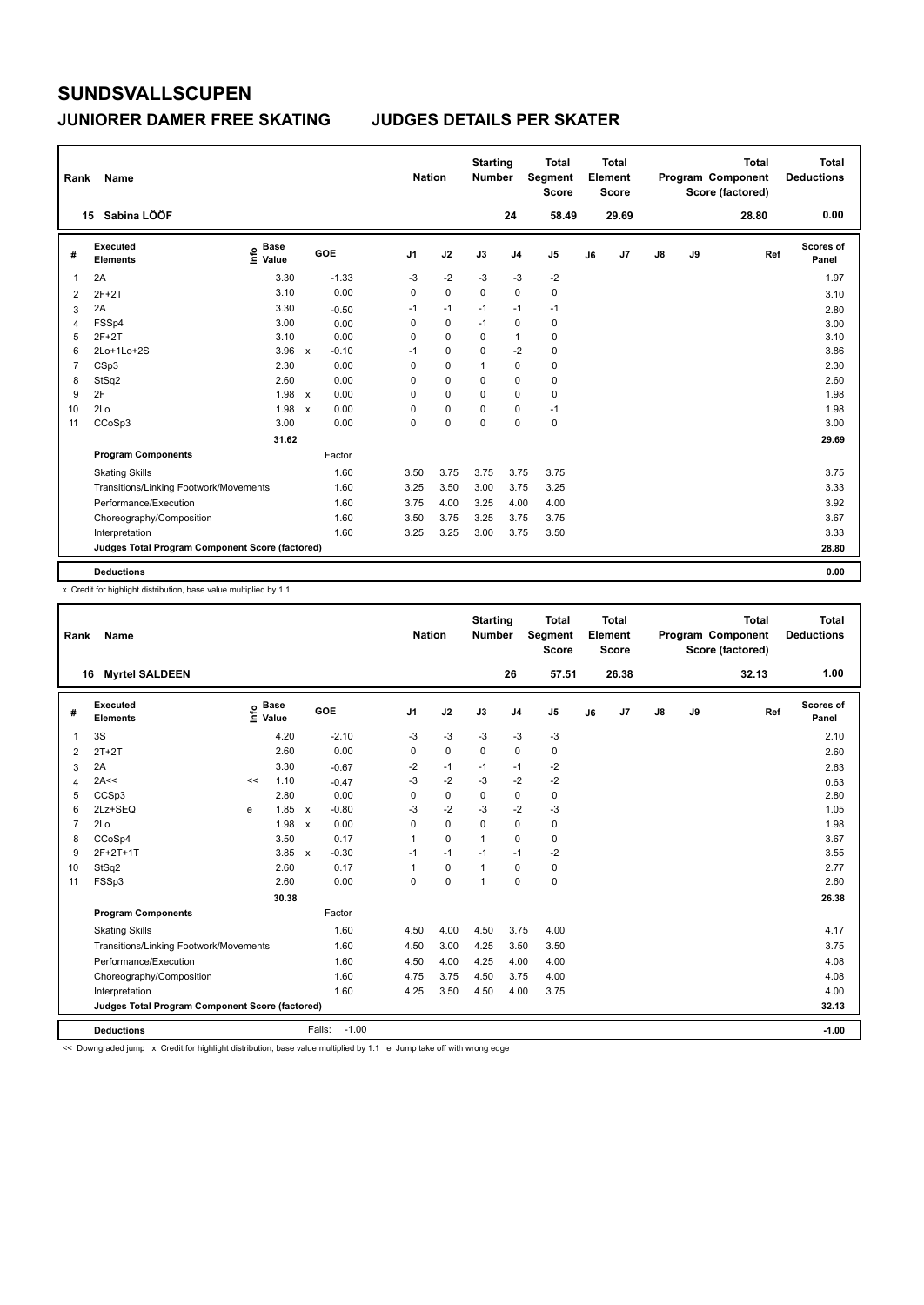#### **JUNIORER DAMER FREE SKATING JUDGES DETAILS PER SKATER**

| Rank           | Name                                            |       |                      |              |         | <b>Nation</b>  |              | <b>Starting</b><br><b>Number</b> |                | <b>Total</b><br><b>Segment</b><br><b>Score</b> |    | <b>Total</b><br>Element<br>Score |    |    | <b>Total</b><br>Program Component<br>Score (factored) | Total<br><b>Deductions</b> |
|----------------|-------------------------------------------------|-------|----------------------|--------------|---------|----------------|--------------|----------------------------------|----------------|------------------------------------------------|----|----------------------------------|----|----|-------------------------------------------------------|----------------------------|
|                | <b>Olivia JENGARD</b><br>17                     |       |                      |              |         |                |              |                                  | 23             | 56.83                                          |    | 27.76                            |    |    | 29.07                                                 | 0.00                       |
| #              | Executed<br><b>Elements</b>                     | ١nfo  | <b>Base</b><br>Value |              | GOE     | J <sub>1</sub> | J2           | J3                               | J <sub>4</sub> | J <sub>5</sub>                                 | J6 | J7                               | J8 | J9 | Ref                                                   | Scores of<br>Panel         |
| 1              | 2A<                                             | $\,<$ | 2.30                 |              | $-1.50$ | $-3$           | $-3$         | $-3$                             | $-3$           | $-3$                                           |    |                                  |    |    |                                                       | 0.80                       |
| 2              | 2Lo                                             |       | 1.80                 |              | 0.00    | 0              | $\mathbf 0$  | $\mathbf{1}$                     | $\mathbf 0$    | 0                                              |    |                                  |    |    |                                                       | 1.80                       |
| 3              | $2Lz+2T$                                        | e     | 3.40                 |              | $-0.50$ | $-2$           | $-1$         | $-2$                             | $-1$           | $-2$                                           |    |                                  |    |    |                                                       | 2.90                       |
| 4              | LSp3                                            |       | 2.40                 |              | 0.50    | 1              | $\mathbf{1}$ | $\mathbf{1}$                     | $\mathbf{1}$   | $\mathbf{1}$                                   |    |                                  |    |    |                                                       | 2.90                       |
| 5              | 2Lo                                             |       | 1.80                 |              | 0.00    | 0              | 0            | 0                                | $\mathbf 0$    | $\mathbf 0$                                    |    |                                  |    |    |                                                       | 1.80                       |
| 6              | FCSSp3                                          |       | 2.60                 |              | 0.00    | 0              | $\mathbf 0$  | $-1$                             | $\pmb{0}$      | $\mathbf{1}$                                   |    |                                  |    |    |                                                       | 2.60                       |
| $\overline{7}$ | 2A                                              |       | 3.63                 | $\mathsf{x}$ | $-0.83$ | $-2$           | $-1$         | $-2$                             | $-1$           | -2                                             |    |                                  |    |    |                                                       | 2.80                       |
| 8              | $2F+2T$                                         |       | 3.41                 | $\mathbf{x}$ | 0.00    | $\Omega$       | $\Omega$     | $\Omega$                         | $\mathbf 0$    | $-1$                                           |    |                                  |    |    |                                                       | 3.41                       |
| 9              | 2F+2T+1T                                        |       | 3.85                 | $\mathsf{x}$ | $-0.30$ | $-1$           | $-1$         | $-1$                             | $-1$           | $-1$                                           |    |                                  |    |    |                                                       | 3.55                       |
| 10             | CCoSp2                                          |       | 2.50                 |              | $-0.60$ | $-2$           | $-1$         | $-2$                             | $-2$           | $-2$                                           |    |                                  |    |    |                                                       | 1.90                       |
| 11             | StSq3                                           |       | 3.30                 |              | 0.00    | 0              | $\mathbf 0$  | $\overline{1}$                   | $\mathbf 0$    | $\mathbf 0$                                    |    |                                  |    |    |                                                       | 3.30                       |
|                |                                                 |       | 30.99                |              |         |                |              |                                  |                |                                                |    |                                  |    |    |                                                       | 27.76                      |
|                | <b>Program Components</b>                       |       |                      |              | Factor  |                |              |                                  |                |                                                |    |                                  |    |    |                                                       |                            |
|                | <b>Skating Skills</b>                           |       |                      |              | 1.60    | 3.50           | 3.75         | 3.50                             | 4.25           | 3.75                                           |    |                                  |    |    |                                                       | 3.67                       |
|                | Transitions/Linking Footwork/Movements          |       |                      |              | 1.60    | 3.00           | 3.50         | 3.00                             | 3.50           | 3.25                                           |    |                                  |    |    |                                                       | 3.25                       |
|                | Performance/Execution                           |       |                      |              | 1.60    | 3.50           | 4.25         | 3.50                             | 4.25           | 3.75                                           |    |                                  |    |    |                                                       | 3.83                       |
|                | Choreography/Composition                        |       |                      |              | 1.60    | 3.25           | 4.00         | 3.75                             | 3.75           | 3.75                                           |    |                                  |    |    |                                                       | 3.75                       |
|                | Interpretation                                  |       |                      |              | 1.60    | 3.00           | 4.00         | 3.50                             | 4.00           | 3.50                                           |    |                                  |    |    |                                                       | 3.67                       |
|                | Judges Total Program Component Score (factored) |       |                      |              |         |                |              |                                  |                |                                                |    |                                  |    |    |                                                       | 29.07                      |
|                | <b>Deductions</b>                               |       |                      |              |         |                |              |                                  |                |                                                |    |                                  |    |    |                                                       | 0.00                       |

< Under-rotated jump x Credit for highlight distribution, base value multiplied by 1.1 e Jump take off with wrong edge

| Rank           | Name                                            |    |                      |                           |            | <b>Nation</b>  |                | <b>Starting</b><br><b>Number</b> |                | <b>Total</b><br>Segment<br><b>Score</b> |    | <b>Total</b><br>Element<br><b>Score</b> |    |    | <b>Total</b><br>Program Component<br>Score (factored) | <b>Total</b><br><b>Deductions</b> |
|----------------|-------------------------------------------------|----|----------------------|---------------------------|------------|----------------|----------------|----------------------------------|----------------|-----------------------------------------|----|-----------------------------------------|----|----|-------------------------------------------------------|-----------------------------------|
|                | Matilda LÖFGREN<br>18                           |    |                      |                           |            |                |                |                                  | 20             | 56.81                                   |    | 27.47                                   |    |    | 29.34                                                 | 0.00                              |
| #              | <b>Executed</b><br><b>Elements</b>              | ١m | <b>Base</b><br>Value |                           | <b>GOE</b> | J <sub>1</sub> | J2             | J3                               | J <sub>4</sub> | J <sub>5</sub>                          | J6 | J7                                      | J8 | J9 | Ref                                                   | Scores of<br>Panel                |
| 1              | $2A < +2T$                                      | << | 2.40                 |                           | $-0.40$    | $-2$           | $-2$           | $-2$                             | $-2$           | $-2$                                    |    |                                         |    |    |                                                       | 2.00                              |
| 2              | 2S                                              |    | 1.30                 |                           | 0.07       | 0              | $\mathbf 0$    | $\mathbf{1}$                     | 0              | $\mathbf{1}$                            |    |                                         |    |    |                                                       | 1.37                              |
| 3              | 2Lz+2T+2T                                       |    | 4.70                 |                           | 0.20       | 1              | $\mathbf 0$    | 0                                | $\overline{1}$ | $\mathbf{1}$                            |    |                                         |    |    |                                                       | 4.90                              |
| 4              | FSSp4                                           |    | 3.00                 |                           | 0.17       | $-1$           | 0              | $\mathbf{1}$                     | $\mathbf{1}$   | 0                                       |    |                                         |    |    |                                                       | 3.17                              |
| 5              | StSq2                                           |    | 2.60                 |                           | 0.00       | 0              | $\mathbf 0$    | $\Omega$                         | $\mathbf 0$    | $\mathbf 0$                             |    |                                         |    |    |                                                       | 2.60                              |
| 6              | $2F+2T$                                         |    | 3.41                 | $\mathsf{x}$              | $-0.20$    | 0              | $-1$           | $-1$                             | 0              | $-1$                                    |    |                                         |    |    |                                                       | 3.21                              |
| $\overline{7}$ | 2Lo                                             |    | 1.98                 | $\mathsf{x}$              | 0.00       | 0              | $\pmb{0}$      | $\mathbf 0$                      | $\pmb{0}$      | $\pmb{0}$                               |    |                                         |    |    |                                                       | 1.98                              |
| 8              | LSp2                                            |    | 1.90                 |                           | 1.00       | $\overline{2}$ | $\overline{2}$ | $\overline{2}$                   | $\overline{2}$ | $\overline{2}$                          |    |                                         |    |    |                                                       | 2.90                              |
| 9              | 2Lz<<                                           | << | 0.66                 | $\mathsf{x}$              | $-0.30$    | $-3$           | $-3$           | $-3$                             | $-3$           | $-3$                                    |    |                                         |    |    |                                                       | 0.36                              |
| 10             | 2F                                              |    | 1.98                 | $\boldsymbol{\mathsf{x}}$ | 0.00       | 0              | $\mathbf 0$    | $\Omega$                         | $\mathbf{1}$   | $\pmb{0}$                               |    |                                         |    |    |                                                       | 1.98                              |
| 11             | CCoSp3                                          |    | 3.00                 |                           | 0.00       | 0              | 0              | 0                                | $\mathbf 0$    | $\pmb{0}$                               |    |                                         |    |    |                                                       | 3.00                              |
|                |                                                 |    | 26.93                |                           |            |                |                |                                  |                |                                         |    |                                         |    |    |                                                       | 27.47                             |
|                | <b>Program Components</b>                       |    |                      |                           | Factor     |                |                |                                  |                |                                         |    |                                         |    |    |                                                       |                                   |
|                | <b>Skating Skills</b>                           |    |                      |                           | 1.60       | 3.50           | 3.75           | 4.25                             | 4.50           | 4.00                                    |    |                                         |    |    |                                                       | 4.00                              |
|                | Transitions/Linking Footwork/Movements          |    |                      |                           | 1.60       | 3.25           | 3.50           | 4.00                             | 3.50           | 3.25                                    |    |                                         |    |    |                                                       | 3.42                              |
|                | Performance/Execution                           |    |                      |                           | 1.60       | 3.50           | 4.00           | 3.75                             | 4.50           | 3.75                                    |    |                                         |    |    |                                                       | 3.83                              |
|                | Choreography/Composition                        |    |                      |                           | 1.60       | 3.50           | 3.75           | 3.50                             | 4.50           | 3.75                                    |    |                                         |    |    |                                                       | 3.67                              |
|                | Interpretation                                  |    |                      |                           | 1.60       | 3.25           | 3.75           | 3.25                             | 4.00           | 3.25                                    |    |                                         |    |    |                                                       | 3.42                              |
|                | Judges Total Program Component Score (factored) |    |                      |                           |            |                |                |                                  |                |                                         |    |                                         |    |    |                                                       | 29.34                             |
|                | <b>Deductions</b>                               |    |                      |                           |            |                |                |                                  |                |                                         |    |                                         |    |    |                                                       | 0.00                              |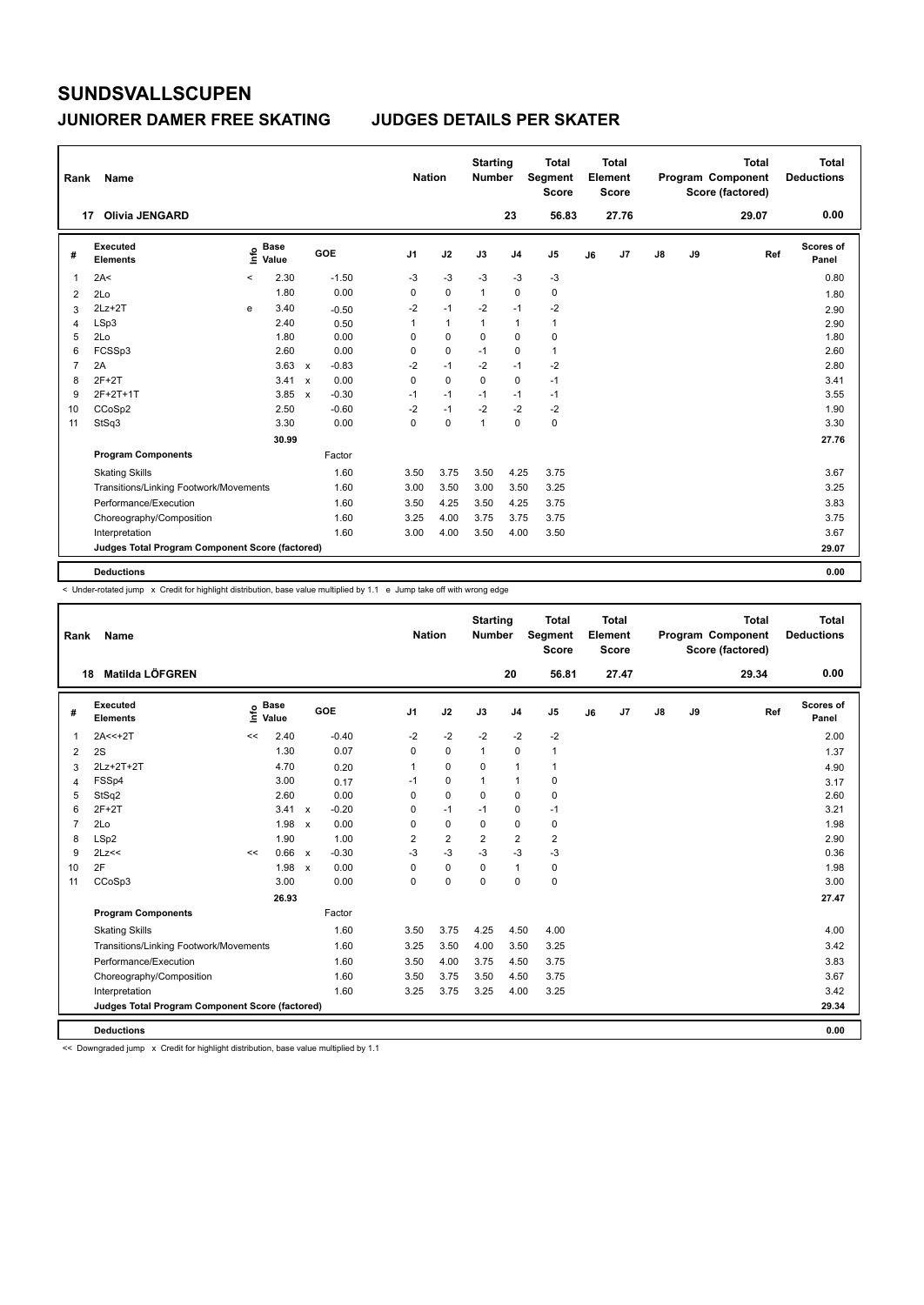#### **JUNIORER DAMER FREE SKATING JUDGES DETAILS PER SKATER**

| Rank           | Name                                            |      |                      |                           |            | <b>Nation</b>  |             | <b>Starting</b><br><b>Number</b> |                | <b>Total</b><br>Segment<br><b>Score</b> |    | <b>Total</b><br>Element<br><b>Score</b> |               |    | <b>Total</b><br>Program Component<br>Score (factored) | <b>Total</b><br><b>Deductions</b> |
|----------------|-------------------------------------------------|------|----------------------|---------------------------|------------|----------------|-------------|----------------------------------|----------------|-----------------------------------------|----|-----------------------------------------|---------------|----|-------------------------------------------------------|-----------------------------------|
|                | <b>Linn FELDT</b><br>19                         |      |                      |                           |            |                |             |                                  | 12             | 56.75                                   |    | 26.48                                   |               |    | 30.27                                                 | 0.00                              |
| #              | Executed<br><b>Elements</b>                     | ١nfo | <b>Base</b><br>Value |                           | <b>GOE</b> | J <sub>1</sub> | J2          | J3                               | J <sub>4</sub> | J <sub>5</sub>                          | J6 | J <sub>7</sub>                          | $\mathsf{J}8$ | J9 | Ref                                                   | Scores of<br>Panel                |
| 1              | 2A                                              |      | 3.30                 |                           | 0.00       | 1              | $\mathbf 0$ | $\mathbf 0$                      | $\mathbf 0$    | $\pmb{0}$                               |    |                                         |               |    |                                                       | 3.30                              |
| $\overline{2}$ | $2T+2T+2T$                                      |      | 3.90                 |                           | 0.00       | $\Omega$       | 0           | $\Omega$                         | 0              | 0                                       |    |                                         |               |    |                                                       | 3.90                              |
| 3              | 2T                                              |      | 1.30                 |                           | 0.00       | 0              | $\mathbf 0$ | 0                                | $\mathbf 0$    | 0                                       |    |                                         |               |    |                                                       | 1.30                              |
| 4              | 2F                                              |      | 1.80                 |                           | 0.00       | 0              | $\mathbf 0$ | $\mathbf 0$                      | $\mathbf 0$    | 0                                       |    |                                         |               |    |                                                       | 1.80                              |
| 5              | CCoSp4                                          |      | 3.50                 |                           | 0.33       | 0              | $\mathbf 0$ | $\mathbf{1}$                     | $\mathbf{1}$   | $\mathbf{1}$                            |    |                                         |               |    |                                                       | 3.83                              |
| 6              | $2Lz + 2T$                                      | e    | 3.74                 | $\mathsf{x}$              | $-0.50$    | $-2$           | $-1$        | $-2$                             | $-1$           | $-2$                                    |    |                                         |               |    |                                                       | 3.24                              |
| 7              | 2S                                              |      | 1.43                 | $\boldsymbol{\mathsf{x}}$ | 0.00       | 0              | $\mathbf 0$ | $\mathbf 0$                      | $\mathbf 0$    | $\pmb{0}$                               |    |                                         |               |    |                                                       | 1.43                              |
| 8              | 2F                                              |      | 1.98                 | $\mathsf{x}$              | 0.00       | 0              | 0           | $\Omega$                         | 0              | 0                                       |    |                                         |               |    |                                                       | 1.98                              |
| 9              | LSp1                                            |      | 1.50                 |                           | 0.00       | 0              | $\mathbf 0$ | $\mathbf 0$                      | $\mathbf 0$    | $\pmb{0}$                               |    |                                         |               |    |                                                       | 1.50                              |
| 10             | StSq2                                           |      | 2.60                 |                           | $-0.10$    | 0              | $-1$        | $\Omega$                         | $\mathbf 0$    | $-1$                                    |    |                                         |               |    |                                                       | 2.50                              |
| 11             | FCCoSp1                                         |      | 2.00                 |                           | $-0.30$    | $-1$           | $-2$        | $\mathbf 0$                      | $-1$           | $-1$                                    |    |                                         |               |    |                                                       | 1.70                              |
|                |                                                 |      | 27.05                |                           |            |                |             |                                  |                |                                         |    |                                         |               |    |                                                       | 26.48                             |
|                | <b>Program Components</b>                       |      |                      |                           | Factor     |                |             |                                  |                |                                         |    |                                         |               |    |                                                       |                                   |
|                | <b>Skating Skills</b>                           |      |                      |                           | 1.60       | 3.75           | 3.50        | 4.00                             | 4.00           | 3.25                                    |    |                                         |               |    |                                                       | 3.75                              |
|                | Transitions/Linking Footwork/Movements          |      |                      |                           | 1.60       | 3.50           | 3.00        | 3.75                             | 4.00           | 3.00                                    |    |                                         |               |    |                                                       | 3.42                              |
|                | Performance/Execution                           |      |                      |                           | 1.60       | 3.75           | 3.75        | 4.00                             | 4.25           | 3.75                                    |    |                                         |               |    |                                                       | 3.83                              |
|                | Choreography/Composition                        |      |                      |                           | 1.60       | 4.00           | 3.75        | 4.50                             | 4.00           | 4.00                                    |    |                                         |               |    |                                                       | 4.00                              |
|                | Interpretation                                  |      |                      |                           | 1.60       | 4.00           | 3.50        | 4.25                             | 4.00           | 3.75                                    |    |                                         |               |    |                                                       | 3.92                              |
|                | Judges Total Program Component Score (factored) |      |                      |                           |            |                |             |                                  |                |                                         |    |                                         |               |    |                                                       | 30.27                             |
|                | <b>Deductions</b>                               |      |                      |                           |            |                |             |                                  |                |                                         |    |                                         |               |    |                                                       | 0.00                              |

x Credit for highlight distribution, base value multiplied by 1.1 e Jump take off with wrong edge

| Rank           | <b>Name</b>                                     |      |                      |              |         | <b>Nation</b>  |              | <b>Starting</b><br><b>Number</b> |                | <b>Total</b><br>Segment<br><b>Score</b> |    | Total<br>Element<br><b>Score</b> |    |    | <b>Total</b><br>Program Component<br>Score (factored) | <b>Total</b><br><b>Deductions</b> |
|----------------|-------------------------------------------------|------|----------------------|--------------|---------|----------------|--------------|----------------------------------|----------------|-----------------------------------------|----|----------------------------------|----|----|-------------------------------------------------------|-----------------------------------|
| 20             | <b>Betty CALLNE</b>                             |      |                      |              |         |                |              |                                  | 16             | 55.94                                   |    | 26.21                            |    |    | 29.73                                                 | 0.00                              |
| #              | Executed<br><b>Elements</b>                     | lnfo | <b>Base</b><br>Value |              | GOE     | J <sub>1</sub> | J2           | J3                               | J <sub>4</sub> | J <sub>5</sub>                          | J6 | J7                               | J8 | J9 | Ref                                                   | Scores of<br>Panel                |
| $\overline{1}$ | 2A                                              |      | 3.30                 |              | 0.00    | 0              | $-1$         | 0                                | $\mathbf 0$    | 0                                       |    |                                  |    |    |                                                       | 3.30                              |
| 2              | $2S+2T+2Lo<<$                                   | <<   | 3.10                 |              | $-0.40$ | $-2$           | $-2$         | $-2$                             | $-2$           | $-2$                                    |    |                                  |    |    |                                                       | 2.70                              |
| 3              | $1F+1T$                                         |      | 0.90                 |              | $-0.30$ | $-3$           | $-2$         | $-3$                             | $-3$           | $-3$                                    |    |                                  |    |    |                                                       | 0.60                              |
| 4              | CCoSp4                                          |      | 3.50                 |              | 0.33    | 1              | $\mathbf 0$  | $\mathbf{1}$                     | $\mathbf 0$    | 1                                       |    |                                  |    |    |                                                       | 3.83                              |
| 5              | 1A                                              |      | 1.10                 |              | 0.13    | 0              | $\mathbf 0$  | $\mathbf{1}$                     | 1              | 1                                       |    |                                  |    |    |                                                       | 1.23                              |
| 6              | FCCoSp4                                         |      | 3.50                 |              | 0.00    | 0              | $\mathbf 0$  | $\mathbf{1}$                     | $\mathbf 0$    | 0                                       |    |                                  |    |    |                                                       | 3.50                              |
| $\overline{7}$ | 2F                                              |      | 1.98                 | $\mathsf{x}$ | $-0.40$ | $-2$           | $-1$         | $-1$                             | $-1$           | $-2$                                    |    |                                  |    |    |                                                       | 1.58                              |
| 8              | 2Lz<<                                           | <<   | 0.66                 | $\mathsf{x}$ | $-0.30$ | $-3$           | -3           | $-3$                             | $-3$           | $-3$                                    |    |                                  |    |    |                                                       | 0.36                              |
| 9              | $2Lo+2T$                                        |      | 3.41                 | $\mathbf{x}$ | 0.00    | $\Omega$       | $\Omega$     | $\Omega$                         | $\Omega$       | 0                                       |    |                                  |    |    |                                                       | 3.41                              |
| 10             | LSp2                                            |      | 1.90                 |              | 0.50    | 1              | $\mathbf{1}$ | $\overline{1}$                   | 1              | 1                                       |    |                                  |    |    |                                                       | 2.40                              |
| 11             | StSq3                                           |      | 3.30                 |              | 0.00    | 0              | $\mathbf 0$  | $\Omega$                         | $\mathbf 0$    | 0                                       |    |                                  |    |    |                                                       | 3.30                              |
|                |                                                 |      | 26.65                |              |         |                |              |                                  |                |                                         |    |                                  |    |    |                                                       | 26.21                             |
|                | <b>Program Components</b>                       |      |                      |              | Factor  |                |              |                                  |                |                                         |    |                                  |    |    |                                                       |                                   |
|                | <b>Skating Skills</b>                           |      |                      |              | 1.60    | 3.75           | 4.00         | 4.00                             | 4.25           | 3.50                                    |    |                                  |    |    |                                                       | 3.92                              |
|                | Transitions/Linking Footwork/Movements          |      |                      |              | 1.60    | 3.50           | 3.50         | 3.75                             | 4.00           | 3.25                                    |    |                                  |    |    |                                                       | 3.58                              |
|                | Performance/Execution                           |      |                      |              | 1.60    | 3.50           | 4.00         | 3.75                             | 4.00           | 3.50                                    |    |                                  |    |    |                                                       | 3.75                              |
|                | Choreography/Composition                        |      |                      |              | 1.60    | 3.50           | 3.75         | 4.00                             | 4.00           | 3.50                                    |    |                                  |    |    |                                                       | 3.75                              |
|                | Interpretation                                  |      |                      |              | 1.60    | 3.75           | 3.50         | 3.50                             | 4.00           | 3.00                                    |    |                                  |    |    |                                                       | 3.58                              |
|                | Judges Total Program Component Score (factored) |      |                      |              |         |                |              |                                  |                |                                         |    |                                  |    |    |                                                       | 29.73                             |
|                | <b>Deductions</b>                               |      |                      |              |         |                |              |                                  |                |                                         |    |                                  |    |    |                                                       | 0.00                              |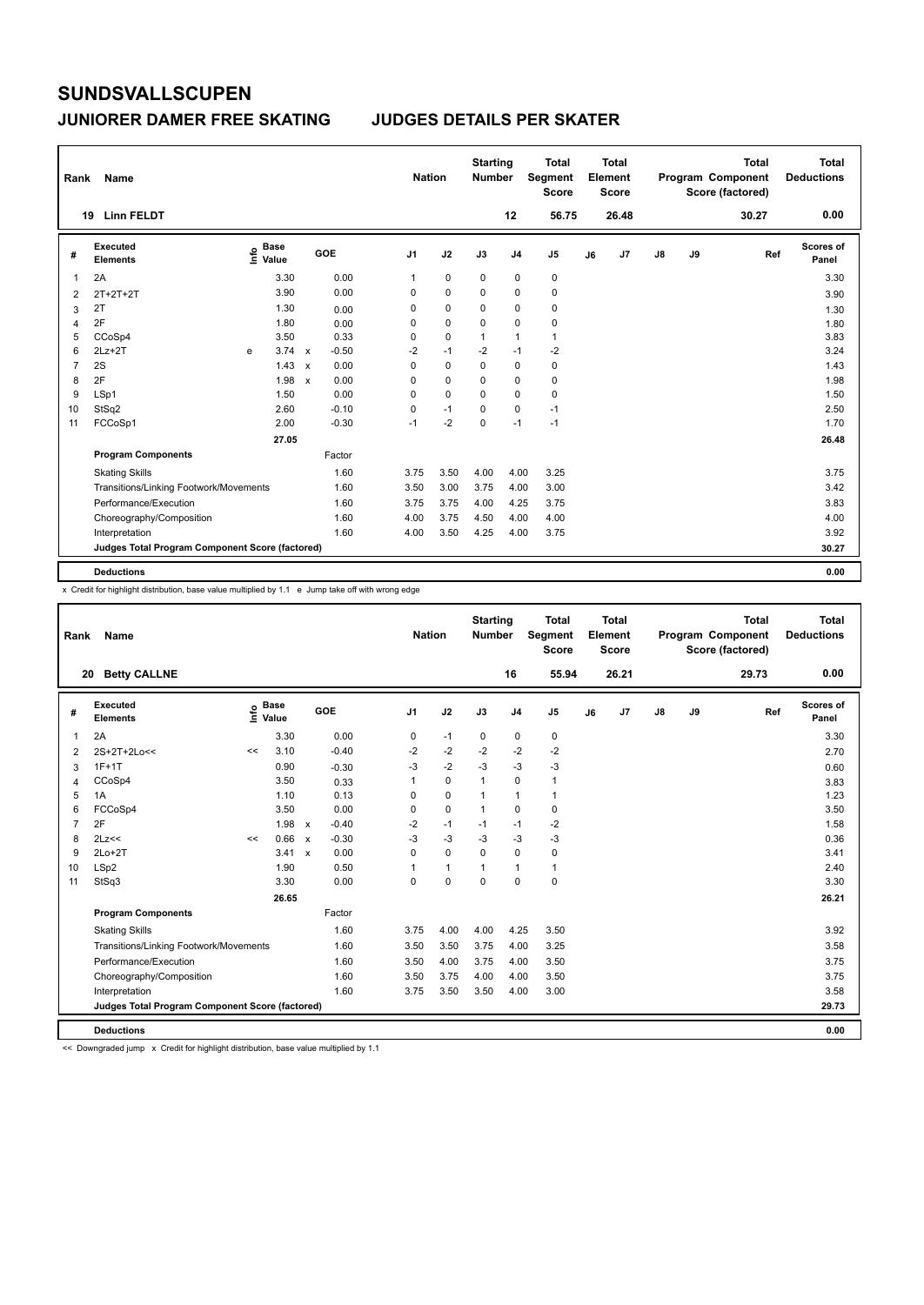#### **JUNIORER DAMER FREE SKATING JUDGES DETAILS PER SKATER**

| Rank | Name                                            |                              |              |         |                | <b>Nation</b> |             | <b>Starting</b><br><b>Number</b> |                | <b>Total</b><br>Segment<br><b>Score</b> |    | <b>Total</b><br>Element<br><b>Score</b> |               |    | <b>Total</b><br>Program Component<br>Score (factored) | Total<br><b>Deductions</b> |
|------|-------------------------------------------------|------------------------------|--------------|---------|----------------|---------------|-------------|----------------------------------|----------------|-----------------------------------------|----|-----------------------------------------|---------------|----|-------------------------------------------------------|----------------------------|
|      | <b>Moa BERGLUND</b><br>21                       |                              |              |         |                |               |             |                                  | 4              | 55.50                                   |    | 26.83                                   |               |    | 28.67                                                 | 0.00                       |
| #    | <b>Executed</b><br><b>Elements</b>              | <b>Base</b><br>١nf٥<br>Value |              | GOE     | J <sub>1</sub> |               | J2          | J3                               | J <sub>4</sub> | J <sub>5</sub>                          | J6 | J7                                      | $\mathsf{J}8$ | J9 | Ref                                                   | Scores of<br>Panel         |
| 1    | 2Lz+2T+2T                                       | 4.70                         |              | $-0.10$ | $-1$           |               | $-1$        | $\mathbf 0$                      | $\mathbf{1}$   | $\pmb{0}$                               |    |                                         |               |    |                                                       | 4.60                       |
| 2    | 1A                                              | 1.10                         |              | 0.00    | 0              |               | 0           | 0                                | 0              | $\mathbf{1}$                            |    |                                         |               |    |                                                       | 1.10                       |
| 3    | 2F                                              | 1.80                         |              | 0.00    | 1              |               | 0           | 0                                | 0              | $\mathbf 0$                             |    |                                         |               |    |                                                       | 1.80                       |
| 4    | StSq2                                           | 2.60                         |              | 0.17    | 1              |               | 0           | 0                                | 0              | $\mathbf{1}$                            |    |                                         |               |    |                                                       | 2.77                       |
| 5    | CCoSp1                                          | 2.00                         |              | 0.00    | $-1$           |               | 0           | 0                                | 0              | 0                                       |    |                                         |               |    |                                                       | 2.00                       |
| 6    | $2F+2T$                                         | 3.41                         | $\mathsf{x}$ | 0.00    | 0              |               | $\mathbf 0$ | 0                                | $\mathbf{1}$   | $\pmb{0}$                               |    |                                         |               |    |                                                       | 3.41                       |
| 7    | 2Lo                                             | 1.98                         | $\mathsf{x}$ | 0.00    | 0              |               | 0           | 0                                | 0              | 0                                       |    |                                         |               |    |                                                       | 1.98                       |
| 8    | FCSSp2                                          | 2.30                         |              | 0.00    | 0              |               | $\Omega$    | $\Omega$                         | $\pmb{0}$      | $-1$                                    |    |                                         |               |    |                                                       | 2.30                       |
| 9    | $2Lz+2T$                                        | 3.74                         | $\mathbf{x}$ | $-0.10$ | 0              |               | $-1$        | 0                                | $\mathbf 0$    | $-2$                                    |    |                                         |               |    |                                                       | 3.64                       |
| 10   | 2S                                              | 1.43                         | $\mathsf{x}$ | 0.00    | 0              |               | $\mathbf 0$ | $\Omega$                         | $\mathbf 0$    | $\pmb{0}$                               |    |                                         |               |    |                                                       | 1.43                       |
| 11   | FCCoSp1                                         | 2.00                         |              | $-0.20$ | $-2$           |               | $-1$        | 0                                | 0              | $-1$                                    |    |                                         |               |    |                                                       | 1.80                       |
|      |                                                 | 27.06                        |              |         |                |               |             |                                  |                |                                         |    |                                         |               |    |                                                       | 26.83                      |
|      | <b>Program Components</b>                       |                              |              | Factor  |                |               |             |                                  |                |                                         |    |                                         |               |    |                                                       |                            |
|      | <b>Skating Skills</b>                           |                              |              | 1.60    | 3.50           |               | 4.00        | 3.75                             | 3.75           | 3.75                                    |    |                                         |               |    |                                                       | 3.75                       |
|      | Transitions/Linking Footwork/Movements          |                              |              | 1.60    | 3.00           |               | 3.50        | 3.50                             | 3.75           | 3.25                                    |    |                                         |               |    |                                                       | 3.42                       |
|      | Performance/Execution                           |                              |              | 1.60    | 3.50           |               | 3.75        | 3.75                             | 4.00           | 3.75                                    |    |                                         |               |    |                                                       | 3.75                       |
|      | Choreography/Composition                        |                              |              | 1.60    | 3.25           |               | 3.50        | 3.50                             | 3.75           | 3.75                                    |    |                                         |               |    |                                                       | 3.58                       |
|      | Interpretation                                  |                              |              | 1.60    | 3.00           |               | 3.25        | 3.50                             | 3.50           | 3.50                                    |    |                                         |               |    |                                                       | 3.42                       |
|      | Judges Total Program Component Score (factored) |                              |              |         |                |               |             |                                  |                |                                         |    |                                         |               |    |                                                       | 28.67                      |
|      | <b>Deductions</b>                               |                              |              |         |                |               |             |                                  |                |                                         |    |                                         |               |    |                                                       | 0.00                       |

x Credit for highlight distribution, base value multiplied by 1.1

| Rank           | <b>Name</b>                                     |   |                                       |              |         |                | <b>Nation</b> |              | <b>Starting</b><br><b>Number</b> |                | <b>Total</b><br>Segment<br><b>Score</b> |    | <b>Total</b><br>Element<br><b>Score</b> |               |    | <b>Total</b><br>Program Component<br>Score (factored) |     | <b>Total</b><br><b>Deductions</b> |
|----------------|-------------------------------------------------|---|---------------------------------------|--------------|---------|----------------|---------------|--------------|----------------------------------|----------------|-----------------------------------------|----|-----------------------------------------|---------------|----|-------------------------------------------------------|-----|-----------------------------------|
|                | 22 Julia LARSSON                                |   |                                       |              |         |                |               |              |                                  | 6              | 55.43                                   |    | 27.29                                   |               |    | 28.14                                                 |     | 0.00                              |
| #              | Executed<br><b>Elements</b>                     |   | <b>Base</b><br>$\sum_{i=1}^{6}$ Value |              | GOE     | J <sub>1</sub> |               | J2           | J3                               | J <sub>4</sub> | J <sub>5</sub>                          | J6 | J <sub>7</sub>                          | $\mathsf{J}8$ | J9 |                                                       | Ref | Scores of<br>Panel                |
| $\overline{1}$ | 2Lz                                             |   | 2.10                                  |              | 0.40    | $\overline{2}$ |               | $\mathbf{1}$ | $\mathbf{1}$                     | $\overline{2}$ | $\mathbf{1}$                            |    |                                         |               |    |                                                       |     | 2.50                              |
| 2              | 2F+2T+2T                                        |   | 4.40                                  |              | 0.10    | $\Omega$       |               | $\mathbf 0$  | $\mathbf{1}$                     | $\mathbf{1}$   | $\mathbf 0$                             |    |                                         |               |    |                                                       |     | 4.50                              |
| 3              | 2Lo                                             |   | 1.80                                  |              | 0.00    | 0              |               | $\mathbf 0$  | 0                                | $\mathbf{1}$   | $\mathbf 0$                             |    |                                         |               |    |                                                       |     | 1.80                              |
| $\overline{4}$ | StSq2                                           |   | 2.60                                  |              | 0.00    | 0              |               | $\mathbf 0$  | $\mathbf 0$                      | $\mathbf{1}$   | 0                                       |    |                                         |               |    |                                                       |     | 2.60                              |
| 5              | 1A                                              |   | 1.21 x                                |              | 0.00    | 0              |               | $\mathbf 0$  | $\Omega$                         | $\mathbf 0$    | $\mathbf 0$                             |    |                                         |               |    |                                                       |     | 1.21                              |
| 6              | LSp1                                            |   | 1.50                                  |              | 0.33    |                |               | $\mathbf 0$  | $\mathbf 0$                      | 1              | 1                                       |    |                                         |               |    |                                                       |     | 1.83                              |
| $\overline{7}$ | 2Lz                                             | e | 2.31 x                                |              | $-0.60$ | $-2$           |               | $-2$         | $-2$                             | $-1$           | $-2$                                    |    |                                         |               |    |                                                       |     | 1.71                              |
| 8              | $2F+1Lo$                                        |   | 2.53                                  | $\mathsf{x}$ | 0.00    | 0              |               | $\mathbf 0$  | $\mathbf 0$                      | $\pmb{0}$      | 0                                       |    |                                         |               |    |                                                       |     | 2.53                              |
| 9              | FCSp1                                           |   | 1.90                                  |              | 0.00    | $-1$           |               | $\mathbf 0$  | $\mathbf{1}$                     | 0              | $\mathbf 0$                             |    |                                         |               |    |                                                       |     | 1.90                              |
| 10             | $2F+2T$                                         |   | 3.41 x                                |              | $-0.20$ | $-1$           |               | $-1$         | 0                                | $\mathbf 0$    | $-1$                                    |    |                                         |               |    |                                                       |     | 3.21                              |
| 11             | CCoSp4                                          |   | 3.50                                  |              | 0.00    | $-1$           |               | $\mathbf 0$  | $\Omega$                         | $\Omega$       | $\mathbf 0$                             |    |                                         |               |    |                                                       |     | 3.50                              |
|                |                                                 |   | 27.26                                 |              |         |                |               |              |                                  |                |                                         |    |                                         |               |    |                                                       |     | 27.29                             |
|                | <b>Program Components</b>                       |   |                                       |              | Factor  |                |               |              |                                  |                |                                         |    |                                         |               |    |                                                       |     |                                   |
|                | <b>Skating Skills</b>                           |   |                                       |              | 1.60    | 3.25           |               | 3.75         | 3.75                             | 4.00           | 3.50                                    |    |                                         |               |    |                                                       |     | 3.67                              |
|                | Transitions/Linking Footwork/Movements          |   |                                       |              | 1.60    | 3.00           |               | 3.25         | 3.25                             | 3.75           | 2.75                                    |    |                                         |               |    |                                                       |     | 3.17                              |
|                | Performance/Execution                           |   |                                       |              | 1.60    | 3.75           |               | 3.75         | 3.50                             | 4.50           | 3.75                                    |    |                                         |               |    |                                                       |     | 3.75                              |
|                | Choreography/Composition                        |   |                                       |              | 1.60    | 3.50           |               | 3.50         | 3.25                             | 4.50           | 3.50                                    |    |                                         |               |    |                                                       |     | 3.50                              |
|                | Interpretation                                  |   |                                       |              | 1.60    | 3.50           |               | 3.50         | 3.50                             | 4.50           | 3.25                                    |    |                                         |               |    |                                                       |     | 3.50                              |
|                | Judges Total Program Component Score (factored) |   |                                       |              |         |                |               |              |                                  |                |                                         |    |                                         |               |    |                                                       |     | 28.14                             |
|                | <b>Deductions</b>                               |   |                                       |              |         |                |               |              |                                  |                |                                         |    |                                         |               |    |                                                       |     | 0.00                              |

x Credit for highlight distribution, base value multiplied by 1.1 e Jump take off with wrong edge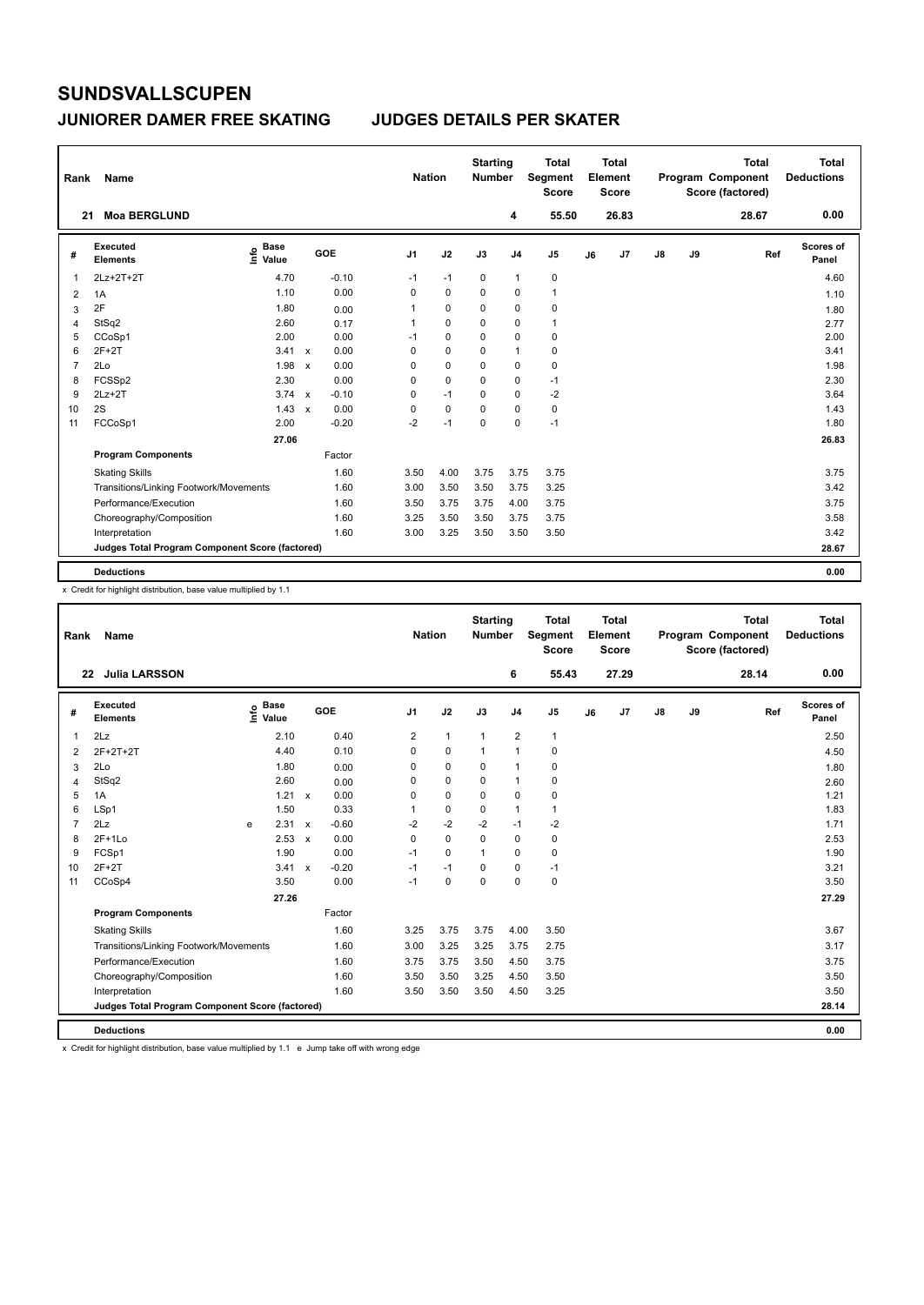#### **JUNIORER DAMER FREE SKATING JUDGES DETAILS PER SKATER**

| Rank | Name                                            |                              |              |            | <b>Nation</b>  |              | <b>Starting</b><br><b>Number</b> |                | <b>Total</b><br>Segment<br><b>Score</b> |    | <b>Total</b><br>Element<br><b>Score</b> |               |    | <b>Total</b><br>Program Component<br>Score (factored) | <b>Total</b><br><b>Deductions</b> |
|------|-------------------------------------------------|------------------------------|--------------|------------|----------------|--------------|----------------------------------|----------------|-----------------------------------------|----|-----------------------------------------|---------------|----|-------------------------------------------------------|-----------------------------------|
|      | Sallianna ÖZTURK<br>23                          |                              |              |            |                |              |                                  | 28             | 55.19                                   |    | 25.59                                   |               |    | 31.60                                                 | 2.00                              |
| #    | Executed<br><b>Elements</b>                     | <b>Base</b><br>١nfo<br>Value |              | <b>GOE</b> | J <sub>1</sub> | J2           | J3                               | J <sub>4</sub> | J <sub>5</sub>                          | J6 | J <sub>7</sub>                          | $\mathsf{J}8$ | J9 | Ref                                                   | <b>Scores of</b><br>Panel         |
| 1    | 3S                                              | 4.20                         |              | $-2.10$    | $-3$           | $-3$         | $-3$                             | $-3$           | $-3$                                    |    |                                         |               |    |                                                       | 2.10                              |
| 2    | 2Lz                                             | 2.10                         |              | 0.20       | 1              | $\mathbf 0$  | $\mathbf{1}$                     | 0              | $\mathbf{1}$                            |    |                                         |               |    |                                                       | 2.30                              |
| 3    | 2A                                              | 3.30                         |              | $-1.50$    | -3             | $-3$         | $-3$                             | $-3$           | $-3$                                    |    |                                         |               |    |                                                       | 1.80                              |
| 4    | LSp3                                            | 2.40                         |              | 0.50       | 1              | $\mathbf{1}$ | $\mathbf{1}$                     | $\overline{2}$ | $\mathbf{1}$                            |    |                                         |               |    |                                                       | 2.90                              |
| 5    | 2F                                              | 1.98                         | $\mathsf{x}$ | 0.00       | 0              | $\mathbf 0$  | $\mathbf 0$                      | $\mathbf 0$    | $\mathbf 0$                             |    |                                         |               |    |                                                       | 1.98                              |
| 6    | 1S                                              | 0.44                         | $\mathsf{x}$ | $-0.30$    | $-3$           | $-1$         | $-3$                             | $-3$           | $-3$                                    |    |                                         |               |    |                                                       | 0.14                              |
| 7    | 2Lz+2Lo+1T                                      | 4.73                         | $\mathsf{x}$ | $-0.30$    | $-2$           | $-1$         | $-1$                             | $-1$           | $\pmb{0}$                               |    |                                         |               |    |                                                       | 4.43                              |
| 8    | $1A+2T$                                         | 2.64                         | $\mathsf{x}$ | $-0.20$    | 0              | $-1$         | $-2$                             | $-1$           | $-1$                                    |    |                                         |               |    |                                                       | 2.44                              |
| 9    | FCCoSp1                                         | 2.00                         |              | 0.00       | $-1$           | $\mathbf 0$  | 0                                | $\mathbf 0$    | $\pmb{0}$                               |    |                                         |               |    |                                                       | 2.00                              |
| 10   | StSq2                                           | 2.60                         |              | $-0.10$    | 0              | $-1$         | $\Omega$                         | $\Omega$       | $-2$                                    |    |                                         |               |    |                                                       | 2.50                              |
| 11   | CCoSp3                                          | 3.00                         |              | 0.00       | 0              | $\mathbf 0$  | $\overline{1}$                   | $\mathbf 0$    | $\pmb{0}$                               |    |                                         |               |    |                                                       | 3.00                              |
|      |                                                 | 29.39                        |              |            |                |              |                                  |                |                                         |    |                                         |               |    |                                                       | 25.59                             |
|      | <b>Program Components</b>                       |                              |              | Factor     |                |              |                                  |                |                                         |    |                                         |               |    |                                                       |                                   |
|      | <b>Skating Skills</b>                           |                              |              | 1.60       | 4.25           | 4.00         | 4.25                             | 4.25           | 4.00                                    |    |                                         |               |    |                                                       | 4.17                              |
|      | Transitions/Linking Footwork/Movements          |                              |              | 1.60       | 4.00           | 3.50         | 3.50                             | 4.00           | 4.00                                    |    |                                         |               |    |                                                       | 3.83                              |
|      | Performance/Execution                           |                              |              | 1.60       | 4.00           | 4.00         | 4.00                             | 4.00           | 4.00                                    |    |                                         |               |    |                                                       | 4.00                              |
|      | Choreography/Composition                        |                              |              | 1.60       | 4.25           | 3.75         | 3.75                             | 3.75           | 4.25                                    |    |                                         |               |    |                                                       | 3.92                              |
|      | Interpretation                                  |                              |              | 1.60       | 3.75           | 3.50         | 4.00                             | 3.75           | 4.25                                    |    |                                         |               |    |                                                       | 3.83                              |
|      | Judges Total Program Component Score (factored) |                              |              |            |                |              |                                  |                |                                         |    |                                         |               |    |                                                       | 31.60                             |
|      | <b>Deductions</b>                               |                              | Falls:       | $-2.00$    |                |              |                                  |                |                                         |    |                                         |               |    |                                                       | $-2.00$                           |

x Credit for highlight distribution, base value multiplied by 1.1

| Rank           | Name                                            |                        |                                      | <b>Nation</b>  |              | <b>Starting</b><br><b>Number</b> |                | <b>Total</b><br>Segment<br><b>Score</b> |    | Total<br>Element<br><b>Score</b> |    |    | <b>Total</b><br>Program Component<br>Score (factored) | <b>Total</b><br><b>Deductions</b> |
|----------------|-------------------------------------------------|------------------------|--------------------------------------|----------------|--------------|----------------------------------|----------------|-----------------------------------------|----|----------------------------------|----|----|-------------------------------------------------------|-----------------------------------|
|                | <b>Melissa McINTYRE-ANDERSSON</b><br>24         |                        |                                      |                |              |                                  | 11             | 54.97                                   |    | 27.44                            |    |    | 28.53                                                 | 1.00                              |
| #              | Executed<br><b>Elements</b>                     | $\sum_{i=1}^{n}$ Value | GOE                                  | J <sub>1</sub> | J2           | J3                               | J <sub>4</sub> | J5                                      | J6 | J7                               | J8 | J9 | Ref                                                   | Scores of<br>Panel                |
| 1              | $2Lz+2T$                                        | 3.40                   | $-0.30$                              | $-2$           | $-1$         | $-1$                             | $-1$           | $-1$                                    |    |                                  |    |    |                                                       | 3.10                              |
| 2              | 2Lo                                             | 1.80                   | $-0.30$                              | $-1$           | $-1$         | $-1$                             | $-1$           | $-1$                                    |    |                                  |    |    |                                                       | 1.50                              |
| 3              | 2F+2T+1T                                        | 3.50                   | 0.00                                 | $\Omega$       | 0            | $\Omega$                         | 0              | 0                                       |    |                                  |    |    |                                                       | 3.50                              |
| $\overline{4}$ | FSSp3                                           | 2.60                   | $-0.20$                              | $-2$           | $-1$         | $\Omega$                         | 0              | $-1$                                    |    |                                  |    |    |                                                       | 2.40                              |
| 5              | 2Lo                                             | 1.98                   | 0.00<br>$\boldsymbol{\mathsf{x}}$    | 0              | 0            | 0                                | 0              | 0                                       |    |                                  |    |    |                                                       | 1.98                              |
| 6              | LSp2                                            | 1.90                   | 0.33                                 | $\Omega$       | $\mathbf{1}$ | 1                                | $\mathbf{1}$   | 0                                       |    |                                  |    |    |                                                       | 2.23                              |
| $\overline{7}$ | StSq2                                           | 2.60                   | 0.00                                 | $\Omega$       | $\mathbf 0$  | 0                                | 0              | 0                                       |    |                                  |    |    |                                                       | 2.60                              |
| 8              | 1A                                              | 1.21 x                 | 0.00                                 | 0              | $\mathbf 0$  | $\Omega$                         | 0              | 0                                       |    |                                  |    |    |                                                       | 1.21                              |
| 9              | $2Lz+2T$                                        | 3.74                   | $-0.30$<br>$\boldsymbol{\mathsf{x}}$ | $-2$           | $-1$         | $-1$                             | 0              | $-1$                                    |    |                                  |    |    |                                                       | 3.44                              |
| 10             | 2F                                              | $1.98 \times$          | 0.00                                 | 0              | $\mathbf 0$  | $\Omega$                         | 0              | 0                                       |    |                                  |    |    |                                                       | 1.98                              |
| 11             | CCoSp4                                          | 3.50                   | 0.00                                 | $-2$           | $\mathbf 0$  | $\Omega$                         | 0              | 0                                       |    |                                  |    |    |                                                       | 3.50                              |
|                |                                                 | 28.21                  |                                      |                |              |                                  |                |                                         |    |                                  |    |    |                                                       | 27.44                             |
|                | <b>Program Components</b>                       |                        | Factor                               |                |              |                                  |                |                                         |    |                                  |    |    |                                                       |                                   |
|                | <b>Skating Skills</b>                           |                        | 1.60                                 | 3.25           | 3.75         | 3.75                             | 3.75           | 3.75                                    |    |                                  |    |    |                                                       | 3.75                              |
|                | Transitions/Linking Footwork/Movements          |                        | 1.60                                 | 3.25           | 3.50         | 3.25                             | 3.75           | 3.25                                    |    |                                  |    |    |                                                       | 3.33                              |
|                | Performance/Execution                           |                        | 1.60                                 | 3.50           | 3.75         | 3.50                             | 4.00           | 3.50                                    |    |                                  |    |    |                                                       | 3.58                              |
|                | Choreography/Composition                        |                        | 1.60                                 | 3.50           | 3.75         | 3.25                             | 4.25           | 3.75                                    |    |                                  |    |    |                                                       | 3.67                              |
|                | Interpretation                                  |                        | 1.60                                 | 3.50           | 3.50         | 3.00                             | 3.75           | 3.50                                    |    |                                  |    |    |                                                       | 3.50                              |
|                | Judges Total Program Component Score (factored) |                        |                                      |                |              |                                  |                |                                         |    |                                  |    |    |                                                       | 28.53                             |
|                | <b>Deductions</b>                               | Time violation:        | $-1.00$                              |                |              |                                  |                |                                         |    |                                  |    |    |                                                       | $-1.00$                           |

x Credit for highlight distribution, base value multiplied by 1.1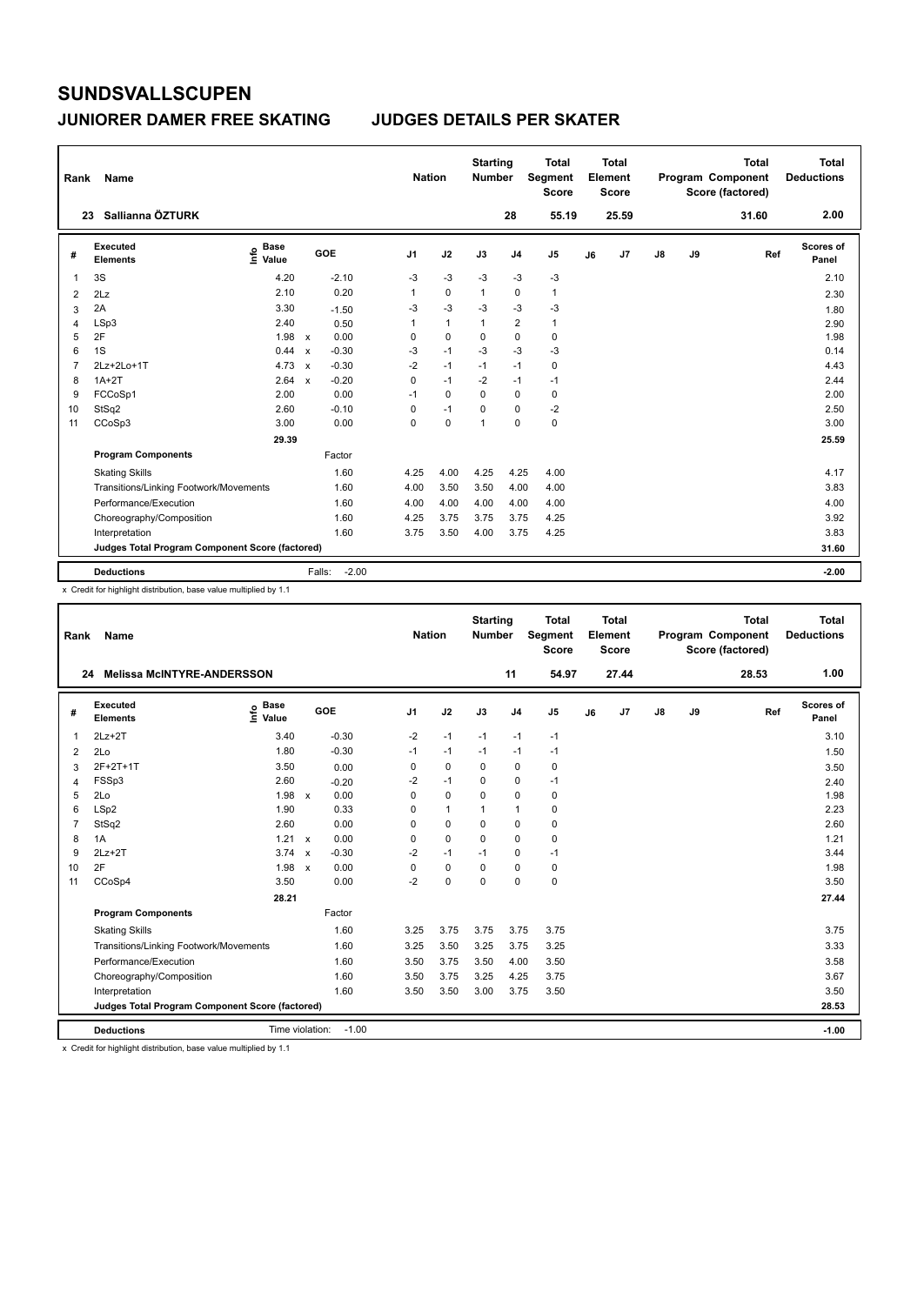#### **JUNIORER DAMER FREE SKATING JUDGES DETAILS PER SKATER**

| Rank | Name                                            |                          |                      |                           |                   | <b>Nation</b>  |                | <b>Starting</b><br><b>Number</b> |                | <b>Total</b><br>Segment<br><b>Score</b> |    | <b>Total</b><br>Element<br>Score |               |    | <b>Total</b><br>Program Component<br>Score (factored) | <b>Total</b><br><b>Deductions</b> |
|------|-------------------------------------------------|--------------------------|----------------------|---------------------------|-------------------|----------------|----------------|----------------------------------|----------------|-----------------------------------------|----|----------------------------------|---------------|----|-------------------------------------------------------|-----------------------------------|
|      | <b>Anna HALLGREN</b><br>25                      |                          |                      |                           |                   |                |                |                                  | 22             | 54.66                                   |    | 26.06                            |               |    | 29.60                                                 | 1.00                              |
| #    | Executed<br><b>Elements</b>                     | ١nf٥                     | <b>Base</b><br>Value |                           | GOE               | J <sub>1</sub> | J2             | J3                               | J <sub>4</sub> | J <sub>5</sub>                          | J6 | J7                               | $\mathsf{J}8$ | J9 | Ref                                                   | <b>Scores of</b><br>Panel         |
| 1    | 2Lz                                             |                          | 2.10                 |                           | $-0.90$           | $-3$           | $-3$           | $-3$                             | $-3$           | $-3$                                    |    |                                  |               |    |                                                       | 1.20                              |
| 2    | 2A<                                             | $\overline{\phantom{a}}$ | 2.30                 |                           | $-1.00$           | $-2$           | $-2$           | $-2$                             | 0              | $-2$                                    |    |                                  |               |    |                                                       | 1.30                              |
| 3    | $2S+2T$                                         |                          | 2.60                 |                           | 0.00              | 0              | $\mathbf 0$    | 0                                | $\mathbf 0$    | $\pmb{0}$                               |    |                                  |               |    |                                                       | 2.60                              |
| 4    | FSSp3                                           |                          | 2.60                 |                           | 0.33              | 0              | 0              | $\mathbf{1}$                     | $\mathbf{1}$   | $\mathbf{1}$                            |    |                                  |               |    |                                                       | 2.93                              |
| 5    | 2F+1T                                           |                          | 2.20                 |                           | $-0.10$           | 0              | $-1$           | $-1$                             | 0              | $\pmb{0}$                               |    |                                  |               |    |                                                       | 2.10                              |
| 6    | 2A<<                                            | <<                       | 1.21                 | $\mathbf{x}$              | $-0.47$           | $-2$           | $-3$           | $-3$                             | $-2$           | $-2$                                    |    |                                  |               |    |                                                       | 0.74                              |
| 7    | LSp3                                            |                          | 2.40                 |                           | 1.00              | 1              | $\overline{2}$ | $\overline{2}$                   | $\overline{2}$ | $\overline{2}$                          |    |                                  |               |    |                                                       | 3.40                              |
| 8    | StSq2                                           |                          | 2.60                 |                           | 0.00              | 0              | $\mathbf 0$    | 0                                | $\mathbf{1}$   | 0                                       |    |                                  |               |    |                                                       | 2.60                              |
| 9    | $2F+2T$                                         |                          | 3.41 x               |                           | 0.00              | 0              | 0              | 0                                | $-1$           | 0                                       |    |                                  |               |    |                                                       | 3.41                              |
| 10   | 2Lo                                             |                          | 1.98                 | $\boldsymbol{\mathsf{x}}$ | $-0.20$           | $-1$           | 0              | $-1$                             | 0              | $-1$                                    |    |                                  |               |    |                                                       | 1.78                              |
| 11   | CCoSp4                                          |                          | 3.50                 |                           | 0.50              | 1              | 0              | $\overline{1}$                   | $\overline{1}$ | $\mathbf{1}$                            |    |                                  |               |    |                                                       | 4.00                              |
|      |                                                 |                          | 26.90                |                           |                   |                |                |                                  |                |                                         |    |                                  |               |    |                                                       | 26.06                             |
|      | <b>Program Components</b>                       |                          |                      |                           | Factor            |                |                |                                  |                |                                         |    |                                  |               |    |                                                       |                                   |
|      | <b>Skating Skills</b>                           |                          |                      |                           | 1.60              | 3.75           | 3.75           | 3.75                             | 4.25           | 4.00                                    |    |                                  |               |    |                                                       | 3.83                              |
|      | Transitions/Linking Footwork/Movements          |                          |                      |                           | 1.60              | 3.25           | 3.25           | 3.50                             | 4.00           | 3.50                                    |    |                                  |               |    |                                                       | 3.42                              |
|      | Performance/Execution                           |                          |                      |                           | 1.60              | 3.50           | 4.00           | 3.75                             | 4.50           | 4.00                                    |    |                                  |               |    |                                                       | 3.92                              |
|      | Choreography/Composition                        |                          |                      |                           | 1.60              | 3.50           | 3.75           | 3.50                             | 4.00           | 4.00                                    |    |                                  |               |    |                                                       | 3.75                              |
|      | Interpretation                                  |                          |                      |                           | 1.60              | 3.25           | 3.75           | 3.25                             | 4.00           | 3.75                                    |    |                                  |               |    |                                                       | 3.58                              |
|      | Judges Total Program Component Score (factored) |                          |                      |                           |                   |                |                |                                  |                |                                         |    |                                  |               |    |                                                       | 29.60                             |
|      | <b>Deductions</b>                               |                          |                      |                           | $-1.00$<br>Falls: |                |                |                                  |                |                                         |    |                                  |               |    |                                                       | $-1.00$                           |

< Under-rotated jump << Downgraded jump x Credit for highlight distribution, base value multiplied by 1.1

| Rank           | Name                                            |                                  |              |         | <b>Nation</b>  |             | <b>Starting</b><br><b>Number</b> |                | <b>Total</b><br>Segment<br><b>Score</b> |    | <b>Total</b><br>Element<br><b>Score</b> |               |    | <b>Total</b><br>Program Component<br>Score (factored) | <b>Total</b><br><b>Deductions</b> |
|----------------|-------------------------------------------------|----------------------------------|--------------|---------|----------------|-------------|----------------------------------|----------------|-----------------------------------------|----|-----------------------------------------|---------------|----|-------------------------------------------------------|-----------------------------------|
| 26             | Rebecka HAMMAR                                  |                                  |              |         |                |             |                                  | 18             | 53.65                                   |    | 25.97                                   |               |    | 28.68                                                 | 1.00                              |
| #              | Executed<br><b>Elements</b>                     | <b>Base</b><br>١m<br>Value       | <b>GOE</b>   |         | J <sub>1</sub> | J2          | J3                               | J <sub>4</sub> | J <sub>5</sub>                          | J6 | J7                                      | $\mathsf{J}8$ | J9 | Ref                                                   | <b>Scores of</b><br>Panel         |
| 1              | 2A<                                             | 2.30<br>$\overline{\phantom{0}}$ |              | $-1.50$ | $-3$           | $-3$        | -3                               | $-3$           | $-3$                                    |    |                                         |               |    |                                                       | 0.80                              |
| 2              | 1S                                              | 0.40                             |              | $-0.10$ | $-3$           | $\mathbf 0$ | $-1$                             | $\mathbf 0$    | $-2$                                    |    |                                         |               |    |                                                       | 0.30                              |
| 3              | $2F+2T$                                         | 3.10                             |              | 0.00    | 0              | $\mathbf 0$ | $\Omega$                         | $\mathbf 0$    | 0                                       |    |                                         |               |    |                                                       | 3.10                              |
| 4              | FCCoSp2                                         | 2.50                             |              | 0.00    | 0              | $\mathbf 0$ | $-1$                             | $\mathbf 0$    | 0                                       |    |                                         |               |    |                                                       | 2.50                              |
| 5              | 2Lz+2T+2T                                       | $5.17 \times$                    |              | 0.10    | 0              | $\mathbf 0$ | 0                                | $\mathbf{1}$   | 1                                       |    |                                         |               |    |                                                       | 5.27                              |
| 6              | $2F+2T$                                         | 3.41                             | $\mathsf{x}$ | 0.00    | 0              | 0           | 0                                | $\mathbf 0$    | 0                                       |    |                                         |               |    |                                                       | 3.41                              |
| $\overline{7}$ | StSq1                                           | 1.80                             |              | 0.00    | 0              | $\Omega$    | $\Omega$                         | $\Omega$       | $\mathbf{1}$                            |    |                                         |               |    |                                                       | 1.80                              |
| 8              | 2Lo                                             | 1.98                             | $\mathsf{x}$ | 0.00    | 0              | $\mathbf 0$ | 0                                | 0              | 0                                       |    |                                         |               |    |                                                       | 1.98                              |
| 9              | 2Lz                                             | 2.31                             | $\mathsf{x}$ | 0.00    | $\Omega$       | $\Omega$    | $\Omega$                         | $\Omega$       | 0                                       |    |                                         |               |    |                                                       | 2.31                              |
| 10             | FSSp3                                           | 2.60                             |              | 0.00    | 1              | $\mathbf 0$ | $\Omega$                         | 0              | $\pmb{0}$                               |    |                                         |               |    |                                                       | 2.60                              |
| 11             | CoSp2                                           | 2.00                             |              | $-0.10$ | $-1$           | $\mathbf 0$ | $\Omega$                         | 0              | $-1$                                    |    |                                         |               |    |                                                       | 1.90                              |
|                |                                                 | 27.57                            |              |         |                |             |                                  |                |                                         |    |                                         |               |    |                                                       | 25.97                             |
|                | <b>Program Components</b>                       |                                  |              | Factor  |                |             |                                  |                |                                         |    |                                         |               |    |                                                       |                                   |
|                | <b>Skating Skills</b>                           |                                  |              | 1.60    | 3.50           | 4.00        | 4.00                             | 4.00           | 3.75                                    |    |                                         |               |    |                                                       | 3.92                              |
|                | Transitions/Linking Footwork/Movements          |                                  |              | 1.60    | 3.25           | 3.50        | 3.75                             | 3.50           | 3.25                                    |    |                                         |               |    |                                                       | 3.42                              |
|                | Performance/Execution                           |                                  |              | 1.60    | 3.25           | 4.00        | 3.25                             | 4.00           | 3.75                                    |    |                                         |               |    |                                                       | 3.67                              |
|                | Choreography/Composition                        |                                  |              | 1.60    | 3.50           | 3.75        | 3.75                             | 3.75           | 3.50                                    |    |                                         |               |    |                                                       | 3.67                              |
|                | Interpretation                                  |                                  |              | 1.60    | 2.75           | 3.25        | 3.50                             | 3.25           | 3.25                                    |    |                                         |               |    |                                                       | 3.25                              |
|                | Judges Total Program Component Score (factored) |                                  |              |         |                |             |                                  |                |                                         |    |                                         |               |    |                                                       | 28.68                             |
|                | <b>Deductions</b>                               |                                  | Falls:       | $-1.00$ |                |             |                                  |                |                                         |    |                                         |               |    |                                                       | $-1.00$                           |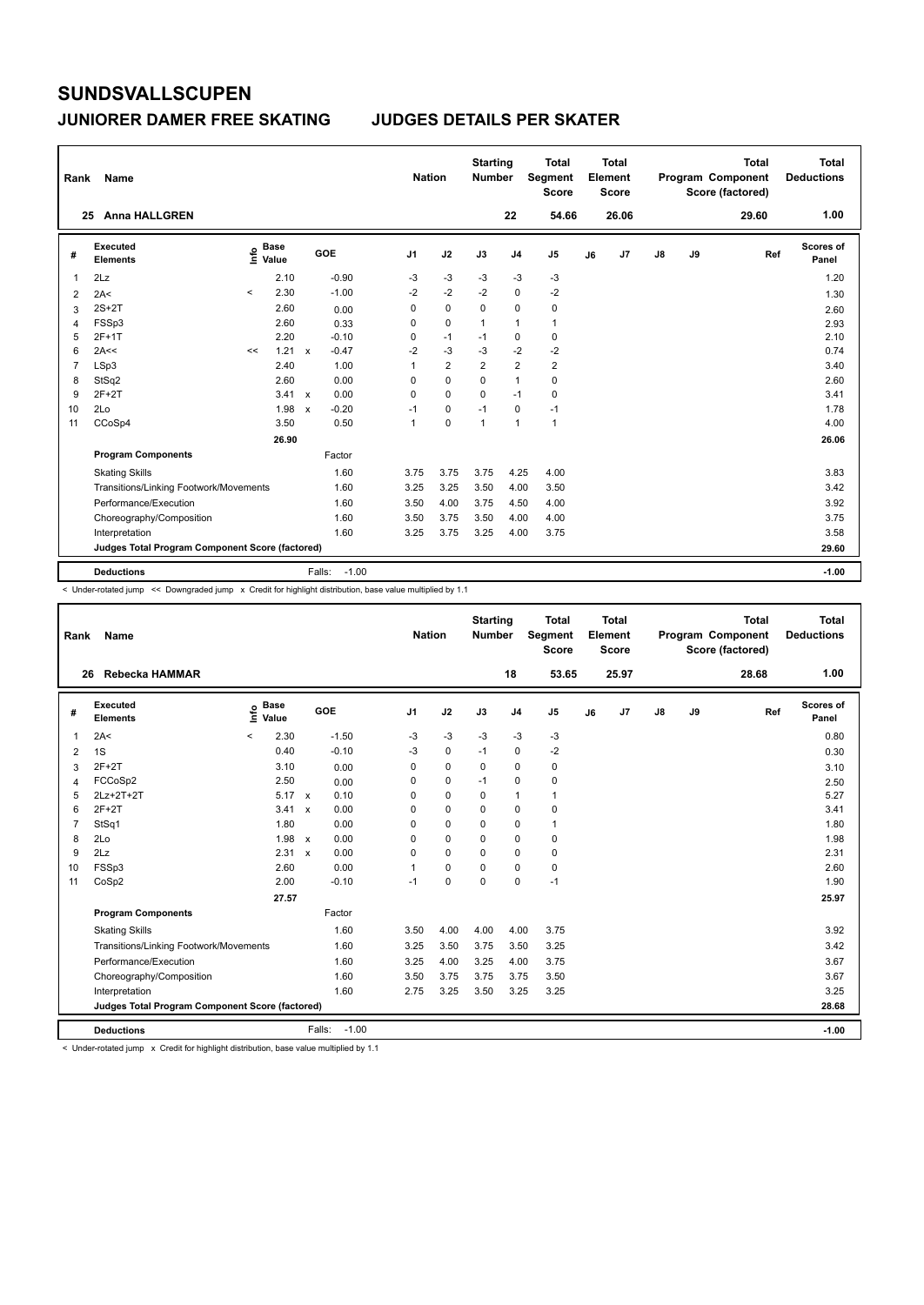#### **JUNIORER DAMER FREE SKATING JUDGES DETAILS PER SKATER**

| Rank           | Name                                            |      |                      |              |         | <b>Nation</b>  |                | <b>Starting</b><br><b>Number</b> |                | <b>Total</b><br>Segment<br><b>Score</b> |    | <b>Total</b><br>Element<br><b>Score</b> |               |    | <b>Total</b><br>Program Component<br>Score (factored) | <b>Total</b><br><b>Deductions</b> |
|----------------|-------------------------------------------------|------|----------------------|--------------|---------|----------------|----------------|----------------------------------|----------------|-----------------------------------------|----|-----------------------------------------|---------------|----|-------------------------------------------------------|-----------------------------------|
| 27             | <b>Esmeralda ANDERSSON</b>                      |      |                      |              |         |                |                |                                  | 9              | 53.56                                   |    | 24.50                                   |               |    | 29.06                                                 | 0.00                              |
| #              | Executed<br><b>Elements</b>                     | ١nfo | <b>Base</b><br>Value |              | GOE     | J <sub>1</sub> | J2             | J3                               | J <sub>4</sub> | J <sub>5</sub>                          | J6 | J <sub>7</sub>                          | $\mathsf{J}8$ | J9 | Ref                                                   | <b>Scores of</b><br>Panel         |
| 1              | 2Lz+2Lo<<                                       | e    | 2.60                 |              | $-0.90$ | -3             | $-3$           | $-3$                             | $-3$           | $-2$                                    |    |                                         |               |    |                                                       | 1.70                              |
| 2              | 2A<<                                            | <<   | 1.10                 |              | $-0.60$ | -3             | $-3$           | $-3$                             | $-3$           | $-3$                                    |    |                                         |               |    |                                                       | 0.50                              |
| 3              | 2Lz                                             |      | 2.10                 |              | 0.10    | $-2$           | $\mathbf{1}$   | 0                                | 0              | $\mathbf{1}$                            |    |                                         |               |    |                                                       | 2.20                              |
| 4              | FSSp3                                           |      | 2.60                 |              | 0.33    | 0              | $\mathbf 0$    | $\mathbf{1}$                     | $\mathbf{1}$   | $\mathbf{1}$                            |    |                                         |               |    |                                                       | 2.93                              |
| 5              | $2F+2T$                                         |      | 3.10                 |              | 0.00    | 0              | $\mathbf 0$    | $\mathbf 0$                      | 0              | $\mathbf 0$                             |    |                                         |               |    |                                                       | 3.10                              |
| 6              | 2A<<                                            | <<   | $1.21 \times$        |              | $-0.60$ | $-3$           | $-3$           | -3                               | $-3$           | $-3$                                    |    |                                         |               |    |                                                       | 0.61                              |
| $\overline{7}$ | LSp3                                            |      | 2.40                 |              | 0.50    | $\mathbf{1}$   | $\mathbf{1}$   | $\mathbf{1}$                     | $\mathbf{1}$   | $\mathbf{1}$                            |    |                                         |               |    |                                                       | 2.90                              |
| 8              | 2Lz                                             | e    | 2.31                 | $\mathsf{x}$ | $-0.30$ | $-2$           | $-1$           | $-1$                             | $-1$           | $-1$                                    |    |                                         |               |    |                                                       | 2.01                              |
| 9              | StSq2                                           |      | 2.60                 |              | 0.00    | 0              | $\mathbf 0$    | $\mathbf 0$                      | 0              | $\pmb{0}$                               |    |                                         |               |    |                                                       | 2.60                              |
| 10             | 2F                                              |      | 1.98                 | $\mathbf{x}$ | 0.30    | 1              | $\mathbf{1}$   | 1                                | $\mathbf{1}$   | $\mathbf{1}$                            |    |                                         |               |    |                                                       | 2.28                              |
| 11             | CCoSp4                                          |      | 3.50                 |              | 0.17    | 0              | $\overline{1}$ | $\overline{1}$                   | $\mathbf 0$    | $\mathbf 0$                             |    |                                         |               |    |                                                       | 3.67                              |
|                |                                                 |      | 25.50                |              |         |                |                |                                  |                |                                         |    |                                         |               |    |                                                       | 24.50                             |
|                | <b>Program Components</b>                       |      |                      |              | Factor  |                |                |                                  |                |                                         |    |                                         |               |    |                                                       |                                   |
|                | <b>Skating Skills</b>                           |      |                      |              | 1.60    | 3.25           | 3.75           | 4.25                             | 4.00           | 3.75                                    |    |                                         |               |    |                                                       | 3.83                              |
|                | Transitions/Linking Footwork/Movements          |      |                      |              | 1.60    | 3.25           | 3.50           | 3.75                             | 3.50           | 3.25                                    |    |                                         |               |    |                                                       | 3.42                              |
|                | Performance/Execution                           |      |                      |              | 1.60    | 3.50           | 4.00           | 4.00                             | 3.75           | 3.50                                    |    |                                         |               |    |                                                       | 3.75                              |
|                | Choreography/Composition                        |      |                      |              | 1.60    | 3.50           | 3.75           | 3.50                             | 3.75           | 3.50                                    |    |                                         |               |    |                                                       | 3.58                              |
|                | Interpretation                                  |      |                      |              | 1.60    | 3.50           | 3.50           | 3.75                             | 3.75           | 3.25                                    |    |                                         |               |    |                                                       | 3.58                              |
|                | Judges Total Program Component Score (factored) |      |                      |              |         |                |                |                                  |                |                                         |    |                                         |               |    |                                                       | 29.06                             |
|                | <b>Deductions</b>                               |      |                      |              |         |                |                |                                  |                |                                         |    |                                         |               |    |                                                       | 0.00                              |

<< Downgraded jump x Credit for highlight distribution, base value multiplied by 1.1 e Jump take off with wrong edge

| Rank           | <b>Name</b>                                     |                            |                                      |                | <b>Nation</b> | <b>Starting</b><br><b>Number</b> |                | <b>Total</b><br>Segment<br><b>Score</b> |    | <b>Total</b><br>Element<br><b>Score</b> |               |    | <b>Total</b><br>Program Component<br>Score (factored) | <b>Total</b><br><b>Deductions</b> |
|----------------|-------------------------------------------------|----------------------------|--------------------------------------|----------------|---------------|----------------------------------|----------------|-----------------------------------------|----|-----------------------------------------|---------------|----|-------------------------------------------------------|-----------------------------------|
|                | <b>Clara ZARING</b><br>28                       |                            |                                      |                |               |                                  | 19             | 53.16                                   |    | 22.90                                   |               |    | 30.26                                                 | 0.00                              |
| #              | Executed<br><b>Elements</b>                     | <b>Base</b><br>١m<br>Value | GOE                                  | J <sub>1</sub> | J2            | J3                               | J <sub>4</sub> | J <sub>5</sub>                          | J6 | J7                                      | $\mathsf{J}8$ | J9 | Ref                                                   | Scores of<br>Panel                |
| $\overline{1}$ | 3Lo<<                                           | 1.80<br><<                 | $-0.90$                              | $-3$           | $-3$          | $-3$                             | $-3$           | $-2$                                    |    |                                         |               |    |                                                       | 0.90                              |
| 2              | 2S                                              | 1.30                       | 0.00                                 | $\Omega$       | $\Omega$      | $\mathbf{1}$                     | $\Omega$       | $\mathbf 0$                             |    |                                         |               |    |                                                       | 1.30                              |
| 3              | 2F+2T+2T                                        | 4.40                       | 0.00                                 | 0              | $\mathbf 0$   | 0                                | $\mathbf 0$    | 0                                       |    |                                         |               |    |                                                       | 4.40                              |
| $\overline{4}$ | FSSp3                                           | 2.60                       | 0.00                                 | $\Omega$       | $\Omega$      | $\Omega$                         | $\mathbf 0$    | $-1$                                    |    |                                         |               |    |                                                       | 2.60                              |
| 5              | 1A                                              | 1.10                       | 0.00                                 | $\Omega$       | $\mathbf 0$   | $\mathbf 0$                      | $\mathbf 0$    | 0                                       |    |                                         |               |    |                                                       | 1.10                              |
| 6              | LSp3                                            | 2.40                       | 0.33                                 |                | $\mathbf 0$   | $\Omega$                         | $\mathbf{1}$   | 1                                       |    |                                         |               |    |                                                       | 2.73                              |
| $\overline{7}$ | 2Lo                                             | 1.98 x                     | 0.00                                 |                | $\mathbf 0$   | $\mathbf 0$                      | $\pmb{0}$      | 0                                       |    |                                         |               |    |                                                       | 1.98                              |
| 8              | 1F                                              | 0.55                       | $-0.27$<br>$\boldsymbol{\mathsf{x}}$ | -3             | $-2$          | $-3$                             | $-3$           | $-2$                                    |    |                                         |               |    |                                                       | 0.28                              |
| 9              | 2F                                              | 1.98                       | 0.00<br>$\mathsf{x}$                 | 0              | $\mathbf 0$   | $\mathbf 0$                      | $\mathbf 0$    | $\mathbf 0$                             |    |                                         |               |    |                                                       | 1.98                              |
| 10             | StSq1                                           | 1.80                       | 0.00                                 | 1              | $\mathbf 0$   | 0                                | $\mathbf 0$    | 0                                       |    |                                         |               |    |                                                       | 1.80                              |
| 11             | CCoSp4                                          | 3.50                       | 0.33                                 | 0              | $\mathbf{1}$  | $\mathbf{1}$                     | $\mathbf 0$    | $\mathbf{1}$                            |    |                                         |               |    |                                                       | 3.83                              |
|                |                                                 | 23.41                      |                                      |                |               |                                  |                |                                         |    |                                         |               |    |                                                       | 22.90                             |
|                | <b>Program Components</b>                       |                            | Factor                               |                |               |                                  |                |                                         |    |                                         |               |    |                                                       |                                   |
|                | <b>Skating Skills</b>                           |                            | 1.60                                 | 4.00           | 3.75          | 4.00                             | 4.25           | 3.75                                    |    |                                         |               |    |                                                       | 3.92                              |
|                | Transitions/Linking Footwork/Movements          |                            | 1.60                                 | 3.75           | 3.25          | 3.50                             | 4.00           | 3.25                                    |    |                                         |               |    |                                                       | 3.50                              |
|                | Performance/Execution                           |                            | 1.60                                 | 4.00           | 4.25          | 4.00                             | 4.25           | 3.75                                    |    |                                         |               |    |                                                       | 4.08                              |
|                | Choreography/Composition                        |                            | 1.60                                 | 3.75           | 4.00          | 3.75                             | 4.00           | 3.75                                    |    |                                         |               |    |                                                       | 3.83                              |
|                | Interpretation                                  |                            | 1.60                                 | 3.50           | 3.75          | 3.50                             | 3.75           | 3.50                                    |    |                                         |               |    |                                                       | 3.58                              |
|                | Judges Total Program Component Score (factored) |                            |                                      |                |               |                                  |                |                                         |    |                                         |               |    |                                                       | 30.26                             |
|                | <b>Deductions</b>                               |                            |                                      |                |               |                                  |                |                                         |    |                                         |               |    |                                                       | 0.00                              |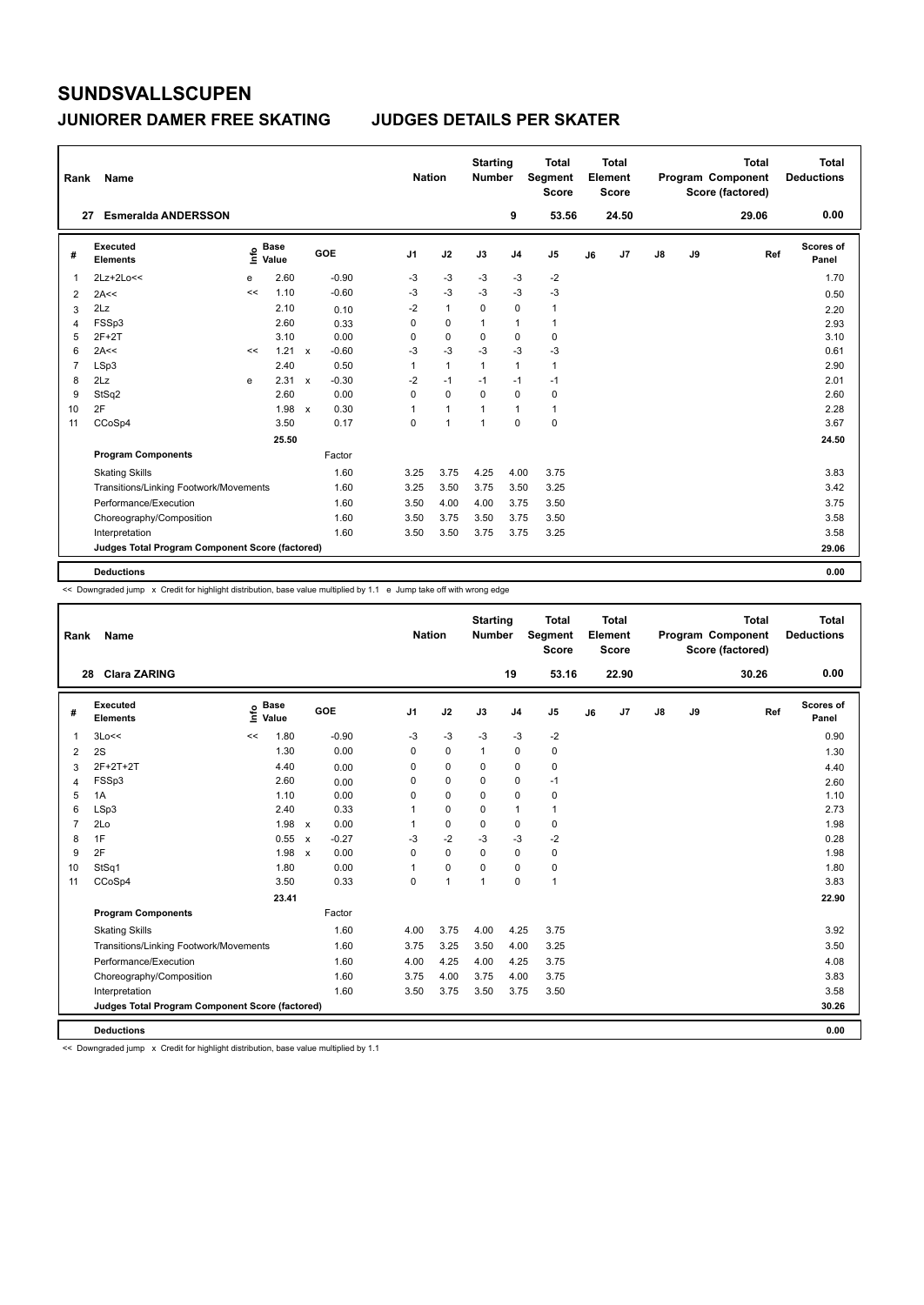#### **JUNIORER DAMER FREE SKATING JUDGES DETAILS PER SKATER**

| Rank           | Name                                            |                            |              |            | <b>Nation</b>  |             | <b>Starting</b><br><b>Number</b> |                | <b>Total</b><br>Segment<br><b>Score</b> |    | <b>Total</b><br>Element<br><b>Score</b> |               |    | <b>Total</b><br><b>Program Component</b><br>Score (factored) | Total<br><b>Deductions</b> |
|----------------|-------------------------------------------------|----------------------------|--------------|------------|----------------|-------------|----------------------------------|----------------|-----------------------------------------|----|-----------------------------------------|---------------|----|--------------------------------------------------------------|----------------------------|
|                | <b>Ellen WARD</b><br>29                         |                            |              |            |                |             |                                  | 2              | 50.55                                   |    | 24.81                                   |               |    | 25.74                                                        | 0.00                       |
| #              | Executed<br><b>Elements</b>                     | <b>Base</b><br>۴ô<br>Value |              | <b>GOE</b> | J <sub>1</sub> | J2          | J3                               | J <sub>4</sub> | J <sub>5</sub>                          | J6 | J7                                      | $\mathsf{J}8$ | J9 | Ref                                                          | Scores of<br>Panel         |
| 1              | $2Lz+2T$                                        | 3.40                       |              | 0.00       | 0              | $\mathbf 0$ | $\mathbf 0$                      | $\overline{1}$ | $\pmb{0}$                               |    |                                         |               |    |                                                              | 3.40                       |
| 2              | 2F                                              | 1.80                       |              | 0.10       | 1              | 0           | $-1$                             | $\mathbf{1}$   | 0                                       |    |                                         |               |    |                                                              | 1.90                       |
| 3              | 1A                                              | 1.10                       |              | 0.00       | 0              | $\mathbf 0$ | $\mathbf 0$                      | $\mathbf 0$    | $\mathbf 0$                             |    |                                         |               |    |                                                              | 1.10                       |
| 4              | FSSp1                                           | 2.00                       |              | $-0.30$    | -3             | $-1$        | $-1$                             | $-1$           | $-1$                                    |    |                                         |               |    |                                                              | 1.70                       |
| 5              | 2Lo                                             | 1.80                       |              | 0.00       | 0              | 0           | $\Omega$                         | 0              | 0                                       |    |                                         |               |    |                                                              | 1.80                       |
| 6              | CCoSp2                                          | 2.50                       |              | $-0.10$    | 0              | $-1$        | $-1$                             | $\mathbf 0$    | $\pmb{0}$                               |    |                                         |               |    |                                                              | 2.40                       |
| $\overline{7}$ | 2F+2T+2T                                        | 4.84                       | $\mathsf{x}$ | 0.00       | 0              | $\mathbf 0$ | $-1$                             | $\mathbf 0$    | $\mathbf 0$                             |    |                                         |               |    |                                                              | 4.84                       |
| 8              | 1Lz                                             | 0.66                       | $\mathsf{x}$ | $-0.30$    | $-3$           | $-2$        | $-3$                             | $-3$           | $-3$                                    |    |                                         |               |    |                                                              | 0.36                       |
| 9              | $2Lo+2T$                                        | 3.41                       | $\mathsf{x}$ | $-0.30$    | $-1$           | $-1$        | $-1$                             | $\mathbf 0$    | $-1$                                    |    |                                         |               |    |                                                              | 3.11                       |
| 10             | FCCoSp1                                         | 2.00                       |              | $-0.40$    | $-2$           | $-1$        | $-1$                             | $-1$           | -2                                      |    |                                         |               |    |                                                              | 1.60                       |
| 11             | StSq2                                           | 2.60                       |              | 0.00       | $-2$           | $\mathbf 0$ | $\mathbf 0$                      | $\mathbf 0$    | $\pmb{0}$                               |    |                                         |               |    |                                                              | 2.60                       |
|                |                                                 | 26.11                      |              |            |                |             |                                  |                |                                         |    |                                         |               |    |                                                              | 24.81                      |
|                | <b>Program Components</b>                       |                            |              | Factor     |                |             |                                  |                |                                         |    |                                         |               |    |                                                              |                            |
|                | <b>Skating Skills</b>                           |                            |              | 1.60       | 3.25           | 3.50        | 3.50                             | 3.50           | 3.25                                    |    |                                         |               |    |                                                              | 3.42                       |
|                | Transitions/Linking Footwork/Movements          |                            |              | 1.60       | 2.75           | 3.00        | 3.00                             | 3.50           | 3.00                                    |    |                                         |               |    |                                                              | 3.00                       |
|                | Performance/Execution                           |                            |              | 1.60       | 3.00           | 3.50        | 3.25                             | 3.75           | 3.50                                    |    |                                         |               |    |                                                              | 3.42                       |
|                | Choreography/Composition                        |                            |              | 1.60       | 3.00           | 3.50        | 3.00                             | 3.50           | 3.50                                    |    |                                         |               |    |                                                              | 3.33                       |
|                | Interpretation                                  |                            |              | 1.60       | 2.75           | 3.00        | 3.00                             | 3.50           | 2.75                                    |    |                                         |               |    |                                                              | 2.92                       |
|                | Judges Total Program Component Score (factored) |                            |              |            |                |             |                                  |                |                                         |    |                                         |               |    |                                                              | 25.74                      |
|                | <b>Deductions</b>                               |                            |              |            |                |             |                                  |                |                                         |    |                                         |               |    |                                                              | 0.00                       |

x Credit for highlight distribution, base value multiplied by 1.1

| Rank           | Name                                            |    |                      |                           |                   | <b>Nation</b>  |              | <b>Starting</b><br><b>Number</b> |                | <b>Total</b><br>Segment<br><b>Score</b> |    | Total<br>Element<br>Score |               |    | <b>Total</b><br>Program Component<br>Score (factored) | <b>Total</b><br><b>Deductions</b> |
|----------------|-------------------------------------------------|----|----------------------|---------------------------|-------------------|----------------|--------------|----------------------------------|----------------|-----------------------------------------|----|---------------------------|---------------|----|-------------------------------------------------------|-----------------------------------|
| 30             | <b>Pernille SIMENSEN</b>                        |    |                      |                           |                   |                |              |                                  | 8              | 49.43                                   |    | 21.49                     |               |    | 28.94                                                 | 1.00                              |
| #              | Executed<br><b>Elements</b>                     | ١m | <b>Base</b><br>Value |                           | GOE               | J <sub>1</sub> | J2           | J3                               | J <sub>4</sub> | J5                                      | J6 | J7                        | $\mathsf{J}8$ | J9 | Ref                                                   | Scores of<br>Panel                |
| 1              | 2A<<                                            | << | 1.10                 |                           | $-0.60$           | $-3$           | $-3$         | $-3$                             | $-3$           | $-3$                                    |    |                           |               |    |                                                       | 0.50                              |
| 2              | 3S <                                            | << | 1.30                 |                           | $-0.60$           | $-3$           | $-3$         | $-3$                             | $-3$           | $-3$                                    |    |                           |               |    |                                                       | 0.70                              |
| 3              | 2Lz                                             |    | 2.10                 |                           | 0.00              | 1              | $\mathbf 0$  | 0                                | 0              | 0                                       |    |                           |               |    |                                                       | 2.10                              |
| $\overline{4}$ | 2F                                              |    | 1.80                 |                           | 0.00              | $\Omega$       | $\Omega$     | $\Omega$                         | $\Omega$       | 0                                       |    |                           |               |    |                                                       | 1.80                              |
| 5              | LSp3                                            |    | 2.40                 |                           | 0.33              | 0              | $\mathbf{1}$ | 1                                | $\mathbf{1}$   | 0                                       |    |                           |               |    |                                                       | 2.73                              |
| 6              | 2A<<                                            | << | 1.21                 | $\boldsymbol{\mathsf{x}}$ | $-0.60$           | $-3$           | $-3$         | $-3$                             | $-3$           | $-3$                                    |    |                           |               |    |                                                       | 0.61                              |
| $\overline{7}$ | CCoSp3                                          |    | 3.00                 |                           | 0.00              | $\Omega$       | $\Omega$     | $\Omega$                         | $\Omega$       | $-1$                                    |    |                           |               |    |                                                       | 3.00                              |
| 8              | 2F+1T+1Lo                                       |    | 2.97                 | $\boldsymbol{\mathsf{x}}$ | 0.00              | 0              | $-1$         | 0                                | 0              | 0                                       |    |                           |               |    |                                                       | 2.97                              |
| 9              | 2Lz                                             | e  | 2.31                 | $\boldsymbol{\mathsf{x}}$ | $-0.60$           | $-2$           | $-2$         | $-2$                             | $-1$           | $-2$                                    |    |                           |               |    |                                                       | 1.71                              |
| 10             | StSq2                                           |    | 2.60                 |                           | 0.00              | 1              | 0            | $\mathbf 0$                      | 0              | 0                                       |    |                           |               |    |                                                       | 2.60                              |
| 11             | FSSp3                                           |    | 2.60                 |                           | 0.17              | $\mathbf{1}$   | $\mathbf 0$  | $\Omega$                         | $\mathbf{1}$   | $-1$                                    |    |                           |               |    |                                                       | 2.77                              |
|                |                                                 |    | 23.39                |                           |                   |                |              |                                  |                |                                         |    |                           |               |    |                                                       | 21.49                             |
|                | <b>Program Components</b>                       |    |                      |                           | Factor            |                |              |                                  |                |                                         |    |                           |               |    |                                                       |                                   |
|                | <b>Skating Skills</b>                           |    |                      |                           | 1.60              | 3.75           | 4.00         | 4.00                             | 4.25           | 3.25                                    |    |                           |               |    |                                                       | 3.92                              |
|                | Transitions/Linking Footwork/Movements          |    |                      |                           | 1.60              | 3.25           | 3.50         | 3.50                             | 4.00           | 2.50                                    |    |                           |               |    |                                                       | 3.42                              |
|                | Performance/Execution                           |    |                      |                           | 1.60              | 3.50           | 3.75         | 3.75                             | 4.00           | 3.50                                    |    |                           |               |    |                                                       | 3.67                              |
|                | Choreography/Composition                        |    |                      |                           | 1.60              | 3.50           | 3.75         | 3.50                             | 4.25           | 3.50                                    |    |                           |               |    |                                                       | 3.58                              |
|                | Interpretation                                  |    |                      |                           | 1.60              | 3.25           | 3.50         | 3.50                             | 4.00           | 3.50                                    |    |                           |               |    |                                                       | 3.50                              |
|                | Judges Total Program Component Score (factored) |    |                      |                           |                   |                |              |                                  |                |                                         |    |                           |               |    |                                                       | 28.94                             |
|                | <b>Deductions</b>                               |    |                      |                           | $-1.00$<br>Falls: |                |              |                                  |                |                                         |    |                           |               |    |                                                       | $-1.00$                           |

<< Downgraded jump x Credit for highlight distribution, base value multiplied by 1.1 e Jump take off with wrong edge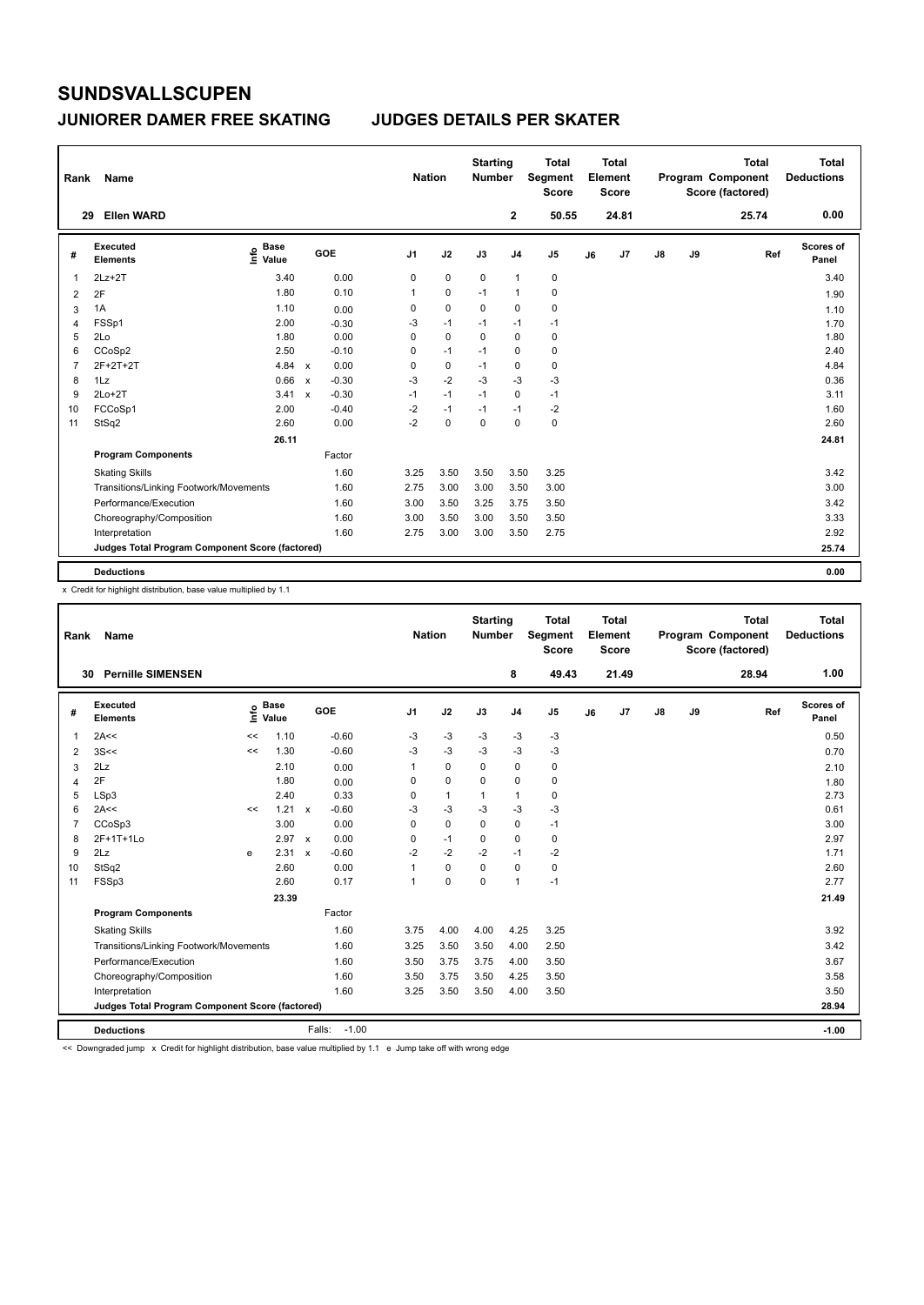#### **JUNIORER DAMER FREE SKATING JUDGES DETAILS PER SKATER**

| Rank | Name                                            |         |                      |                           |         |                | <b>Nation</b> | <b>Starting</b><br><b>Number</b> |                | <b>Total</b><br>Segment<br><b>Score</b> |    | <b>Total</b><br>Element<br><b>Score</b> |               |    | <b>Total</b><br>Program Component<br>Score (factored) | <b>Total</b><br><b>Deductions</b> |
|------|-------------------------------------------------|---------|----------------------|---------------------------|---------|----------------|---------------|----------------------------------|----------------|-----------------------------------------|----|-----------------------------------------|---------------|----|-------------------------------------------------------|-----------------------------------|
|      | <b>Sigrid BRUNÉR</b><br>31                      |         |                      |                           |         |                |               |                                  | 7              | 48.94                                   |    | 23.94                                   |               |    | 26.00                                                 | 1.00                              |
| #    | Executed<br><b>Elements</b>                     | ١nfo    | <b>Base</b><br>Value |                           | GOE     | J <sub>1</sub> | J2            | J3                               | J <sub>4</sub> | J <sub>5</sub>                          | J6 | J7                                      | $\mathsf{J}8$ | J9 | Ref                                                   | <b>Scores of</b><br>Panel         |
| 1    | 2F                                              |         | 1.80                 |                           | 0.00    | 0              | $\mathbf 0$   | $\mathbf 0$                      | $-1$           | $\pmb{0}$                               |    |                                         |               |    |                                                       | 1.80                              |
| 2    | 1A                                              |         | 1.10                 |                           | 0.00    | 0              | 0             | 0                                | 0              | 0                                       |    |                                         |               |    |                                                       | 1.10                              |
| 3    | 2Lz+2T+2Lo<                                     | $\,<\,$ | 4.70                 |                           | $-0.60$ | $-2$           | $-2$          | $-2$                             | $-1$           | $-2$                                    |    |                                         |               |    |                                                       | 4.10                              |
| 4    | LSp3                                            |         | 2.40                 |                           | 0.00    | 0              | 0             | $\mathbf{1}$                     | 0              | 0                                       |    |                                         |               |    |                                                       | 2.40                              |
| 5    | $2Lz+2T$                                        | e       | 3.40                 |                           | $-0.60$ | $-2$           | $-2$          | $-2$                             | $-1$           | $-2$                                    |    |                                         |               |    |                                                       | 2.80                              |
| 6    | 2Lo                                             |         | 1.98                 | $\mathsf{x}$              | $-0.30$ | $-1$           | $-1$          | $-1$                             | $-1$           | $-1$                                    |    |                                         |               |    |                                                       | 1.68                              |
| 7    | FSSp1                                           |         | 2.00                 |                           | $-0.40$ | $-2$           | $-1$          | $-2$                             | $-1$           | $-1$                                    |    |                                         |               |    |                                                       | 1.60                              |
| 8    | 1F                                              |         | 0.55                 | $\mathbf{x}$              | $-0.10$ | $-2$           | $-1$          | $-1$                             | 0              | $-1$                                    |    |                                         |               |    |                                                       | 0.45                              |
| 9    | StSq2                                           |         | 2.60                 |                           | $-0.30$ | $-2$           | $-1$          | $-1$                             | $-1$           | $-1$                                    |    |                                         |               |    |                                                       | 2.30                              |
| 10   | $2Lo+2T$                                        |         | 3.41                 | $\boldsymbol{\mathsf{x}}$ | $-0.20$ | $-2$           | $\mathbf 0$   | 0                                | $-1$           | $-1$                                    |    |                                         |               |    |                                                       | 3.21                              |
| 11   | CCoSp2                                          |         | 2.50                 |                           | 0.00    | 0              | 0             | $\Omega$                         | $\mathbf 0$    | $-1$                                    |    |                                         |               |    |                                                       | 2.50                              |
|      |                                                 |         | 26.44                |                           |         |                |               |                                  |                |                                         |    |                                         |               |    |                                                       | 23.94                             |
|      | <b>Program Components</b>                       |         |                      |                           | Factor  |                |               |                                  |                |                                         |    |                                         |               |    |                                                       |                                   |
|      | <b>Skating Skills</b>                           |         |                      |                           | 1.60    | 3.50           | 3.75          | 3.50                             | 3.75           | 3.25                                    |    |                                         |               |    |                                                       | 3.58                              |
|      | Transitions/Linking Footwork/Movements          |         |                      |                           | 1.60    | 2.75           | 3.25          | 3.00                             | 3.50           | 2.75                                    |    |                                         |               |    |                                                       | 3.00                              |
|      | Performance/Execution                           |         |                      |                           | 1.60    | 3.00           | 3.50          | 3.50                             | 3.50           | 3.25                                    |    |                                         |               |    |                                                       | 3.42                              |
|      | Choreography/Composition                        |         |                      |                           | 1.60    | 3.25           | 3.50          | 3.25                             | 3.25           | 3.25                                    |    |                                         |               |    |                                                       | 3.25                              |
|      | Interpretation                                  |         |                      |                           | 1.60    | 2.50           | 3.00          | 3.50                             | 3.25           | 2.75                                    |    |                                         |               |    |                                                       | 3.00                              |
|      | Judges Total Program Component Score (factored) |         |                      |                           |         |                |               |                                  |                |                                         |    |                                         |               |    |                                                       | 26.00                             |
|      | <b>Deductions</b>                               |         | Time violation:      |                           | $-1.00$ |                |               |                                  |                |                                         |    |                                         |               |    |                                                       | $-1.00$                           |

< Under-rotated jump x Credit for highlight distribution, base value multiplied by 1.1 e Jump take off with wrong edge

| Rank           | Name                                            |         |                      |              |         | <b>Nation</b>  |             | <b>Starting</b><br><b>Number</b> |                | Total<br>Segment<br><b>Score</b> |    | <b>Total</b><br>Element<br>Score |               |    | <b>Total</b><br>Program Component<br>Score (factored) | <b>Total</b><br><b>Deductions</b> |
|----------------|-------------------------------------------------|---------|----------------------|--------------|---------|----------------|-------------|----------------------------------|----------------|----------------------------------|----|----------------------------------|---------------|----|-------------------------------------------------------|-----------------------------------|
|                | <b>Madeleine HOLMOVIST</b><br>32                |         |                      |              |         |                |             |                                  | 1              | 48.79                            |    | 24.39                            |               |    | 24.40                                                 | 0.00                              |
| #              | Executed<br><b>Elements</b>                     | ١mfo    | <b>Base</b><br>Value |              | GOE     | J <sub>1</sub> | J2          | J3                               | J <sub>4</sub> | J <sub>5</sub>                   | J6 | J <sub>7</sub>                   | $\mathsf{J}8$ | J9 | Ref                                                   | <b>Scores of</b><br>Panel         |
| 1              | $2Lz+2Lo$                                       | e       | 3.90                 |              | $-0.60$ | $-3$           | $-2$        | $-2$                             | $-1$           | $-2$                             |    |                                  |               |    |                                                       | 3.30                              |
| 2              | 2Lo                                             |         | 1.80                 |              | 0.00    | 0              | $\mathbf 0$ | $\Omega$                         | $\mathbf 0$    | 0                                |    |                                  |               |    |                                                       | 1.80                              |
| 3              | 2F                                              |         | 1.80                 |              | 0.00    | 0              | $-2$        | 0                                | 0              | 0                                |    |                                  |               |    |                                                       | 1.80                              |
| 4              | FCSSp2                                          |         | 2.30                 |              | $-0.10$ | $-1$           | $\mathbf 0$ | $\Omega$                         | $-1$           | 0                                |    |                                  |               |    |                                                       | 2.20                              |
| 5              | 2Lz+2T+1T                                       | e       | 3.80                 |              | $-0.40$ | $-3$           | $-1$        | $-1$                             | $-1$           | $-2$                             |    |                                  |               |    |                                                       | 3.40                              |
| 6              | LSp2                                            |         | 1.90                 |              | $-0.20$ | $-2$           | $\mathbf 0$ | $\mathbf 0$                      | $-1$           | $-1$                             |    |                                  |               |    |                                                       | 1.70                              |
| $\overline{7}$ | 2Lz                                             |         | 2.31                 | $\mathsf{x}$ | 0.00    | 0              | $\mathbf 0$ | $\mathbf{1}$                     | $-1$           | 0                                |    |                                  |               |    |                                                       | 2.31                              |
| 8              | $2F+2T2$                                        | $\prec$ | 2.97                 | $\mathbf{x}$ | $-0.40$ | $-2$           | $-2$        | $-1$                             | $-1$           | $-1$                             |    |                                  |               |    |                                                       | 2.57                              |
| 9              | 1A                                              |         | 1.21                 | $\mathsf{x}$ | 0.00    | 0              | $\mathbf 0$ | $\Omega$                         | $\mathbf 0$    | 0                                |    |                                  |               |    |                                                       | 1.21                              |
| 10             | CCoSp3                                          |         | 3.00                 |              | $-0.20$ | $-1$           | $-1$        | $\Omega$                         | $-1$           | 0                                |    |                                  |               |    |                                                       | 2.80                              |
| 11             | StSq1                                           |         | 1.80                 |              | $-0.50$ | $-2$           | $-2$        | $-1$                             | $-2$           | $-1$                             |    |                                  |               |    |                                                       | 1.30                              |
|                |                                                 |         | 26.79                |              |         |                |             |                                  |                |                                  |    |                                  |               |    |                                                       | 24.39                             |
|                | <b>Program Components</b>                       |         |                      |              | Factor  |                |             |                                  |                |                                  |    |                                  |               |    |                                                       |                                   |
|                | <b>Skating Skills</b>                           |         |                      |              | 1.60    | 2.75           | 3.25        | 3.50                             | 2.75           | 3.50                             |    |                                  |               |    |                                                       | 3.17                              |
|                | Transitions/Linking Footwork/Movements          |         |                      |              | 1.60    | 2.75           | 3.00        | 3.00                             | 2.50           | 3.00                             |    |                                  |               |    |                                                       | 2.92                              |
|                | Performance/Execution                           |         |                      |              | 1.60    | 3.00           | 3.50        | 3.25                             | 2.50           | 3.50                             |    |                                  |               |    |                                                       | 3.25                              |
|                | Choreography/Composition                        |         |                      |              | 1.60    | 3.00           | 3.25        | 3.00                             | 2.25           | 3.50                             |    |                                  |               |    |                                                       | 3.08                              |
|                | Interpretation                                  |         |                      |              | 1.60    | 2.50           | 3.00        | 3.00                             | 2.25           | 3.00                             |    |                                  |               |    |                                                       | 2.83                              |
|                | Judges Total Program Component Score (factored) |         |                      |              |         |                |             |                                  |                |                                  |    |                                  |               |    |                                                       | 24.40                             |
|                | <b>Deductions</b>                               |         |                      |              |         |                |             |                                  |                |                                  |    |                                  |               |    |                                                       | 0.00                              |

< Under-rotated jump x Credit for highlight distribution, base value multiplied by 1.1 e Jump take off with wrong edge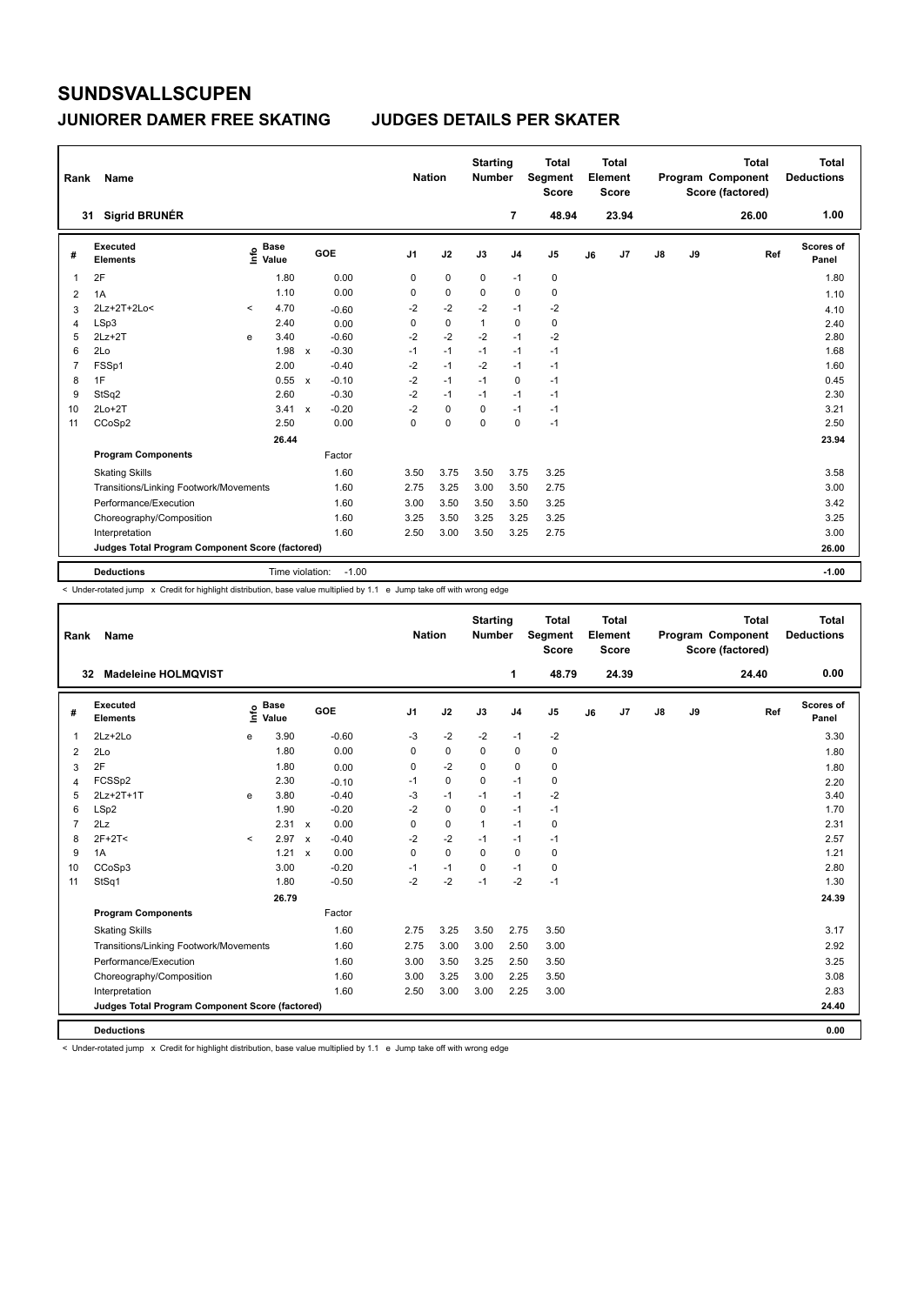#### **JUNIORER DAMER FREE SKATING JUDGES DETAILS PER SKATER**

| Rank | Name                                            |    |                      |                           |            |                | <b>Nation</b> |             | <b>Starting</b><br>Number |                | <b>Total</b><br>Segment<br><b>Score</b> |    | <b>Total</b><br>Element<br><b>Score</b> |               |    | <b>Total</b><br>Program Component<br>Score (factored) | <b>Total</b><br><b>Deductions</b> |
|------|-------------------------------------------------|----|----------------------|---------------------------|------------|----------------|---------------|-------------|---------------------------|----------------|-----------------------------------------|----|-----------------------------------------|---------------|----|-------------------------------------------------------|-----------------------------------|
|      | <b>Ebba LINDEVRET</b><br>33                     |    |                      |                           |            |                |               |             |                           | 5              | 46.85                                   |    | 22.45                                   |               |    | 24.40                                                 | 0.00                              |
| #    | Executed<br><b>Elements</b>                     | ۴ê | <b>Base</b><br>Value |                           | <b>GOE</b> | J <sub>1</sub> |               | J2          | J3                        | J <sub>4</sub> | J <sub>5</sub>                          | J6 | J <sub>7</sub>                          | $\mathsf{J}8$ | J9 | Ref                                                   | <b>Scores of</b><br>Panel         |
| 1    | 2A<<                                            | << | 1.10                 |                           | $-0.60$    | $-3$           |               | $-3$        | $-3$                      | $-3$           | $-3$                                    |    |                                         |               |    |                                                       | 0.50                              |
| 2    | $2S+2T$                                         |    | 2.60                 |                           | $-0.20$    | $-1$           |               | $-1$        | $-1$                      | $-1$           | 0                                       |    |                                         |               |    |                                                       | 2.40                              |
| 3    | FSSp3                                           |    | 2.60                 |                           | $-0.50$    | $-2$           |               | $-2$        | $-1$                      | $-2$           | $-1$                                    |    |                                         |               |    |                                                       | 2.10                              |
| 4    | CSp3                                            |    | 2.30                 |                           | 0.00       | 0              |               | $\mathbf 0$ | $\mathbf{1}$              | $\mathbf 0$    | 0                                       |    |                                         |               |    |                                                       | 2.30                              |
| 5    | 2F                                              |    | 1.80                 |                           | 0.00       | 0              |               | $\mathbf 0$ | 0                         | $\mathbf 0$    | $\mathbf 0$                             |    |                                         |               |    |                                                       | 1.80                              |
| 6    | $2Lz+2T<<$                                      | << | 2.75                 | $\mathbf{x}$              | $-0.60$    | $-2$           |               | $-2$        | $-2$                      | $-2$           | $-2$                                    |    |                                         |               |    |                                                       | 2.15                              |
| 7    | 2F+2T<<+2T<                                     | << | 3.41                 | $\boldsymbol{\mathsf{x}}$ | $-0.80$    | $-3$           |               | $-3$        | $-3$                      | $-2$           | $-2$                                    |    |                                         |               |    |                                                       | 2.61                              |
| 8    | StSq2                                           |    | 2.60                 |                           | $-0.40$    | $-2$           |               | $-1$        | $\Omega$                  | $-2$           | $-1$                                    |    |                                         |               |    |                                                       | 2.20                              |
| 9    | 2Lo                                             |    | 1.98                 | $\mathsf{x}$              | 0.00       | 0              |               | $\mathbf 0$ | $\mathbf 0$               | $\mathbf 0$    | $\mathbf 0$                             |    |                                         |               |    |                                                       | 1.98                              |
| 10   | 2Lz                                             |    | 2.31 x               |                           | 0.00       | $-2$           |               | $\mathbf 0$ | $\Omega$                  | $\mathbf 0$    | $\pmb{0}$                               |    |                                         |               |    |                                                       | 2.31                              |
| 11   | CCoSp2                                          |    | 2.50                 |                           | $-0.40$    | $-2$           |               | $-1$        | $\mathbf 0$               | $-1$           | $-2$                                    |    |                                         |               |    |                                                       | 2.10                              |
|      |                                                 |    | 25.95                |                           |            |                |               |             |                           |                |                                         |    |                                         |               |    |                                                       | 22.45                             |
|      | <b>Program Components</b>                       |    |                      |                           | Factor     |                |               |             |                           |                |                                         |    |                                         |               |    |                                                       |                                   |
|      | <b>Skating Skills</b>                           |    |                      |                           | 1.60       | 3.00           |               | 3.50        | 3.50                      | 3.00           | 3.00                                    |    |                                         |               |    |                                                       | 3.17                              |
|      | Transitions/Linking Footwork/Movements          |    |                      |                           | 1.60       | 2.75           |               | 3.25        | 2.75                      | 2.75           | 2.50                                    |    |                                         |               |    |                                                       | 2.75                              |
|      | Performance/Execution                           |    |                      |                           | 1.60       | 3.00           |               | 3.50        | 3.00                      | 3.25           | 3.00                                    |    |                                         |               |    |                                                       | 3.08                              |
|      | Choreography/Composition                        |    |                      |                           | 1.60       | 3.25           |               | 3.50        | 3.25                      | 3.25           | 3.00                                    |    |                                         |               |    |                                                       | 3.25                              |
|      | Interpretation                                  |    |                      |                           | 1.60       | 2.50           |               | 3.25        | 3.00                      | 3.25           | 2.75                                    |    |                                         |               |    |                                                       | 3.00                              |
|      | Judges Total Program Component Score (factored) |    |                      |                           |            |                |               |             |                           |                |                                         |    |                                         |               |    |                                                       | 24.40                             |
|      | <b>Deductions</b>                               |    |                      |                           |            |                |               |             |                           |                |                                         |    |                                         |               |    |                                                       | 0.00                              |

< Under-rotated jump << Downgraded jump x Credit for highlight distribution, base value multiplied by 1.1

| Rank           | Name                                            |                            |       |              |         | <b>Nation</b>  |              | <b>Starting</b><br><b>Number</b> |                | <b>Total</b><br>Segment<br><b>Score</b> |    | <b>Total</b><br>Element<br><b>Score</b> |               |    | <b>Total</b><br>Program Component<br>Score (factored) | Total<br><b>Deductions</b> |
|----------------|-------------------------------------------------|----------------------------|-------|--------------|---------|----------------|--------------|----------------------------------|----------------|-----------------------------------------|----|-----------------------------------------|---------------|----|-------------------------------------------------------|----------------------------|
|                | 34 Josefin FRANZÉN                              |                            |       |              |         |                |              |                                  | 3              | 44.79                                   |    | 19.20                                   |               |    | 25.59                                                 | 0.00                       |
| #              | Executed<br><b>Elements</b>                     | <b>Base</b><br>١m<br>Value |       |              | GOE     | J <sub>1</sub> | J2           | J3                               | J <sub>4</sub> | J <sub>5</sub>                          | J6 | J7                                      | $\mathsf{J}8$ | J9 | Ref                                                   | Scores of<br>Panel         |
| 1              | 2S                                              |                            | 1.30  |              | 0.00    | 0              | $\pmb{0}$    | $\mathbf 0$                      | 0              | $\pmb{0}$                               |    |                                         |               |    |                                                       | 1.30                       |
| 2              | $2F+1T$                                         |                            | 2.20  |              | $-0.10$ | 0              | $-1$         | 0                                | 0              | $-1$                                    |    |                                         |               |    |                                                       | 2.10                       |
| 3              | 1A                                              |                            | 1.10  |              | 0.00    | 0              | $\mathbf 0$  | $\mathbf 0$                      | 0              | $\pmb{0}$                               |    |                                         |               |    |                                                       | 1.10                       |
| 4              | FSSp3                                           |                            | 2.60  |              | 0.00    | $-2$           | $\mathbf 0$  | $\Omega$                         | $\mathbf 0$    | 0                                       |    |                                         |               |    |                                                       | 2.60                       |
| 5              | 2Lz                                             |                            | 2.10  |              | 0.00    | $\Omega$       | $\Omega$     | $\Omega$                         | 0              | $-1$                                    |    |                                         |               |    |                                                       | 2.10                       |
| 6              | StSq2                                           |                            | 2.60  |              | 0.00    | $-1$           | $\mathbf 0$  | $\mathbf 0$                      | 0              | $\pmb{0}$                               |    |                                         |               |    |                                                       | 2.60                       |
| $\overline{7}$ | 2Lz<<                                           | <<                         | 0.66  | $\mathbf{x}$ | $-0.30$ | $-3$           | $-3$         | $-3$                             | $-3$           | $-3$                                    |    |                                         |               |    |                                                       | 0.36                       |
| 8              | CCoSp3                                          |                            | 3.00  |              | 0.17    | $\Omega$       | $\mathbf{1}$ | $\Omega$                         | $\Omega$       | $\mathbf{1}$                            |    |                                         |               |    |                                                       | 3.17                       |
| 9              | 1F                                              |                            | 0.55  | $\mathsf{x}$ | $-0.03$ | $\Omega$       | $\mathbf 0$  | $-1$                             | 0              | $-1$                                    |    |                                         |               |    |                                                       | 0.52                       |
| 10             | 2Lo                                             |                            | 1.98  | $\mathsf{x}$ | $-0.30$ | $-1$           | $-1$         | $-1$                             | 0              | $-2$                                    |    |                                         |               |    |                                                       | 1.68                       |
| 11             | LSp1                                            |                            | 1.50  |              | 0.17    | 0              | $\mathbf{1}$ | $\mathbf{1}$                     | $\mathbf 0$    | $\mathbf 0$                             |    |                                         |               |    |                                                       | 1.67                       |
|                |                                                 |                            | 19.59 |              |         |                |              |                                  |                |                                         |    |                                         |               |    |                                                       | 19.20                      |
|                | <b>Program Components</b>                       |                            |       |              | Factor  |                |              |                                  |                |                                         |    |                                         |               |    |                                                       |                            |
|                | <b>Skating Skills</b>                           |                            |       |              | 1.60    | 2.75           | 3.50         | 3.50                             | 3.75           | 3.00                                    |    |                                         |               |    |                                                       | 3.33                       |
|                | Transitions/Linking Footwork/Movements          |                            |       |              | 1.60    | 2.50           | 3.00         | 3.00                             | 3.75           | 2.50                                    |    |                                         |               |    |                                                       | 2.83                       |
|                | Performance/Execution                           |                            |       |              | 1.60    | 3.00           | 3.50         | 3.25                             | 4.00           | 3.25                                    |    |                                         |               |    |                                                       | 3.33                       |
|                | Choreography/Composition                        |                            |       |              | 1.60    | 3.00           | 3.50         | 3.25                             | 3.75           | 3.25                                    |    |                                         |               |    |                                                       | 3.33                       |
|                | Interpretation                                  |                            |       |              | 1.60    | 2.75           | 3.25         | 3.00                             | 3.75           | 3.25                                    |    |                                         |               |    |                                                       | 3.17                       |
|                | Judges Total Program Component Score (factored) |                            |       |              |         |                |              |                                  |                |                                         |    |                                         |               |    |                                                       | 25.59                      |
|                | <b>Deductions</b>                               |                            |       |              |         |                |              |                                  |                |                                         |    |                                         |               |    |                                                       | 0.00                       |